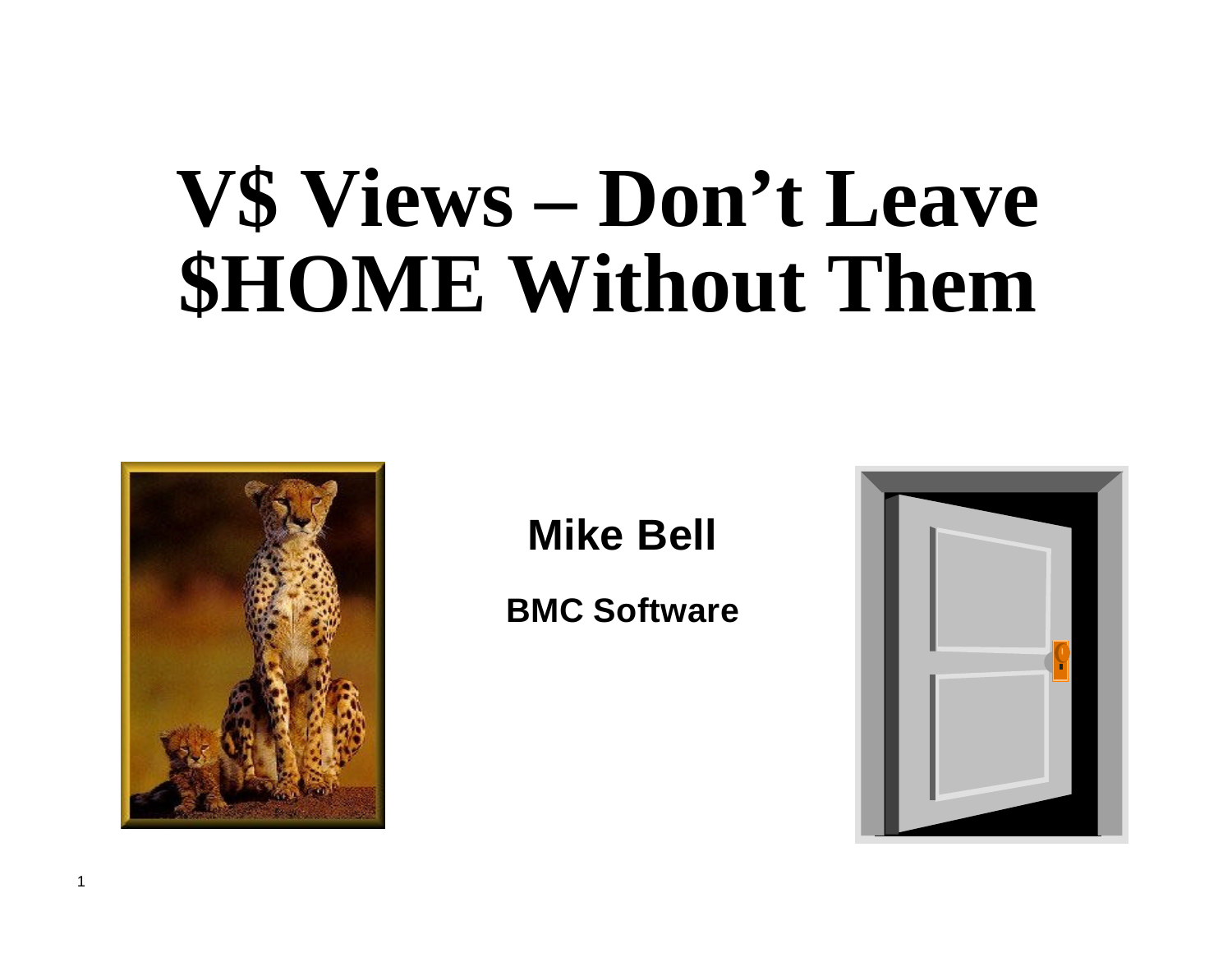

# ◆Will Do

- **ELook at some V\$ View Basics**
- $\blacktriangleright$  **Talk about the underlying X\$ Tables**
- Ñ**Categorize The V\$ Views**
- Ñ**Uncover the undocumented init.ora parameters**
- **Present some useful scripts that are based on the V\$ Views**
- Ñ**Learn about a wild animal**

# ◆**Won't Do**

- **Provide a complete reference of the V\$ Views**
- ▶ Show an explain tree (won't even mention it)
- **Turn this into a tuning class**
- ▶ Bore the experienced DBA (hopefully not)
- **Traumatize the new DBA (definitely not)**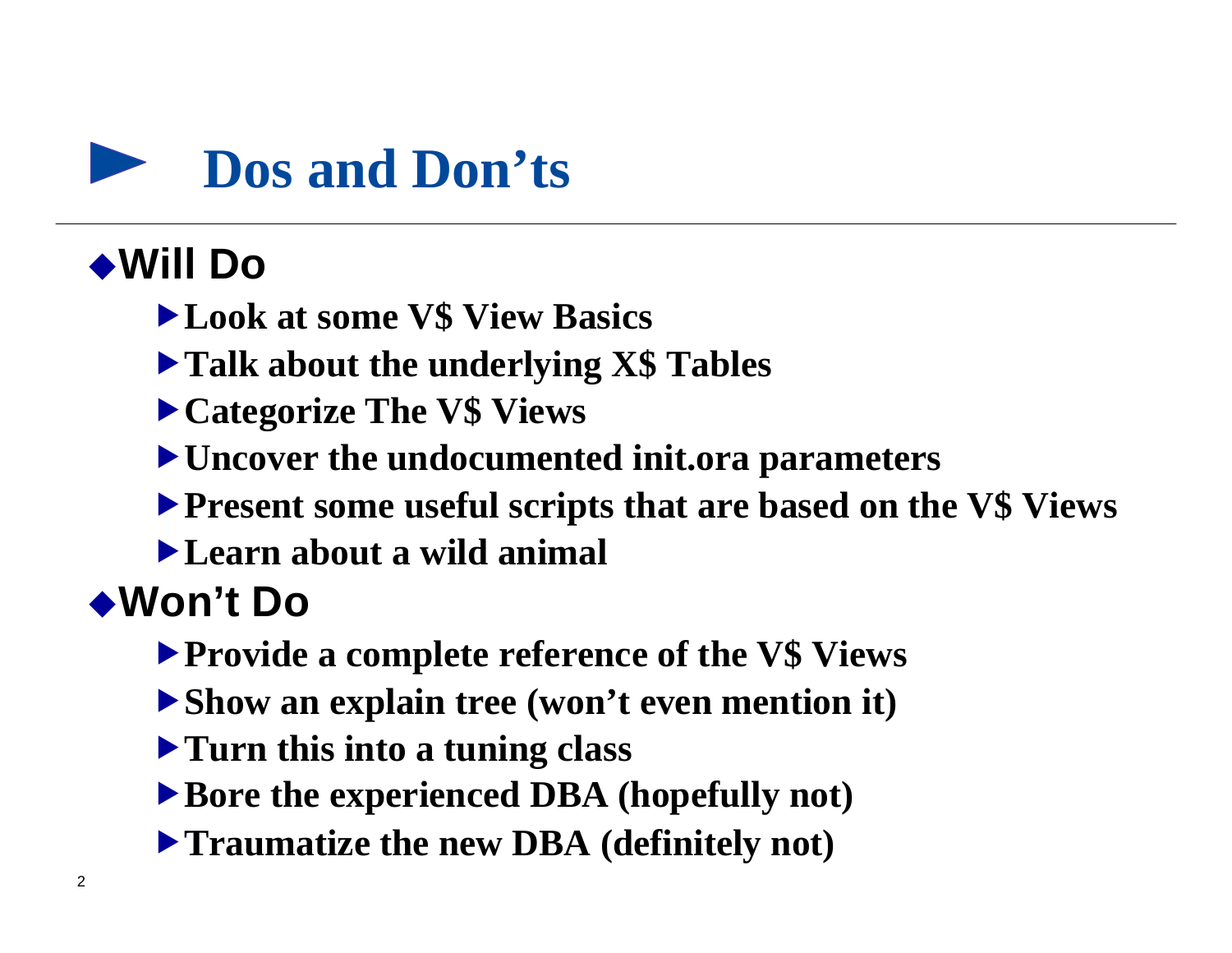# **Presentation Objectives**

# ◆ Review V\$ View Fundamentals

◆ V\$ View Creation and Access Methods

# ◆ Categorize the V\$ Views

- u**Provide Useful V\$ View Scripts**
	- Ñ**Memory Allocation**
	- Ñ**Problem Queries**
	- Ñ**Media Recovery**
	- ◆ Show the Value of Each Script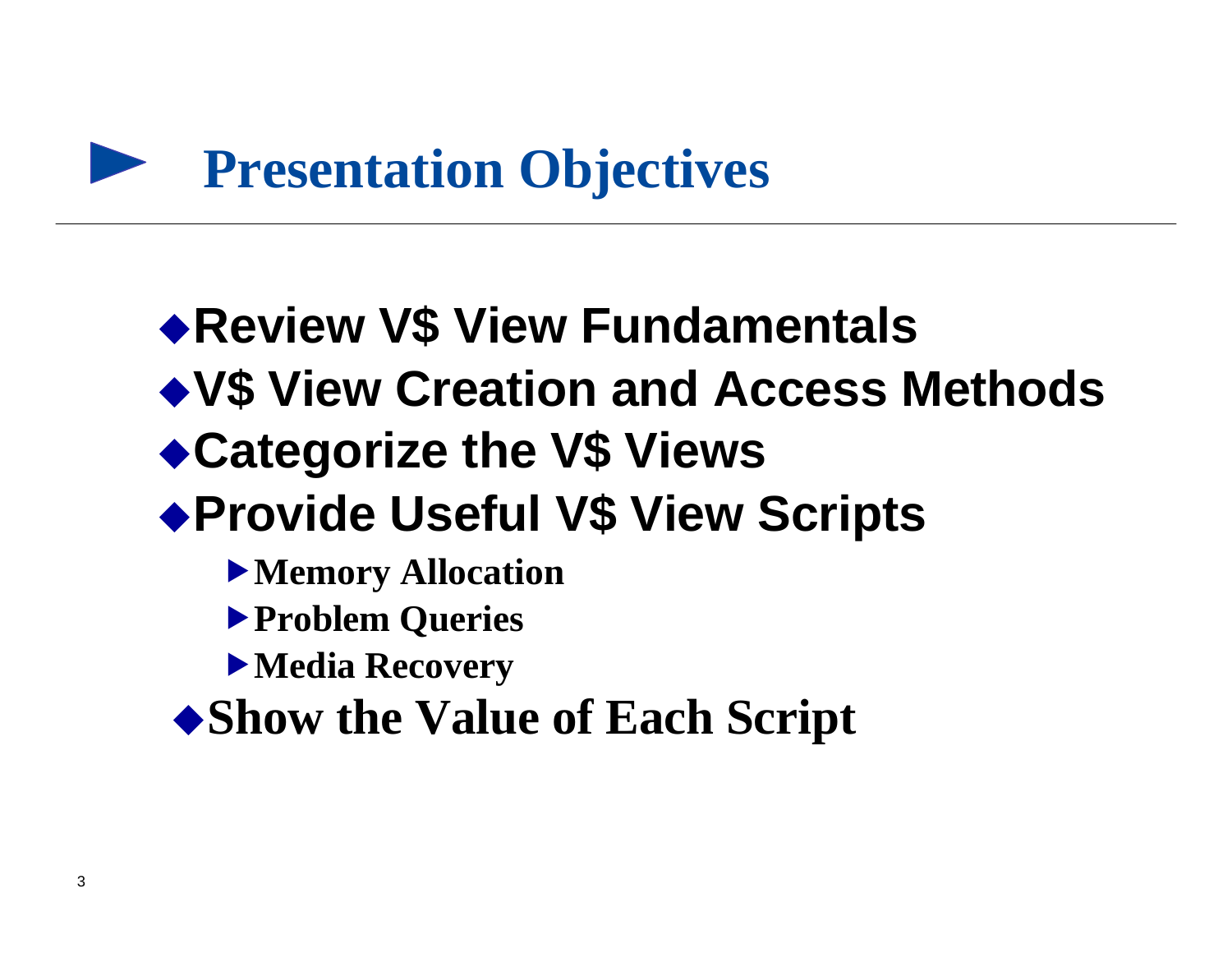

### **What Are The V\$ Views?**

- ◆ Unfiltered, unbiased looks into the heart of **the Oracle database**
- ◆ Supplement to the data dictionary
- ◆ Basis for database performance **monitoring and tuning**
- Key to moving from the average to the **expert DBA**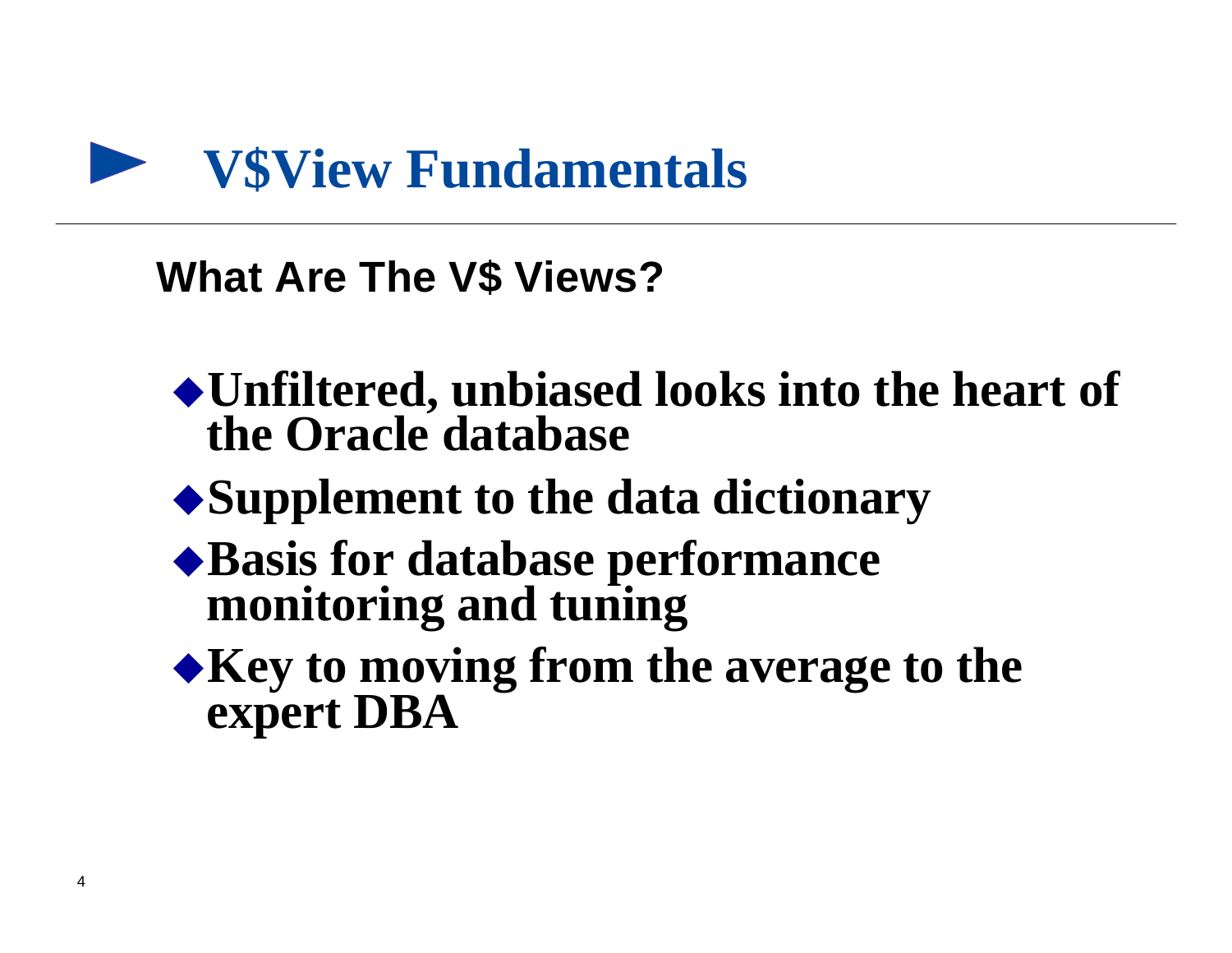

**How Are V\$ Views Created?**

- ◆ **V\$** Views are created from the X\$ tables when **the database is created**
- $\triangle$ The CATALOG.SQL and CATLDR.SQL scripts **are executed**
- ◆ A V **\$** view is created from the V\$ view
- ◆ Old synonyms for the V\$ views are dropped
- ◆ New V\$ synonyms are created on the V\_\$ view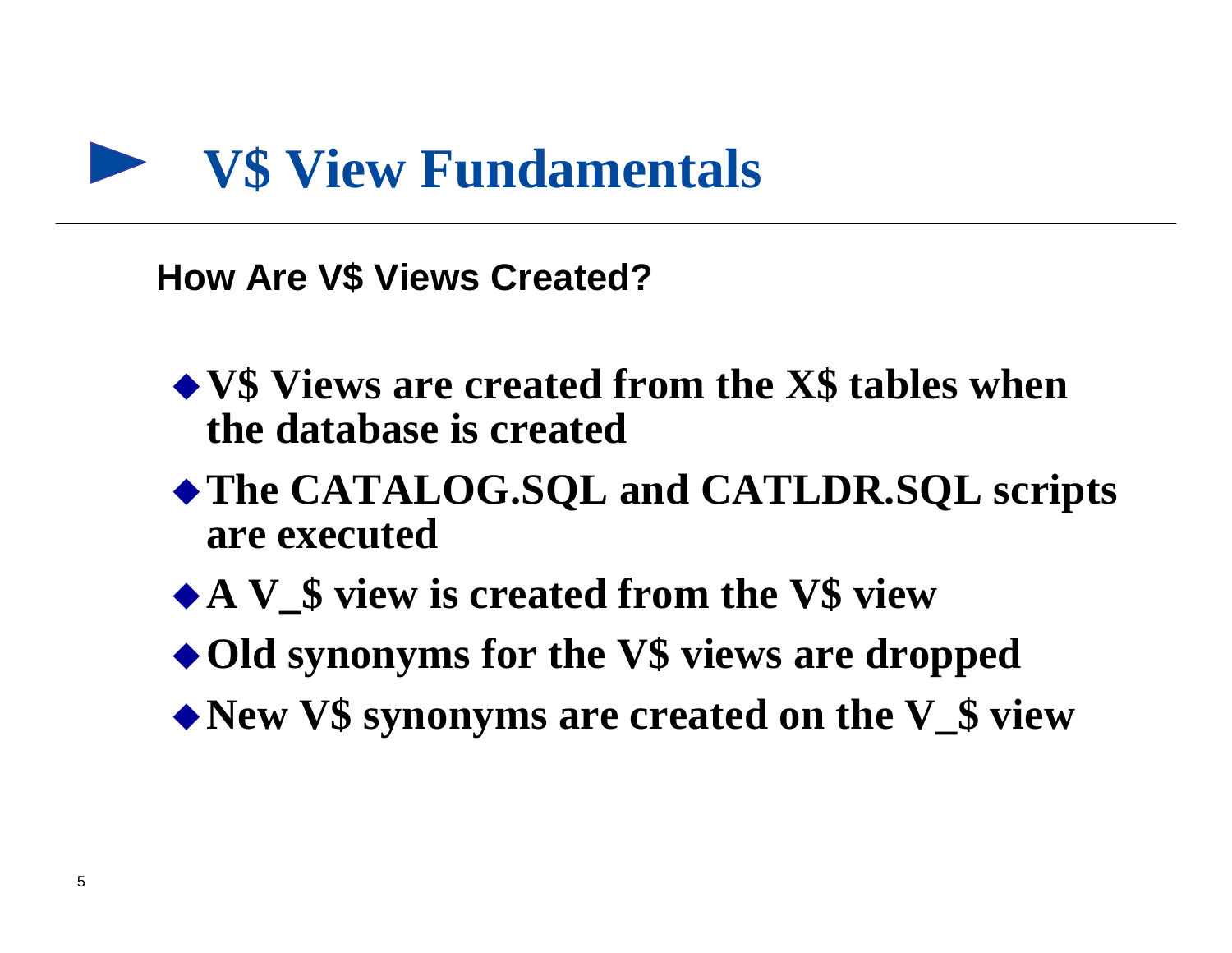

# **How's That Again?**

**The V\$ Views that are accessed by SYSTEM are actually synonyms that point to the V\_\$ Views that are views of the original V\$ Views based on the X\$ Tables!**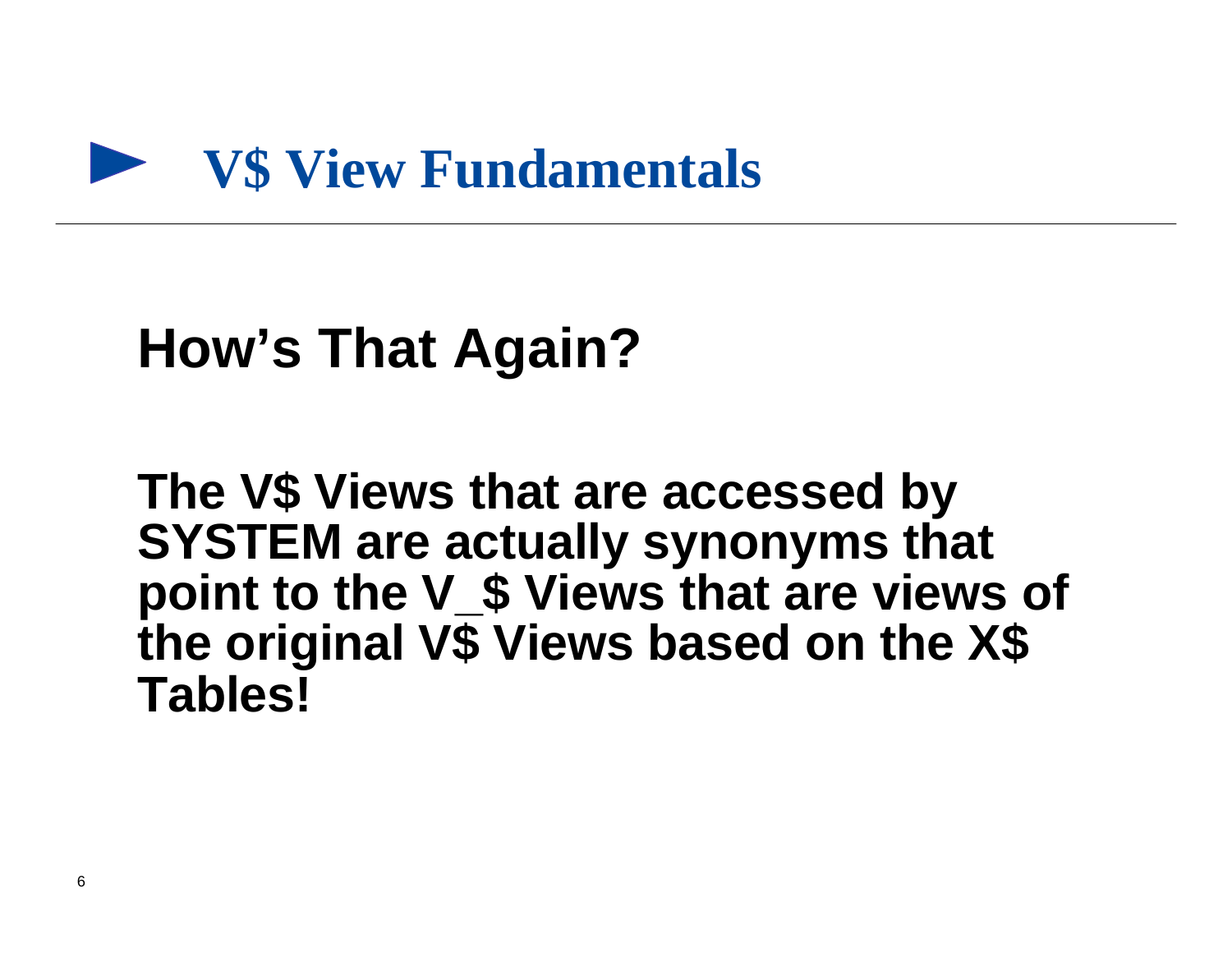

# **Here's an excerpt from the CATALOG.SQL Script**

create or replace view v\_\$database as select \* from v\$database;

drop public synonym v\$database;

create public synonym v\$database for v\_\$database;

grant select on v\_\$database to select\_catalog\_role;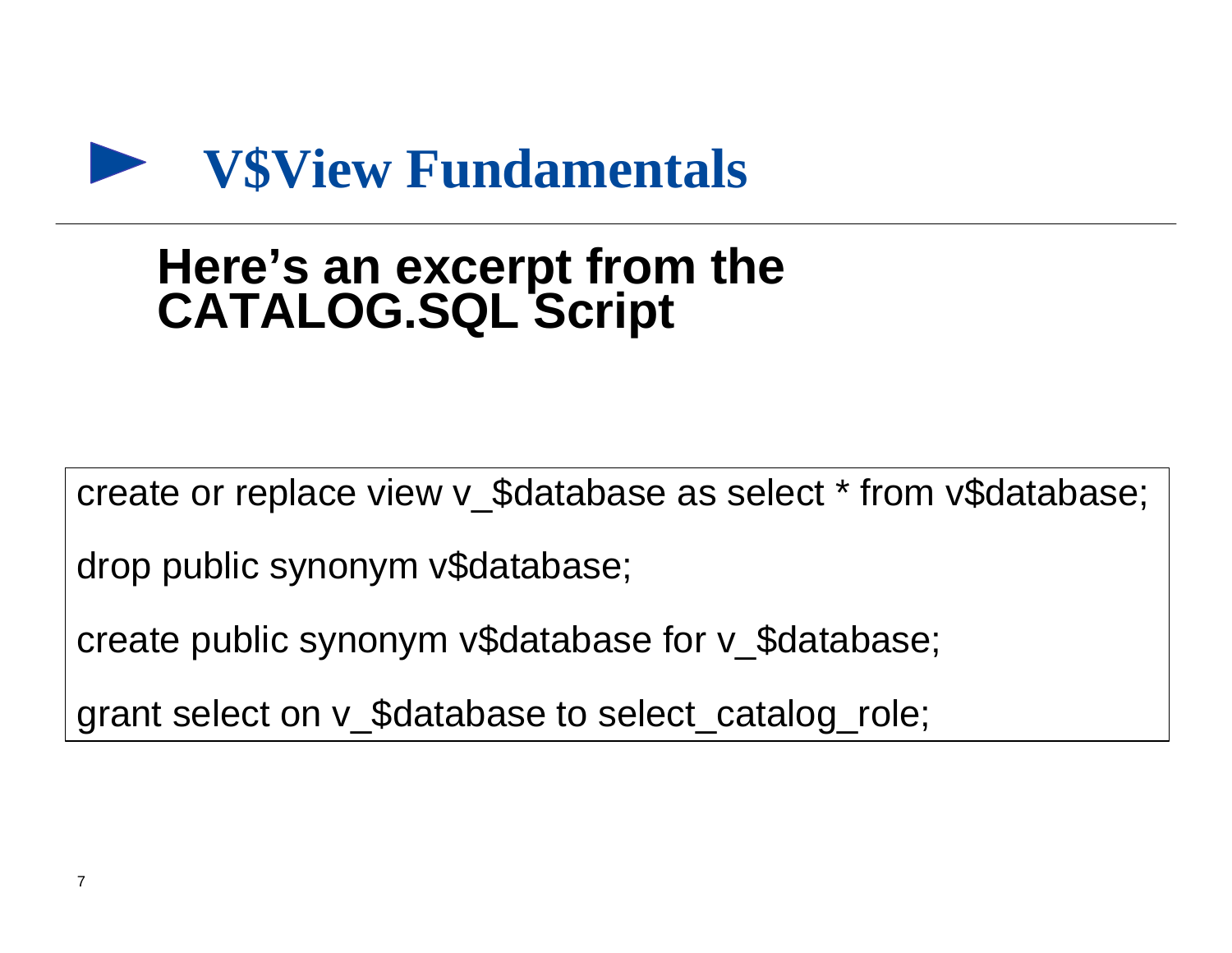

**How Are They Accessed?**

- ◆ **SELECT** access only
- ◆ Can't grant access to V\$ views even as SYS
- $\blacktriangleright$  You can grant access to the underlying V<sub>-</sub>\$ **views**

**\*Tip – It's better to grant access to the V\_\$ Views to a specific user than to give users the SYS or SYSTEM passwords.**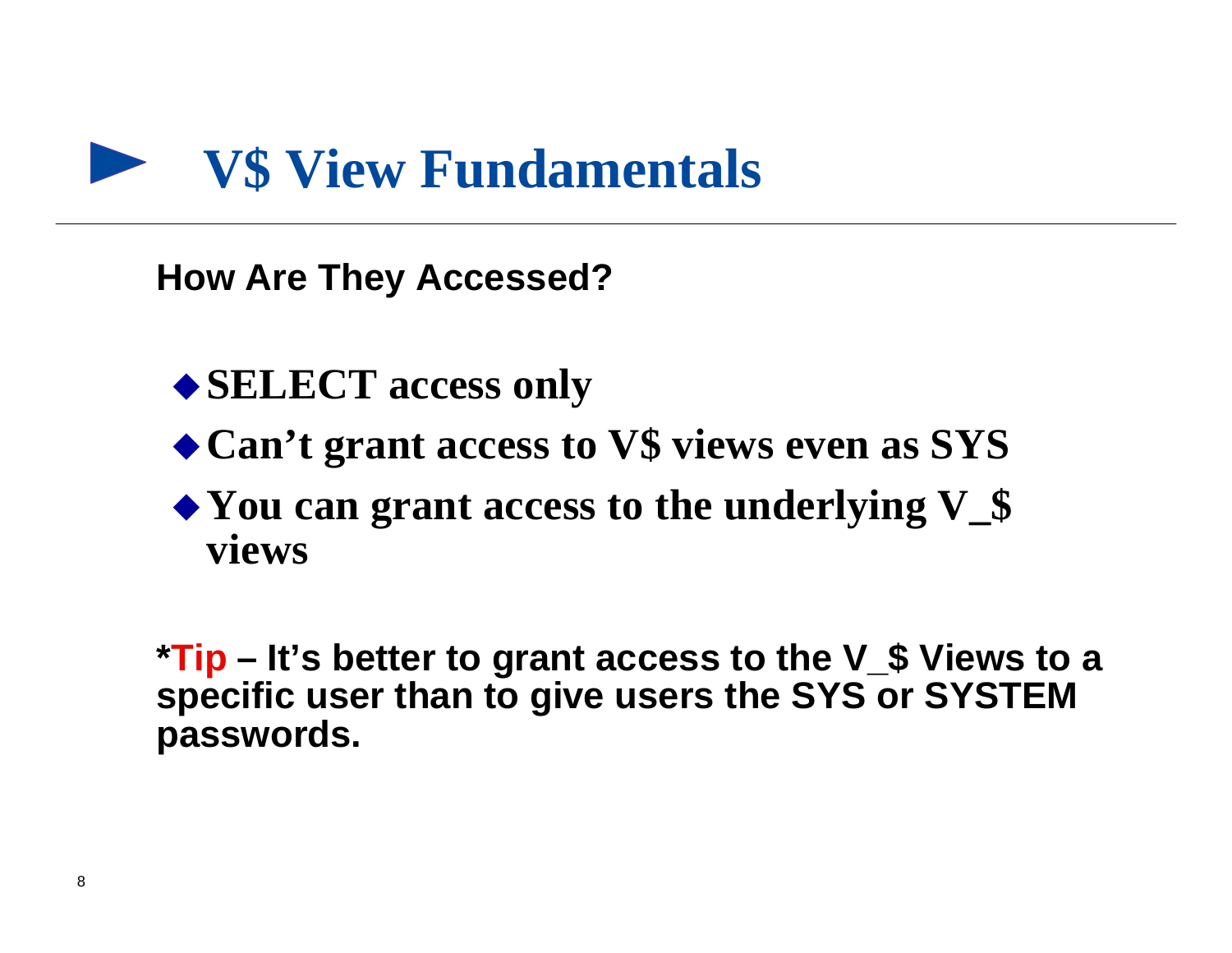

**What Are X\$ Tables?**

- ◆ X\$ tables are fixed tables created in **memory at database startup**
- ◆ Store up-to-date information on database **activity**
- ◆ Cannot be dropped
- ◆ Cannot be updated (except by Oracle)
- ◆ Only accessible by SYS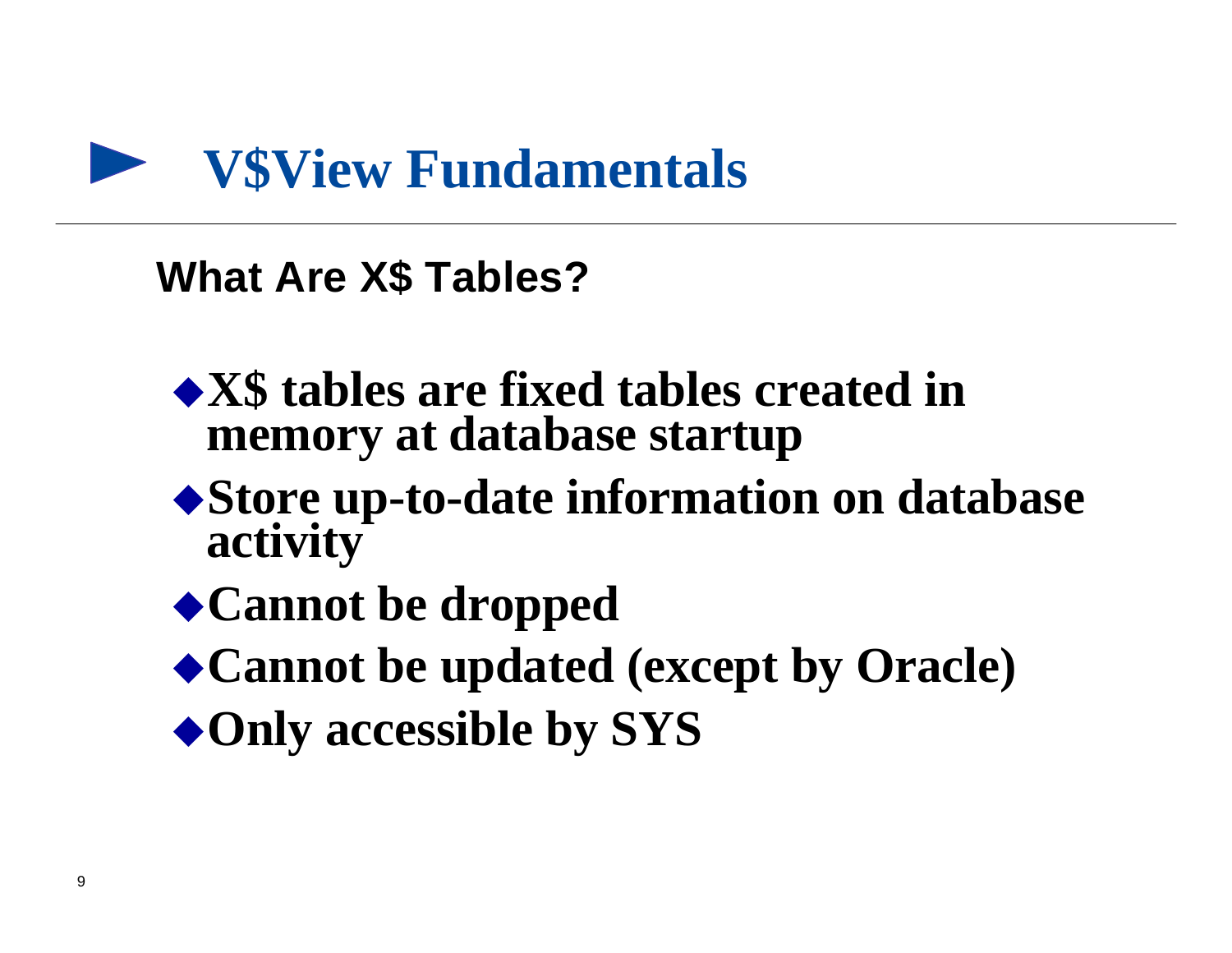

### **The X\$ V\$ Connection**

- ◆**X\$** tables are very cryptic
- u**V\$ views created on X\$ tables for readability**
- ◆ Several X\$ tables and columns are not **referenced by V\$ views**
- ◆ **V\$** views are created on one or more X\$ **tables**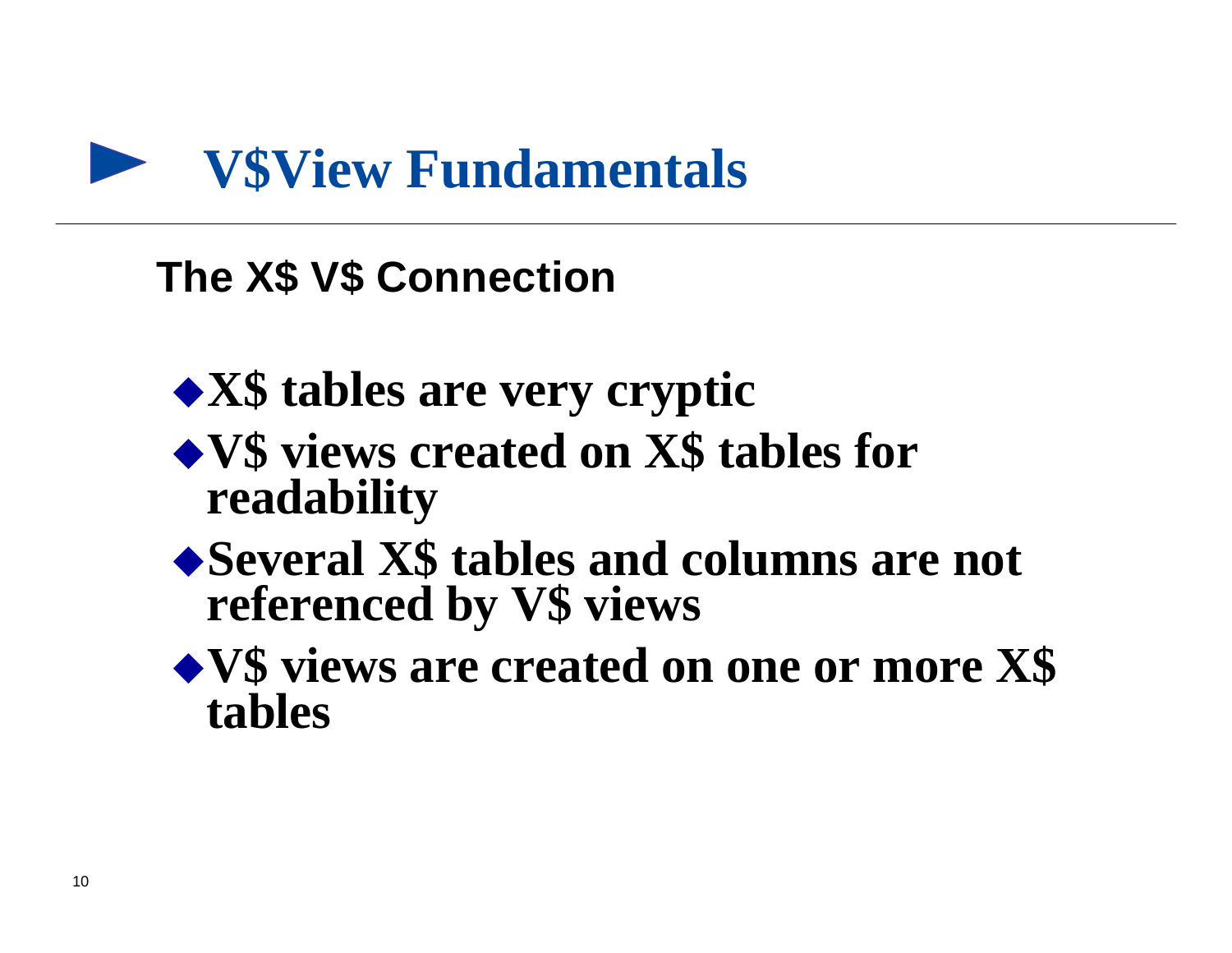

### **The X\$ V\$ Connection (cont'd)**

- ◆ X\$ tables and V\$ views are only accessible **by SYS**
- ◆183 V\$ views and 265 X\$ tables in Oracle **8.1.6.0.0**
- **◆227 V\$ views and 352 X\$ tables in Oracle 9.0.1.1.1**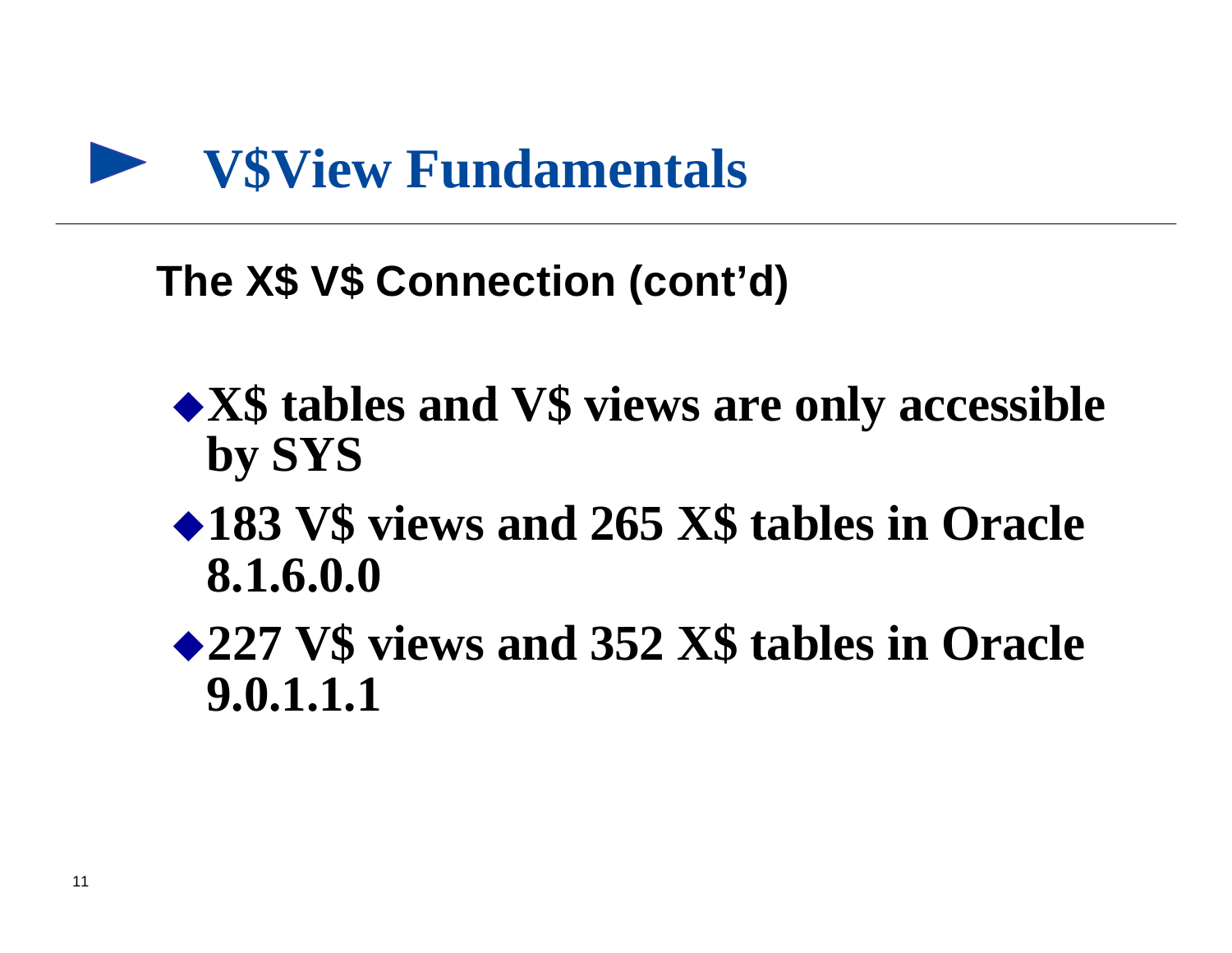

# **Listing the X\$ Tables and V\$ Views**

select type,name from v\$fixed\_table order by type,name;

**TYPE NAME**

**TABLE X\$ACTIVECKPT TABLE X\$BH VIEW GV\$ACCESS VIEW GV\$ACTIVE\_INSTANCES VIEW V\$ACCESS VIEW V\$ACTIVE\_INSTANCES**

**----- ------------------------------**

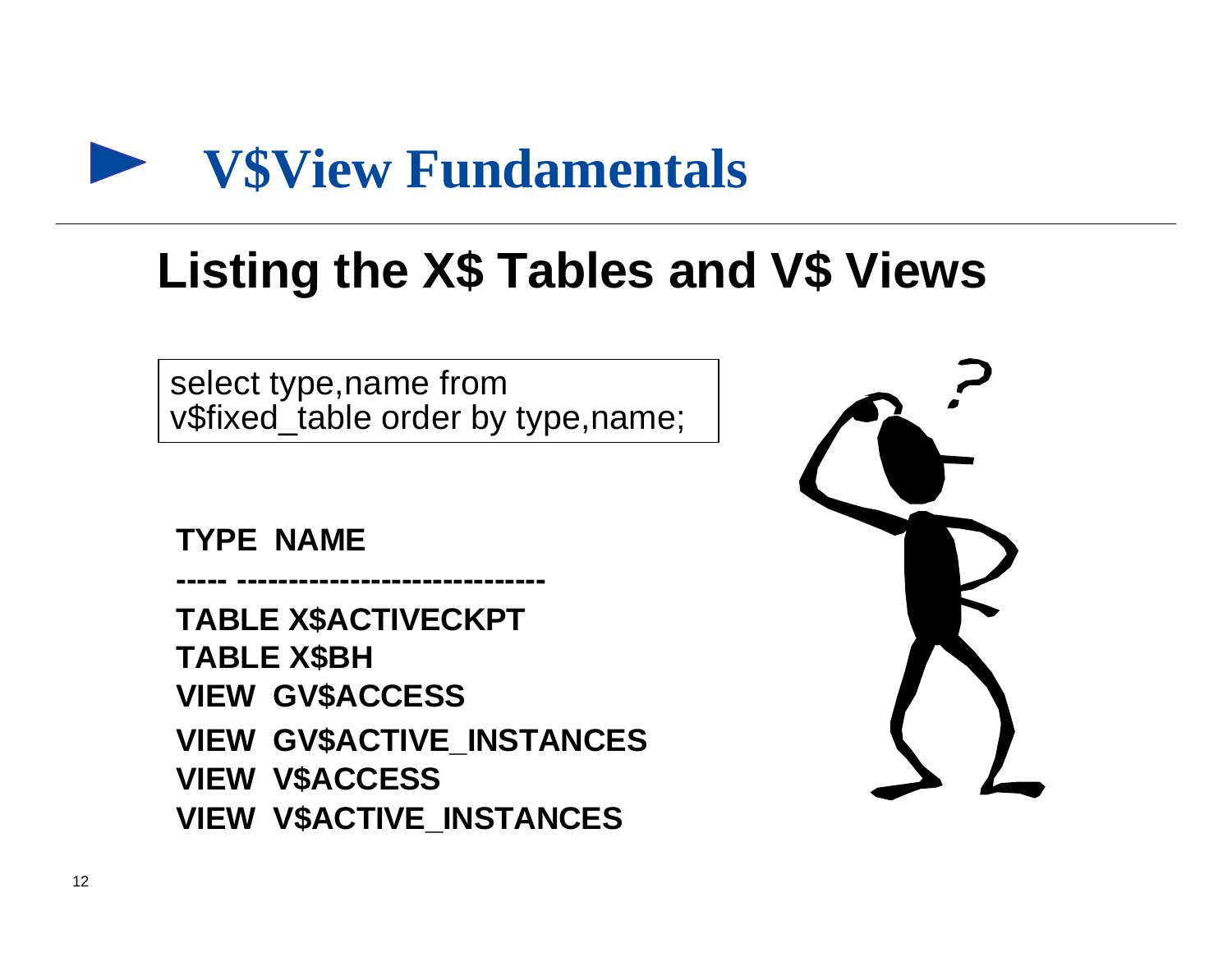

# **X\$ Tables That Make up The V\$ Views**

select \* from v\$fixed\_view\_definition where view\_name ='GV\$FIXED\_TABLE';

| <b>VIEW DEFINITION</b>                                              |
|---------------------------------------------------------------------|
|                                                                     |
| select inst_id, kqftanam, kqftaobj, 'TABLE', indx<br>from x\$kqfta  |
| union all                                                           |
| select inst_id, kqfvinam, kqfviobj, 'VIEW', 65537<br>from x\$kqfvi  |
| union all                                                           |
| select inst_id, kqfdtnam, kqfdtobj, 'TABLE',<br>65537 from x\$kqfdt |
|                                                                     |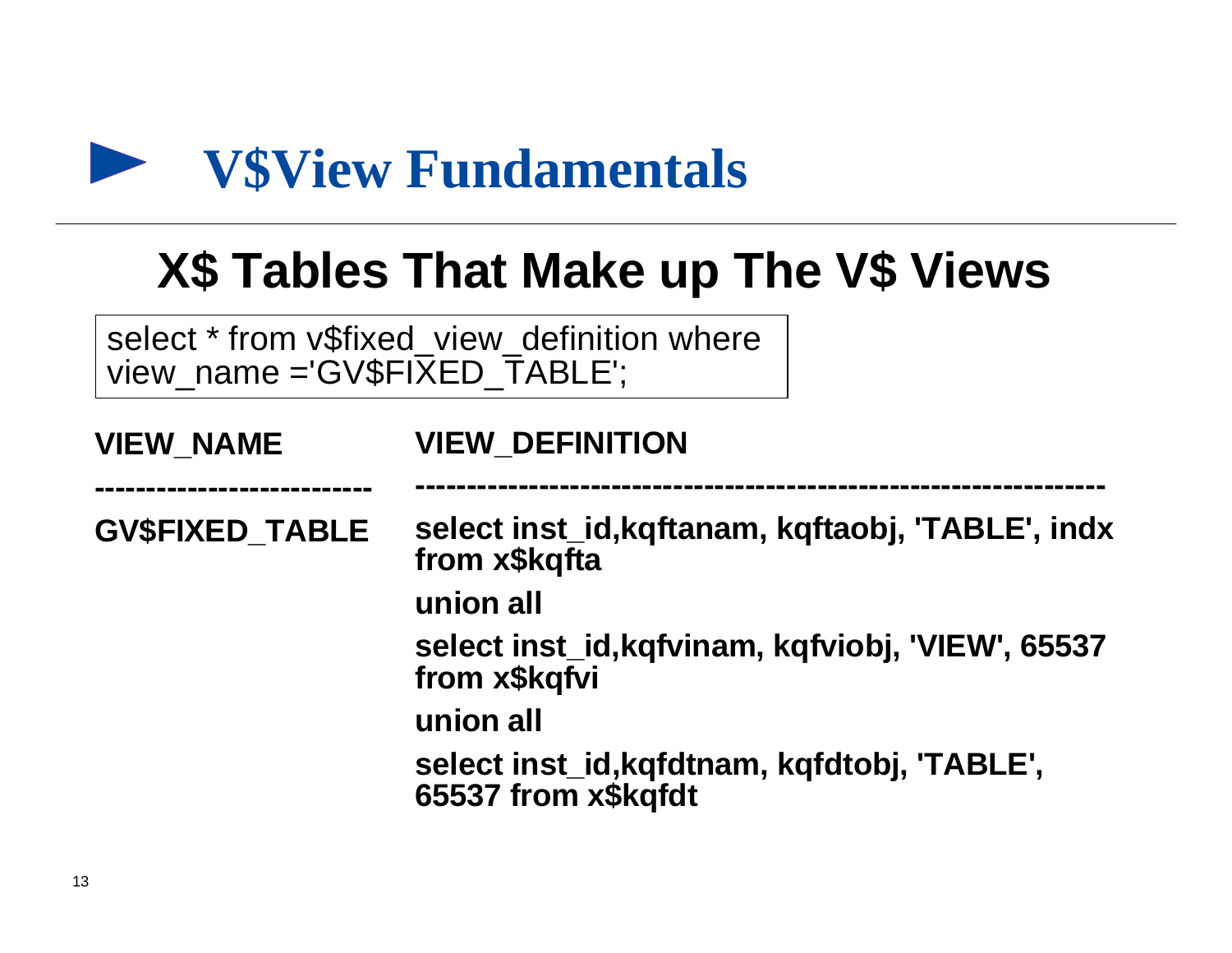

# **Cheetahs Can Run a Sustained Speed of?**

- **◆ 25 miles-an-hour**
- **← 45 miles-an-hour**
- ◆ 65 miles-an-hour
- ◆ 100 miles-an-hour



### **65 miles-an-hour**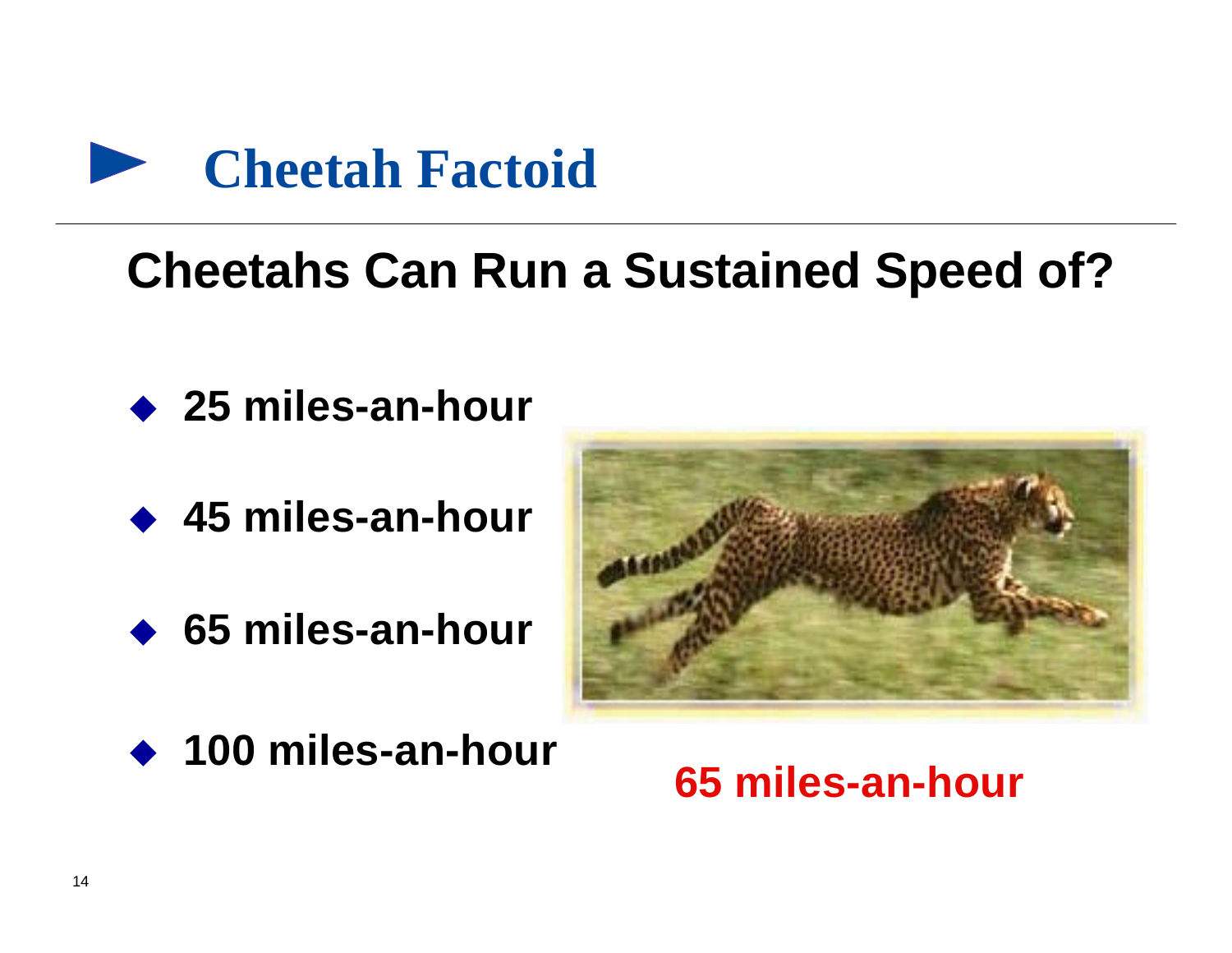

### ◆ Backups, Archiving, And Recovery

Ñ**V\$BACKUP, V\$ARCHIVE, V\$RECOVER\_FILE, etc.**

### ◆ Caches

Ñ**V\$ROWCACHE, V\$LIBRARYCACHE, etc.**

### ◆ Control Files

Ñ**V\$CONTROLFILE, V\$CONTROLFILE\_RECORD\_SECTION**

### ◆ SQL Statements and Cursors

Ñ**V\$SQL, V\$SQLAREA, V\$SQLTEXT, V\$OPEN\_CURSOR, etc.**

### ◆ Database/Instance

Ñ**V\$DATABASE, V\$INSTANCE, V\$VERSION, etc.**

◆ SQL<sup>\*</sup>Loader Direct Path Load Option

Ñ**V\$LOADCSTAT, V\$LOADPSTAT, V\$LOADSTAT**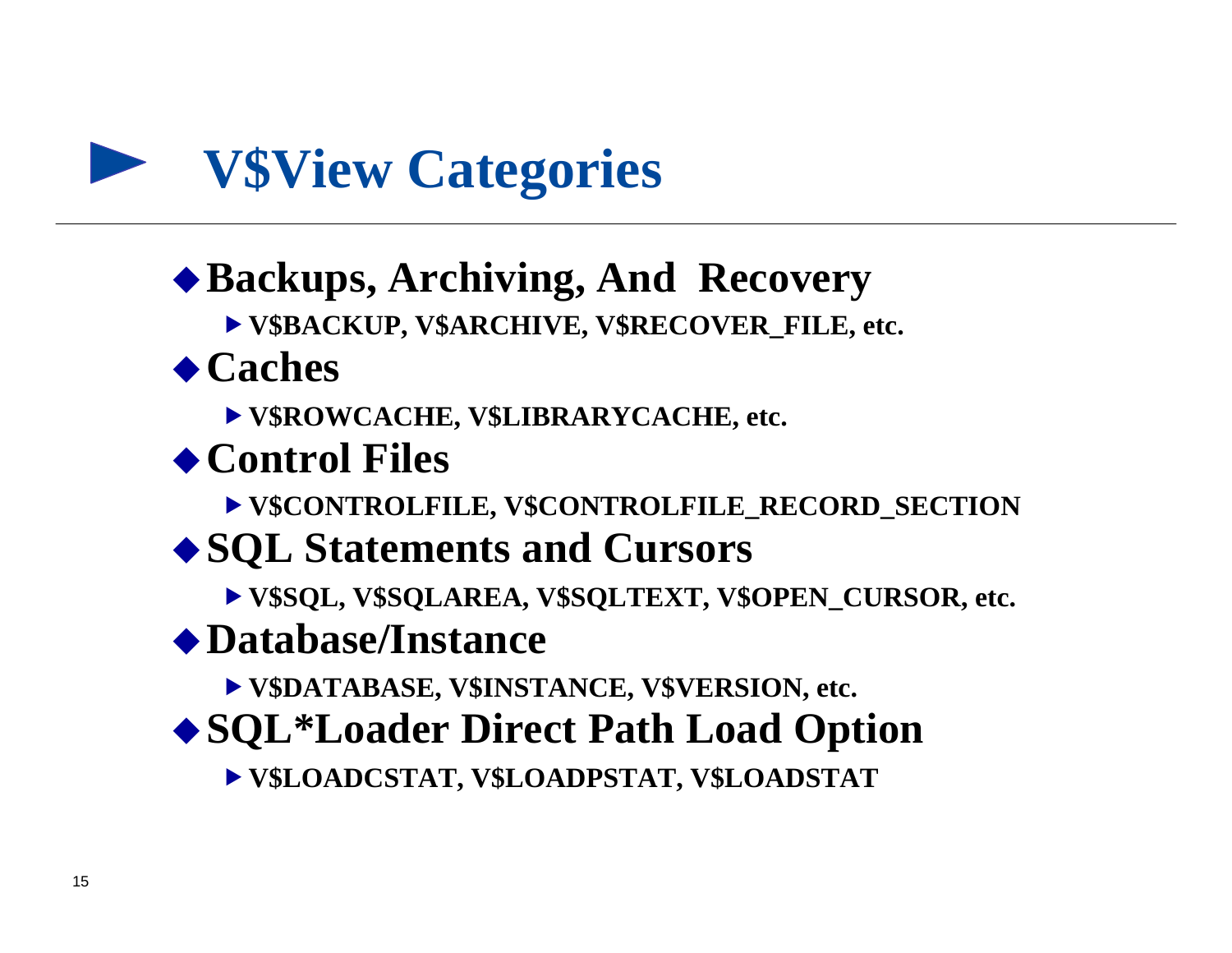

### ◆ Fixed Views

Ñ**V\$FIXED\_TABLE, V\$FIXED\_VIEW\_DEFINITION**

### **◆ General**

Ñ**V\$TIMER, V\$TYPE\_SIZE, V\$\_SEQUENCES**

 $\triangle$ I/O

Ñ**V\$FILESTAT, V\$WAITSTAT**

◆ Latches/Locks

Ñ**V\$BUFFER\_POOL, V\$LATCH\_MISSES, V\$LOCK, etc.**

### ◆ MTS/OPS

▶ V\$CIRCUIT, V\$DISPATCHER, V\$QUEUE, etc.

◆ Overall System Performance

Ñ**V\$SYSTAT, V\$SORT\_USAGE, etc.**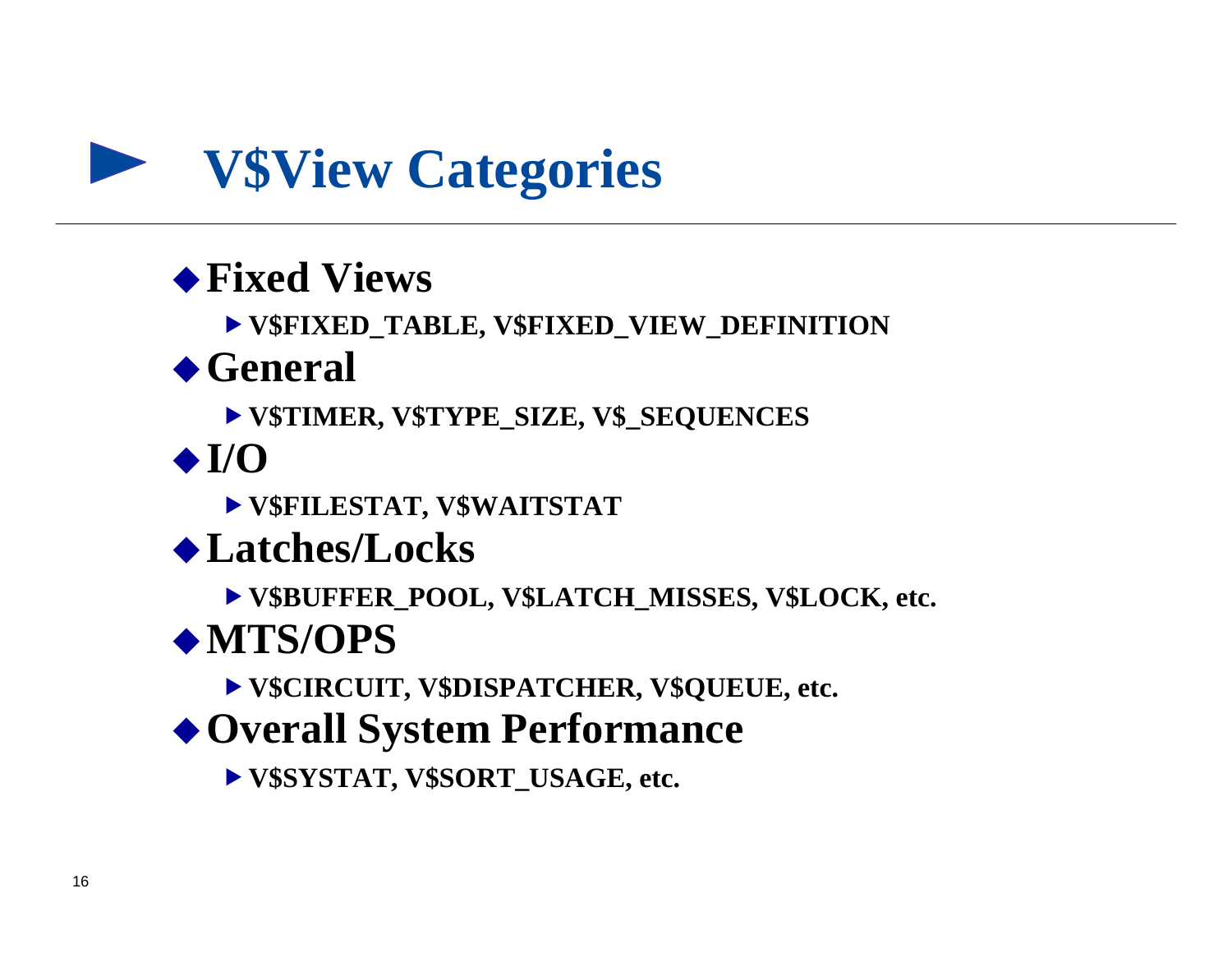# **V\$View Categories**

### ◆ Parallel Query

Ñ**V\$EXECUTION, V\$PQ\_SESSTAT, etc.**

### ◆ Oracle Parameters

Ñ**V\$PARAMETER, V\$NLS\_PARAMETERS, etc.**

### ◆ Redo Logs

Ñ**V\$LOG, V\$LOGFILE, V\$LOGHIST**

### ◆ Rollback Segments

Ñ**V\$ROLLSTAT, V\$TRANSACTION**

### ◆ Security/Privileges

Ñ**V\$ENABLED\_PRIVS, V\$PWFILE\_USERS**

### ◆ Sessions

Ñ**V\$SESSION, V\$PROCESS, etc.**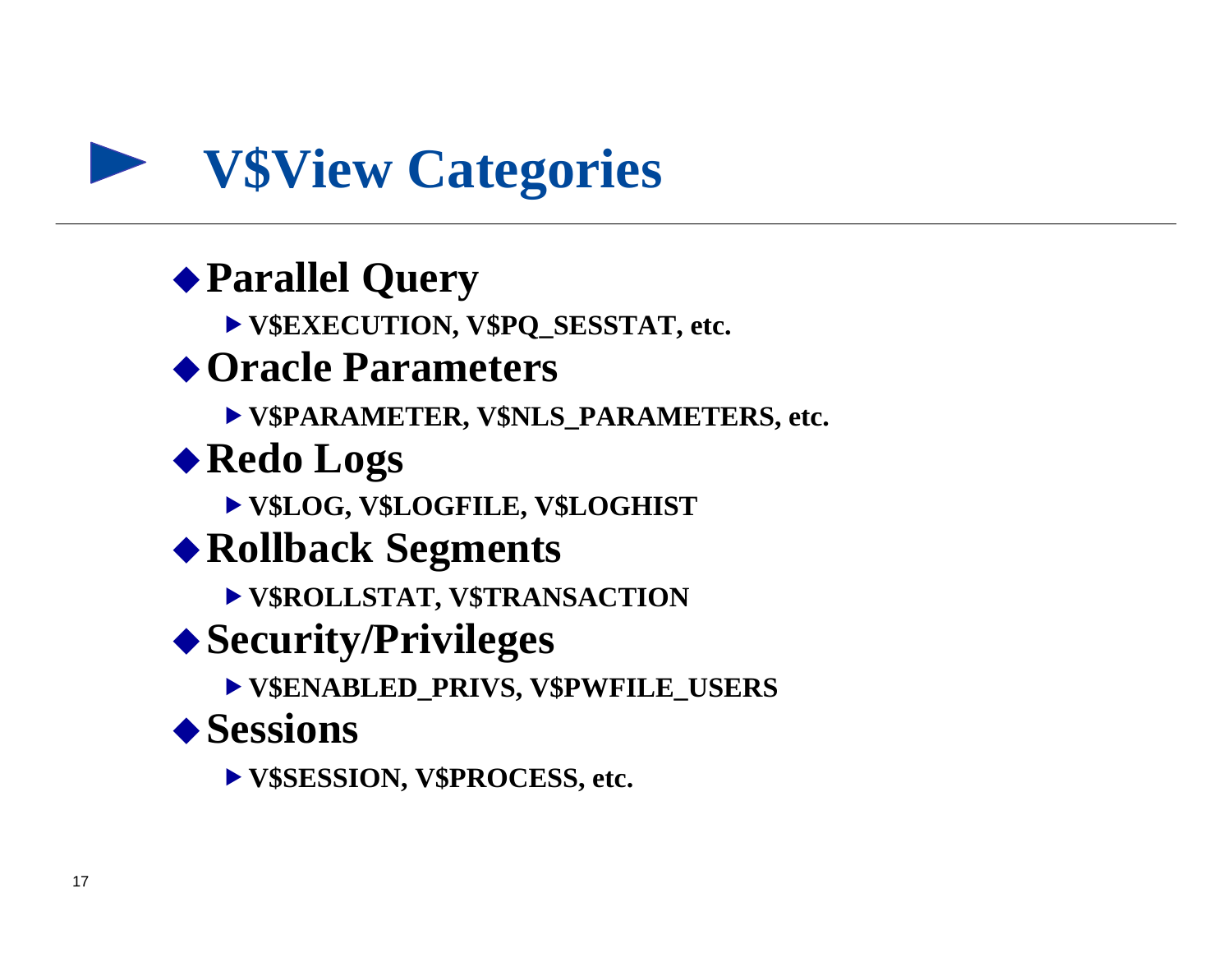

# **282 Undocumented Parameters in 8.1.6.0.0 432 Undocumented Parameters in 9.0.1.1.1**

select indx, ksppinm from x\$ksppi where substr(ksppinm,  $1, 1$ ) =  $'$ ;

 **INDX KSPPINM ---------------------------**

**---------**

- **0 \_trace\_files\_public**
- **2 \_latch\_miss\_stat\_sid**
- **3 \_max\_sleep\_holding\_latch**
- **4 \_max\_exponential\_sleep**
- **190 \_corrupted\_rollback\_segments**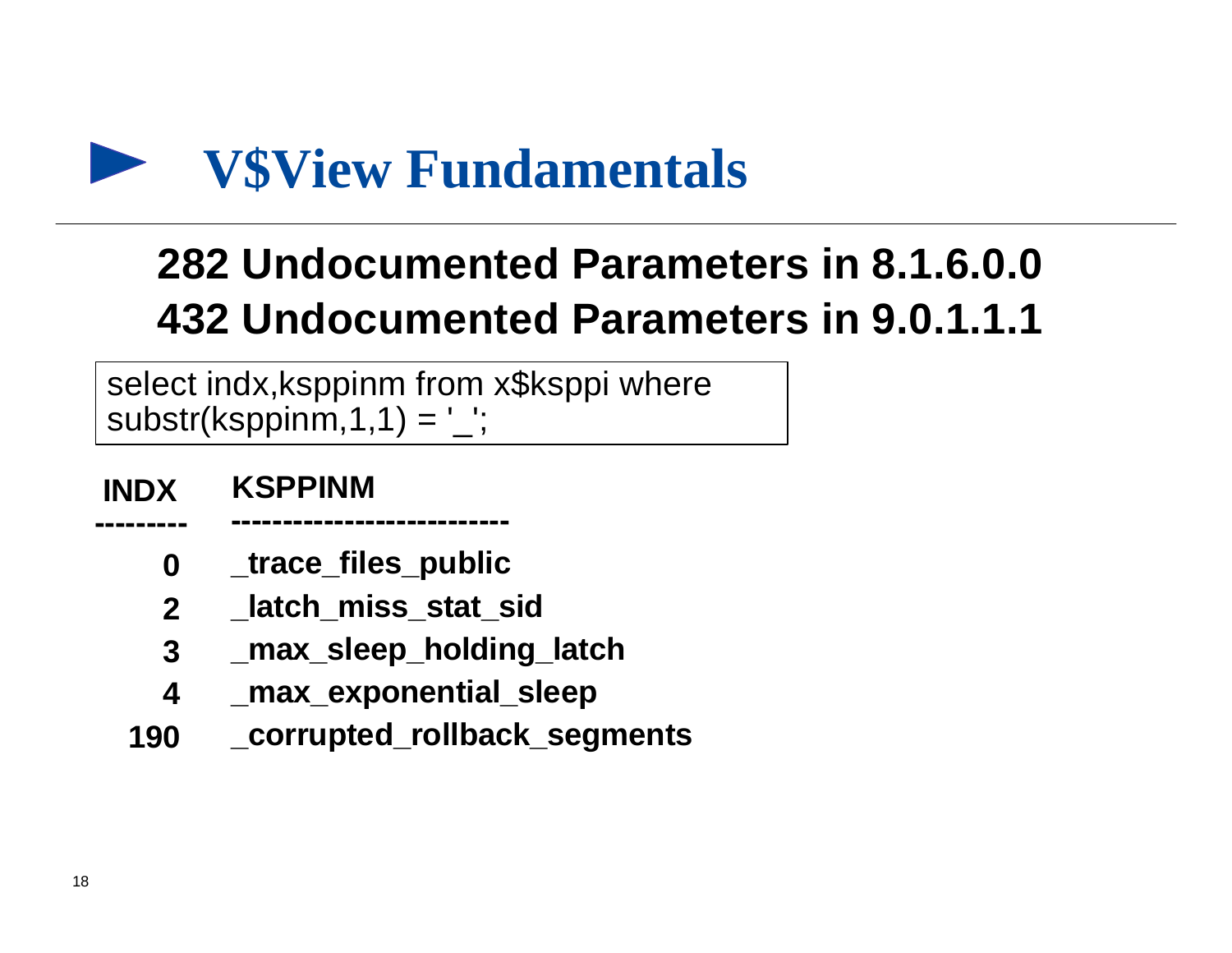# **Warning Warning Warning**

# **Oracle's Warning**

**Warning: Information about the dynamic performance views is presented for completeness only; this information does not imply a commitment to support these views in the future.**  $B$ 

# **Murphy's Warning**

**Warning: All undocumented parameters should be extensively tested before and after use.**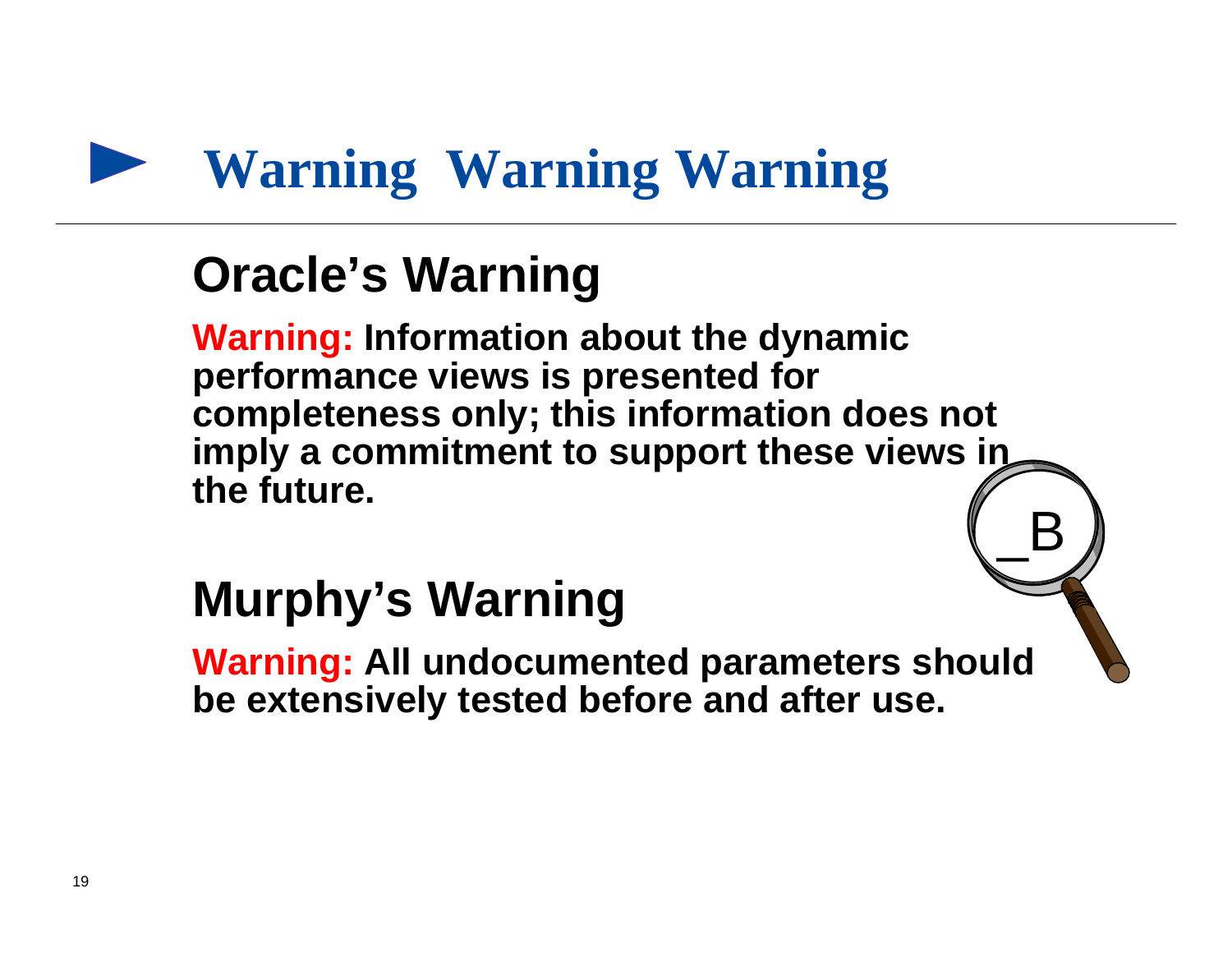# **Goal #1: Memory Allocation**

### **The Goal is to Ensure That The Correct Amount of Memory is Allocated to Oracle.**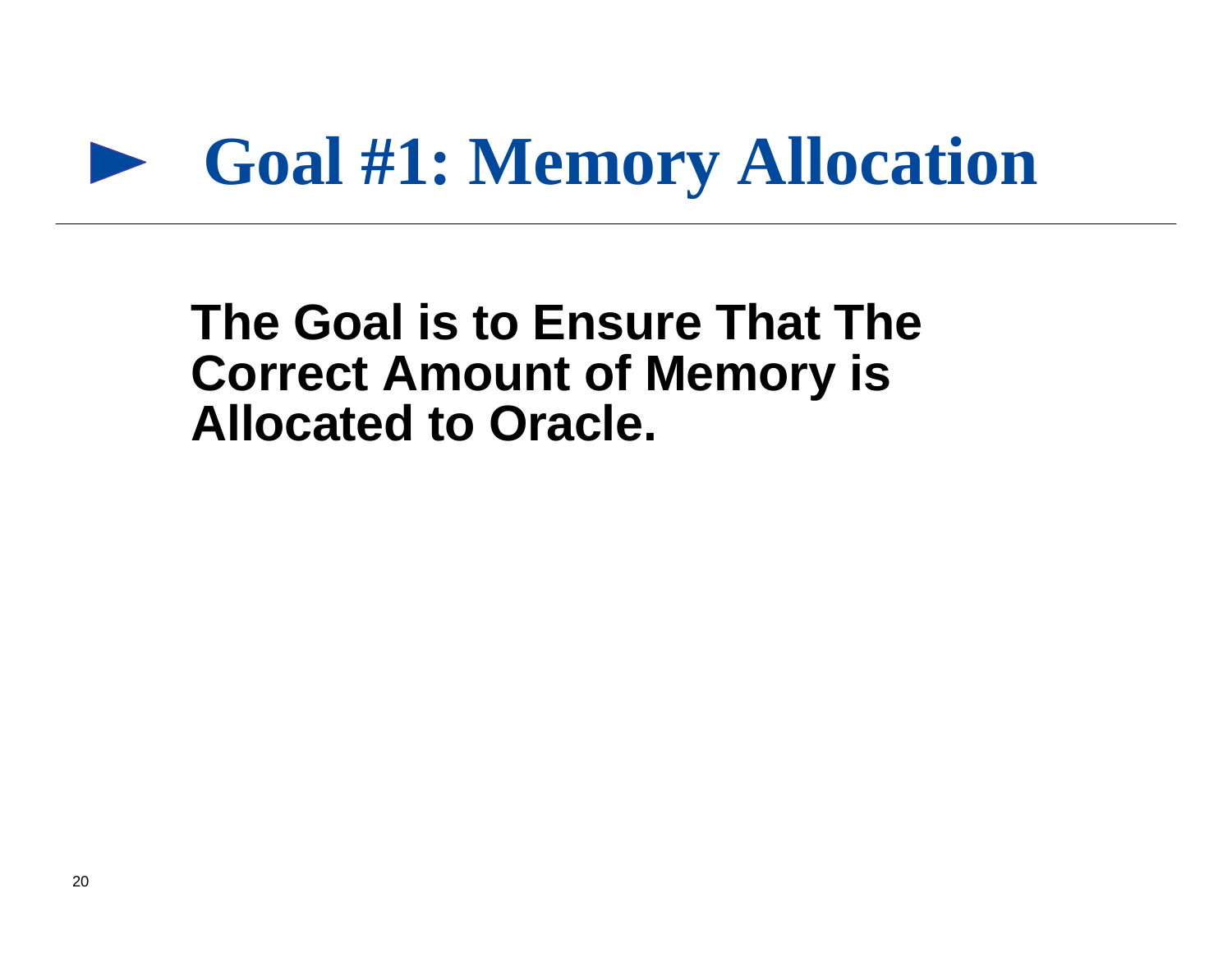

**The RDBMS buffer and working storage area Contains buffers for:**

- ◆Data Buffers
- ◆ Redo Buffers
- u**Data Dictionary / SQL / Procedures / Packages information**

**Created at instance startup**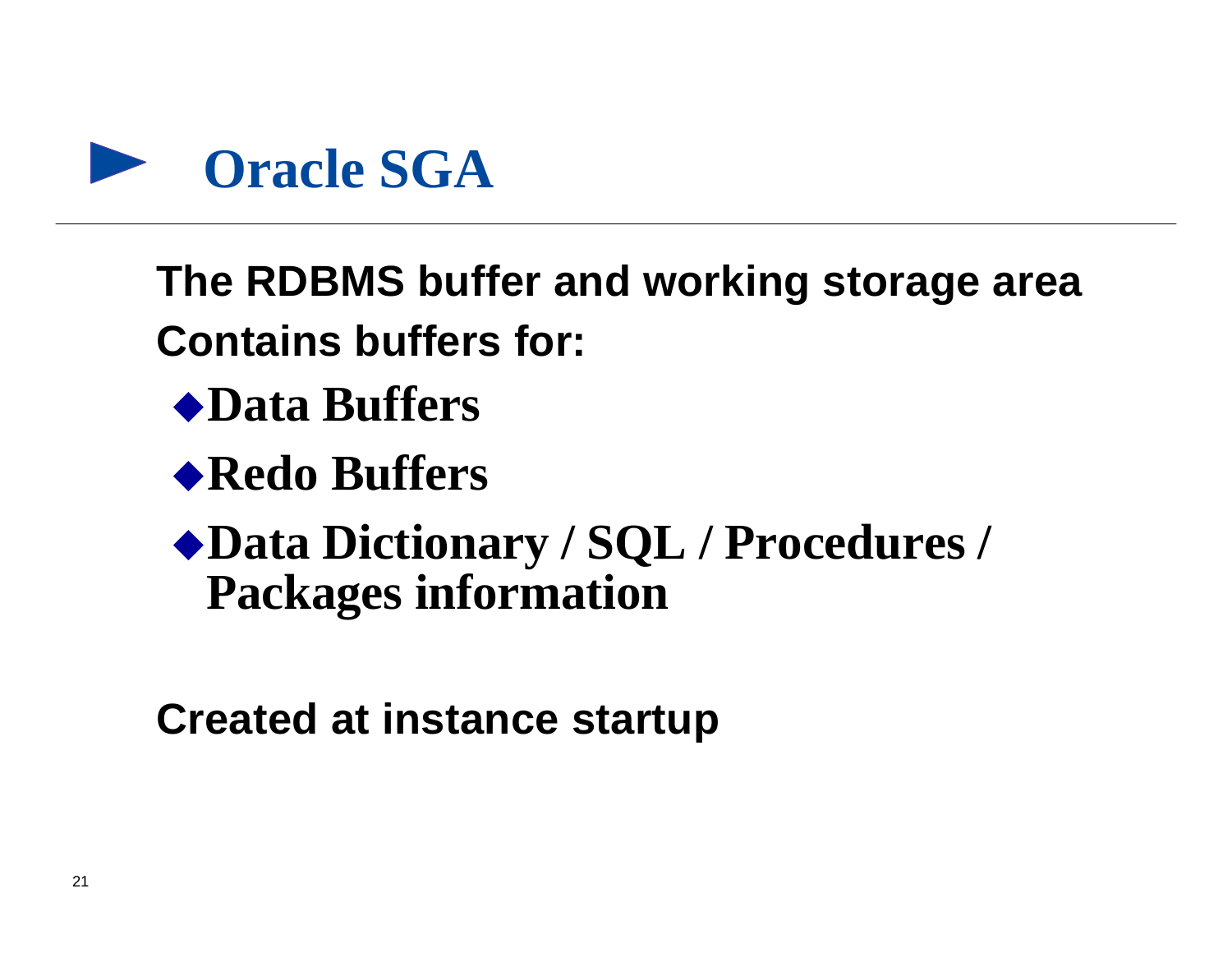

**If DB\_BLOCK\_BUFFERS is low, users will not have enough memory to operate efficiently.**



**If DB\_BLOCK\_BUFFERS is high, your system may begin to swap and may come to a halt.**

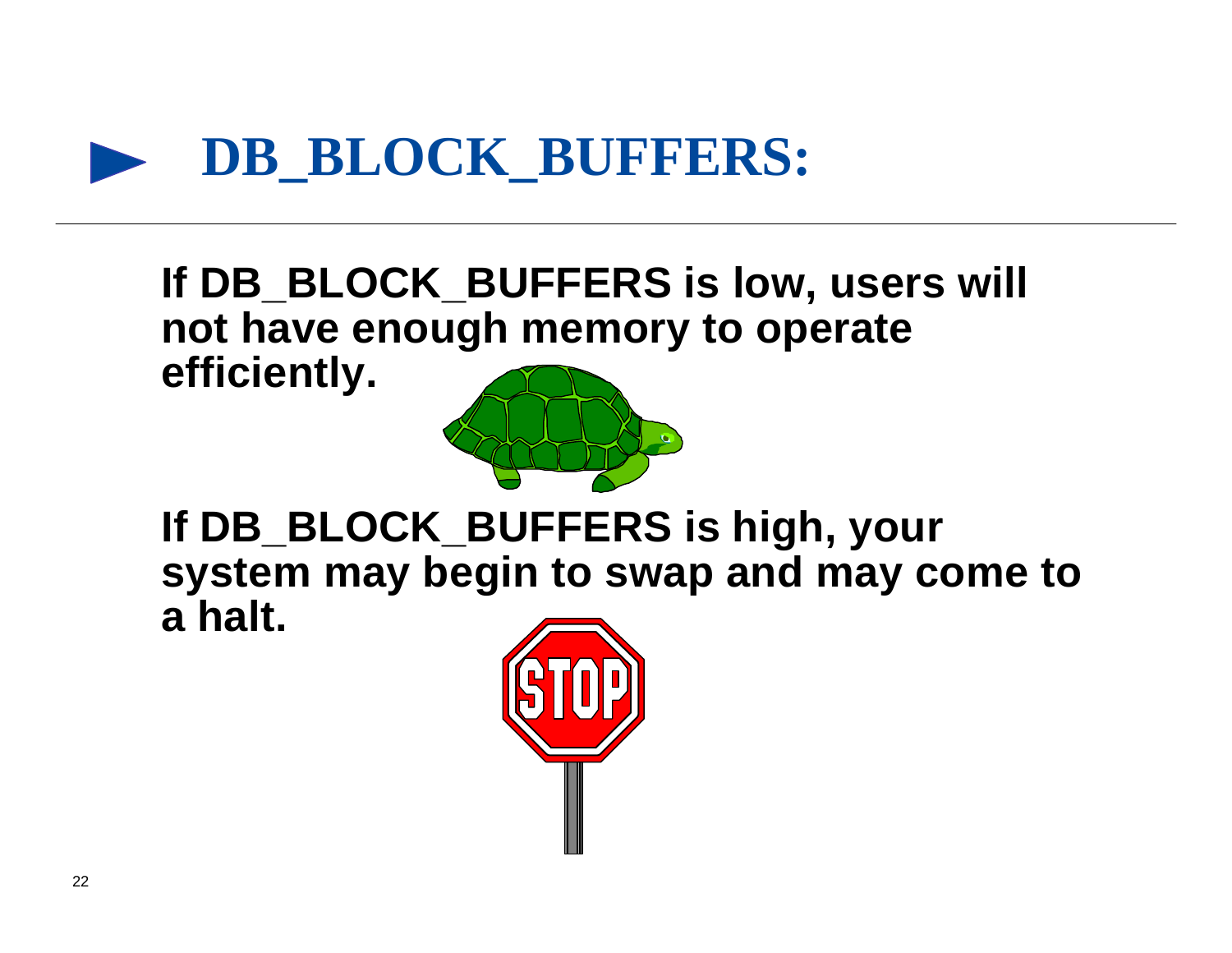# **Determine if DB\_BLOCK\_BUFFERS Is Set Too Low:**

**select**

**1 -(sum(decode(name,'physical reads',value,0))/ (sum(decode(name,'db block gets', value,0)) + (sum(decode(name, 'consistent gets',value,0))))) \* 100 "Read Hit Ratio"**

**from v\$sysstat;**

 **Read Hit Ratio 98.415926**

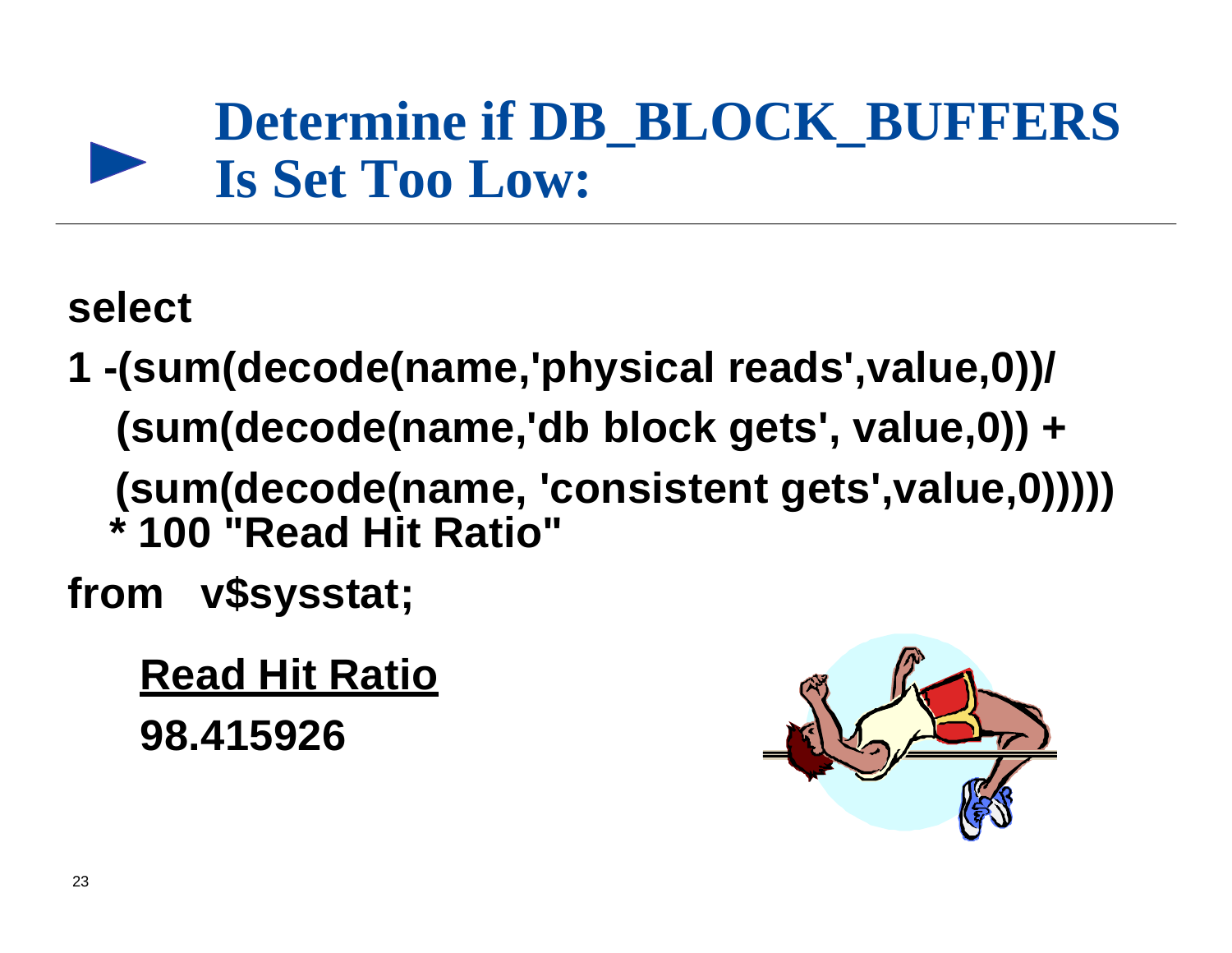### **Let State of SGA**

| select<br>from<br>group by | state, count(*)<br>x\$bh<br>state; |                     |
|----------------------------|------------------------------------|---------------------|
| <b>STATE</b>               | <u>COUNT(*)</u>                    | <b>Status (fyi)</b> |
| $\boldsymbol{0}$           | 920                                | free                |
| 1                          | 1553                               | available           |
| $\overline{3}$             | 27                                 | being used          |
|                            | DB BLOCK_BUFFERS available = 1553  |                     |
|                            | DB_BLOCK_BUFFERS being used = 27   |                     |

**DB\_BLOCK\_BUFFERS never used = 920**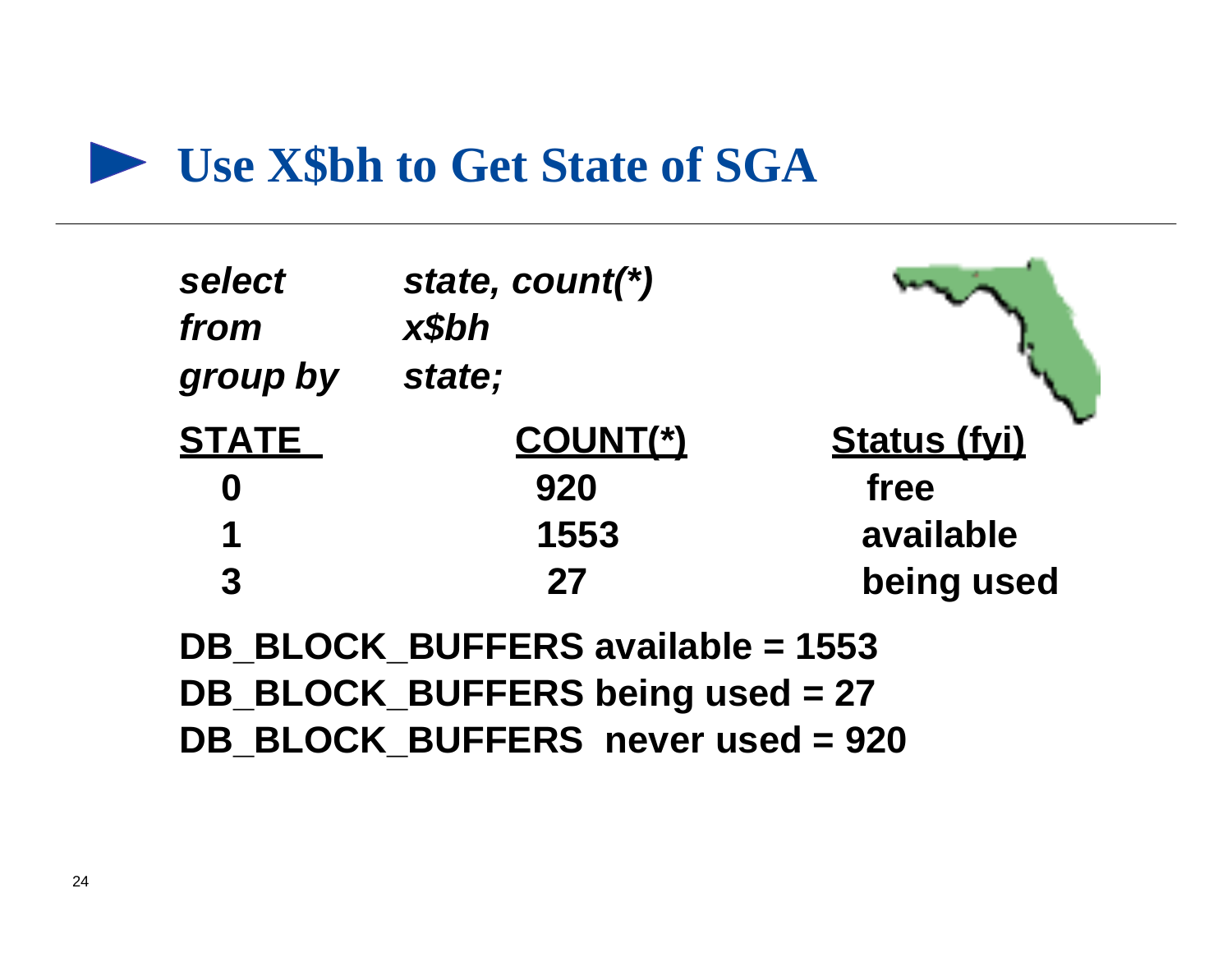

# **Hold On A Minute!**

**There's Some Misleading Information Here!**

*select state, count(\*) from x\$bh wherestate = 1 and lrba\_seq <> 0 Group by state;*



**COUNT 38** 

**Some blocks listed at state = 1 can still be in use by an existing query!**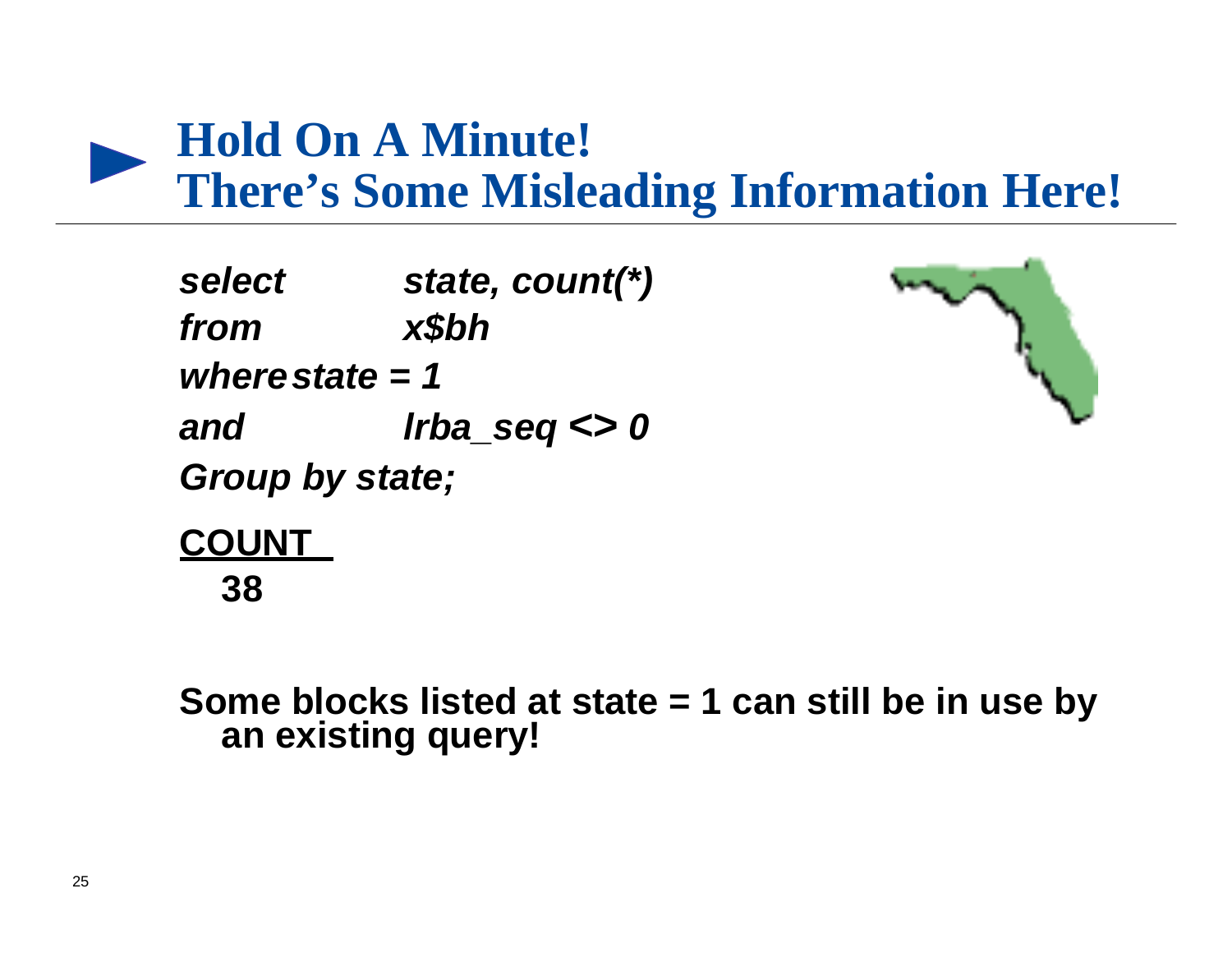

**Select**

 **decode(state,0, 'FREE',**



 **3, 'BEING USED', state) "BLOCK STATUS", count(\*)**

**From x\$bh**

**group by decode(state,0,'FREE',**

 **1,decode(lrba\_seq,0, 'AVAILABLE','BEING USED'),**

 **3, 'BEING USED', state);**

| <b>BLOCK STATUS</b> | <u>COUNT(*)</u> |
|---------------------|-----------------|
| <b>AVAILABLE</b>    | 1515            |
| <b>BEING USED</b>   | 65              |
| <b>FREE</b>         | 920             |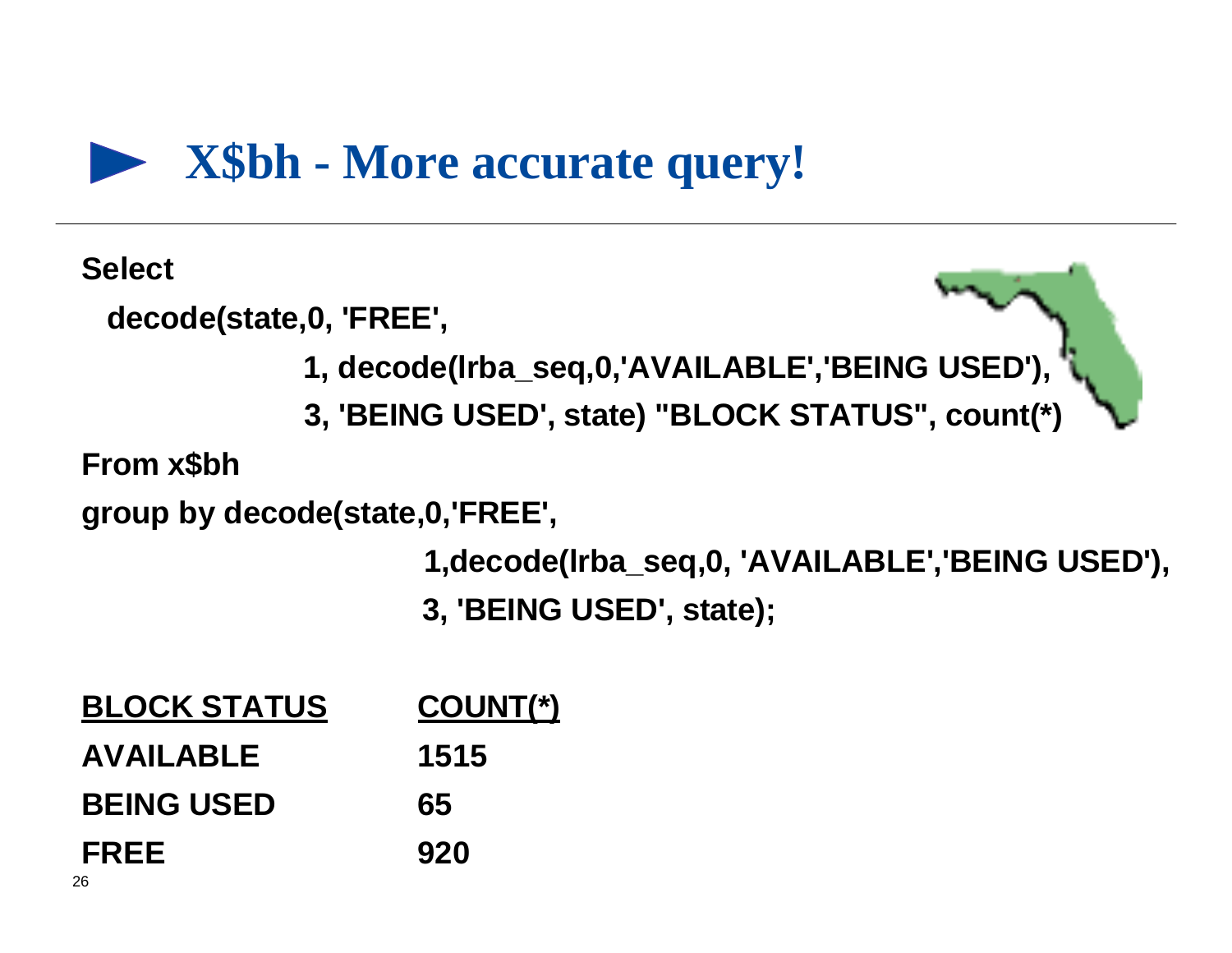

### **Contains:**

u**Pre-parsed database procedures** u**Pre-parsed database triggers** ◆ Recently parsed SQL ◆ Recently parsed PL/SQL requests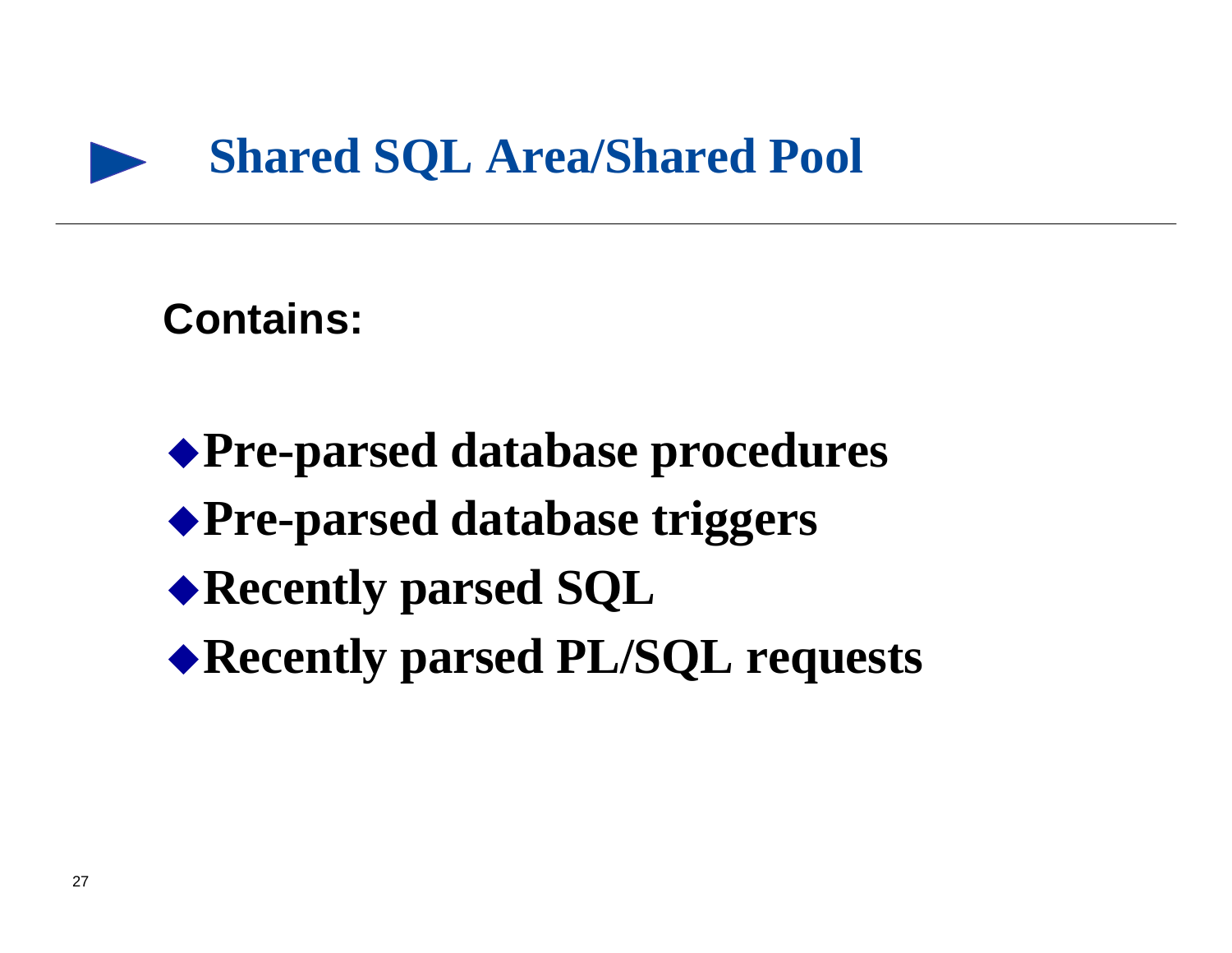

**This is the memory allocated for the library and data dictionary cache**

**If the SHARED\_POOL\_SIZE is set too low then you will not get the full advantage of your DB\_BLOCK\_BUFFERS.**

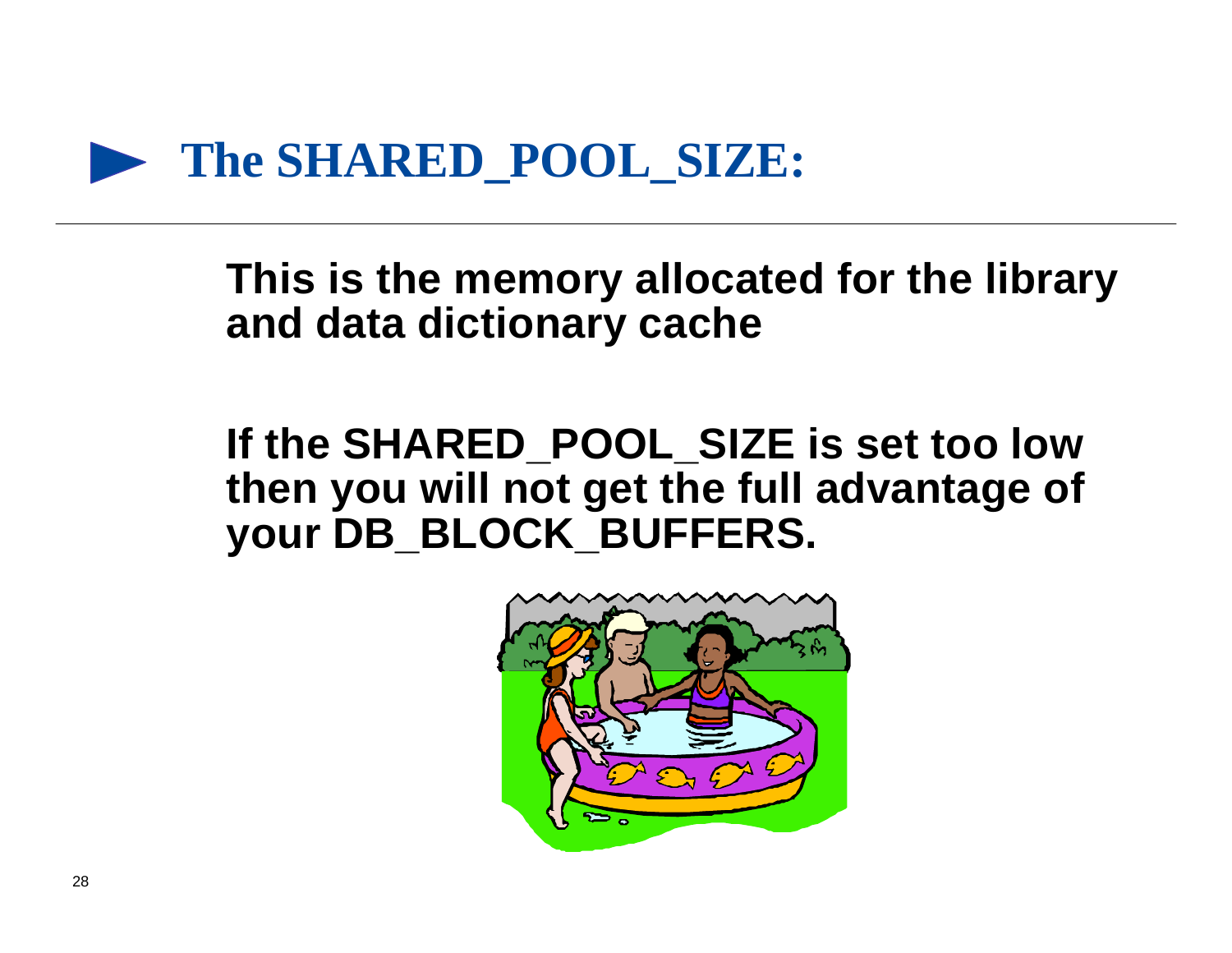

- **select sum(pins) Executions, sum(pinhits) "Execution Hits", ((sum(pinhits) / sum(pins)) \* 100) phitrat, sum(reloads) Misses, ((sum(pins) / (sum(pins) + sum(reloads))) \* 100) hitrat**
- **from v\$librarycache;**

|       | <b>Executions Execution Hits PHITRAT</b> |           |     | <b>Misses HITRAT</b> |
|-------|------------------------------------------|-----------|-----|----------------------|
| 12810 | 11651                                    | 90.952381 | 48. | 99.6266              |

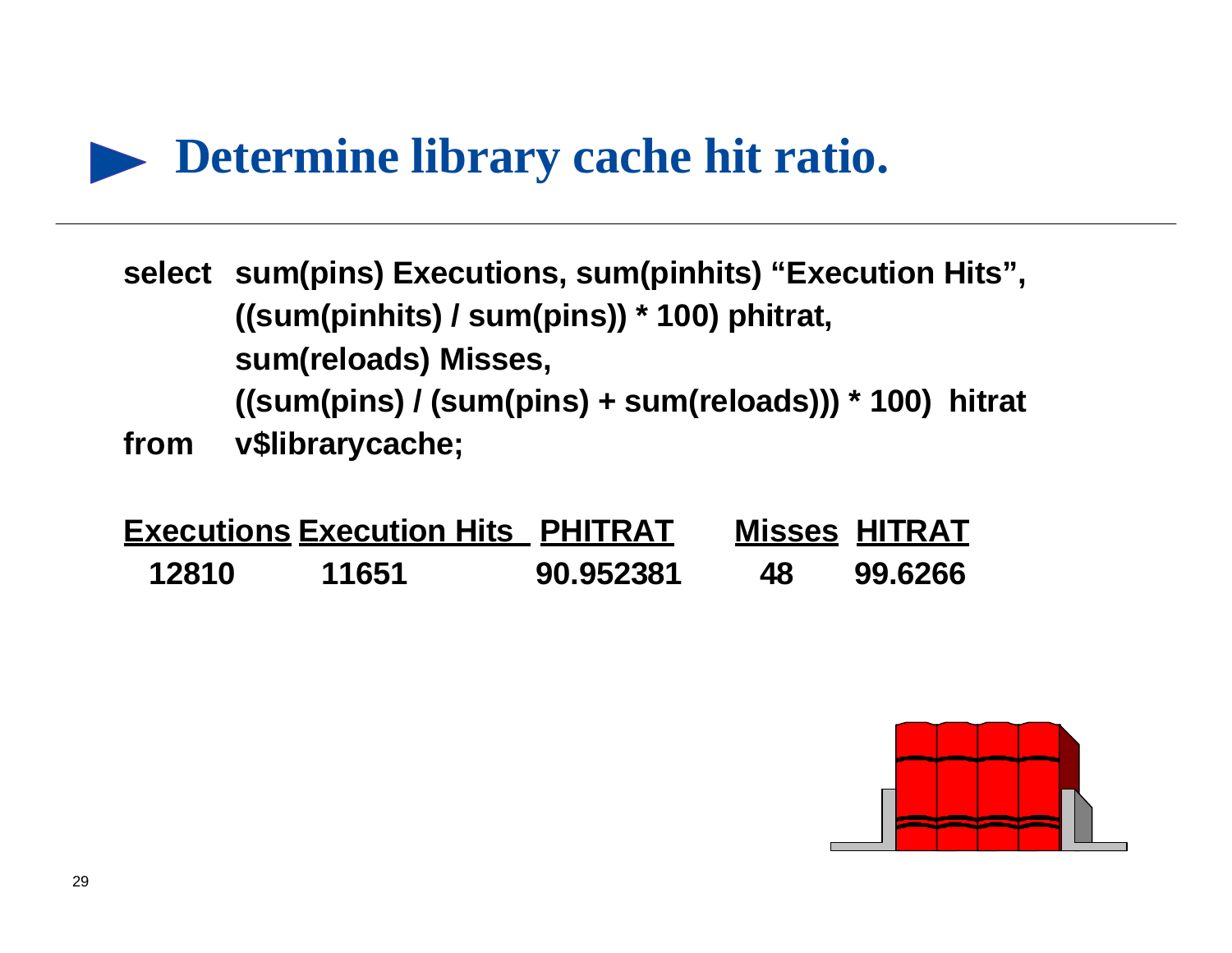

### **Contain:**

- u**Table definitions**
- u**Column definitions**
- u**View definitions**
- ◆Sequence definitions
- ◆ Role definitions
- u**Authorizations & Permissions**

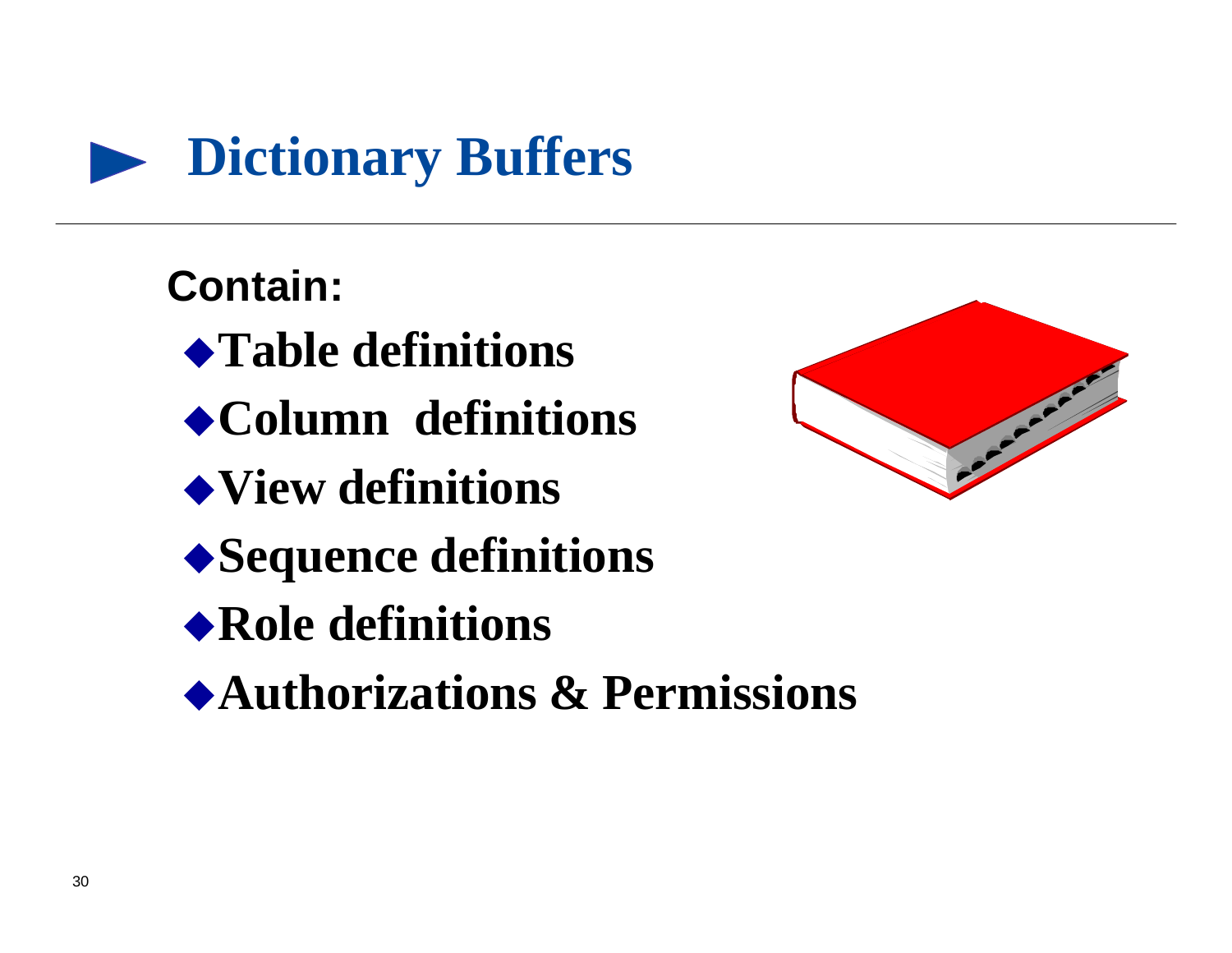### **P** Data dictionary cache miss ratio:



### **This would be a good Ratio and would probably not require action in this area.**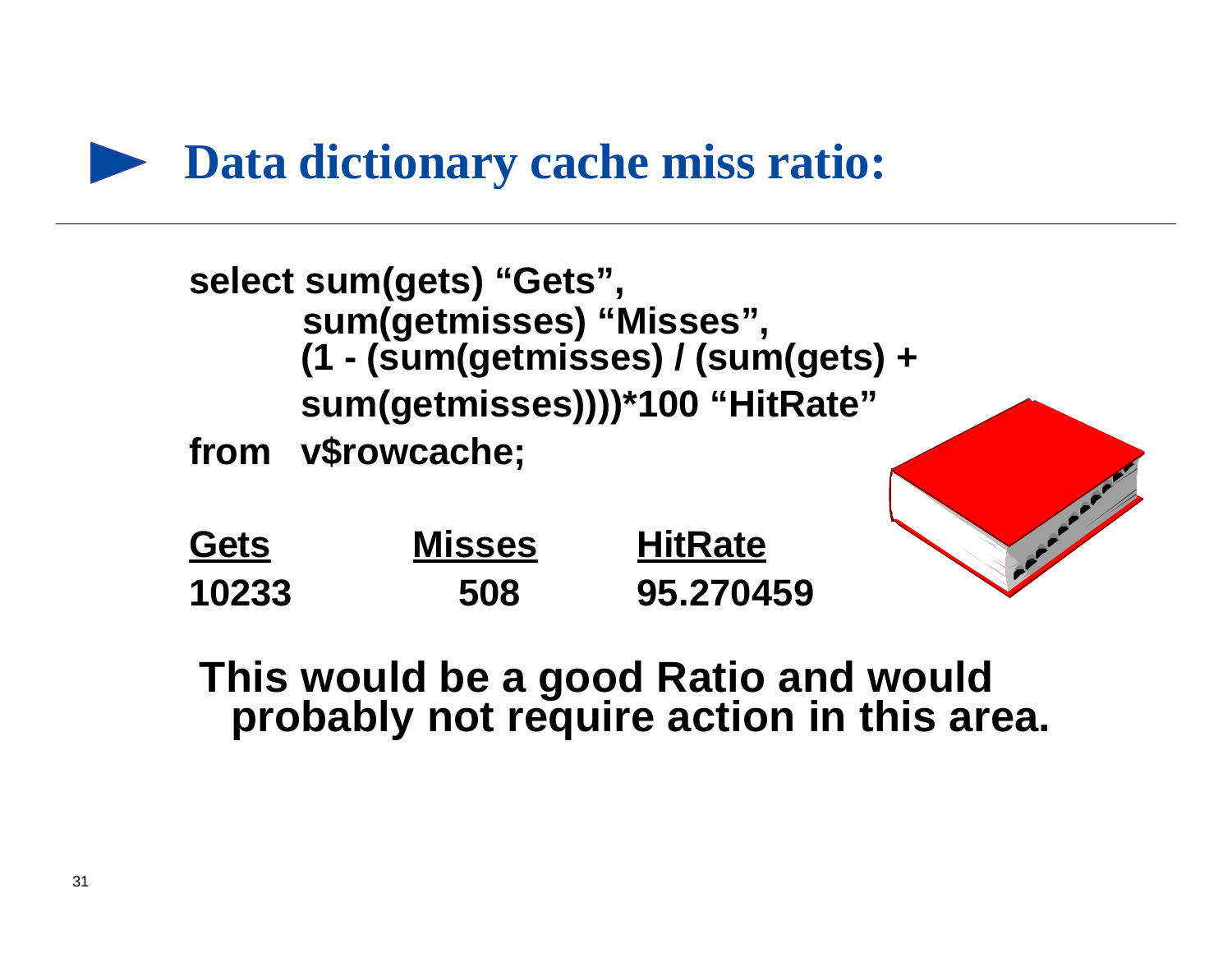# **Determine the Memory Left in the SHARED\_POOL\_SIZE:**

**col value for 999,999,999,999 heading "Shared Pool Size" col bytes for 999,999,999,999 heading "Free Bytes" select to\_number(v\$parameter.value) value, v\$sgastat.bytes, (v\$sgastat.bytes/v\$parameter.value)\*100 "Percent Free" from v\$sgastat, v\$parameter where v\$sgastat.name = 'free memory' and v\$parameter.name = 'shared\_pool\_size' and v\$sgastat.pool = 'shared pool';**

| <b>Shared Pool Size Free Bytes</b> |            | <b>Percent Free</b> |
|------------------------------------|------------|---------------------|
| 20,480,000                         | 12,778,732 | 62.3961523          |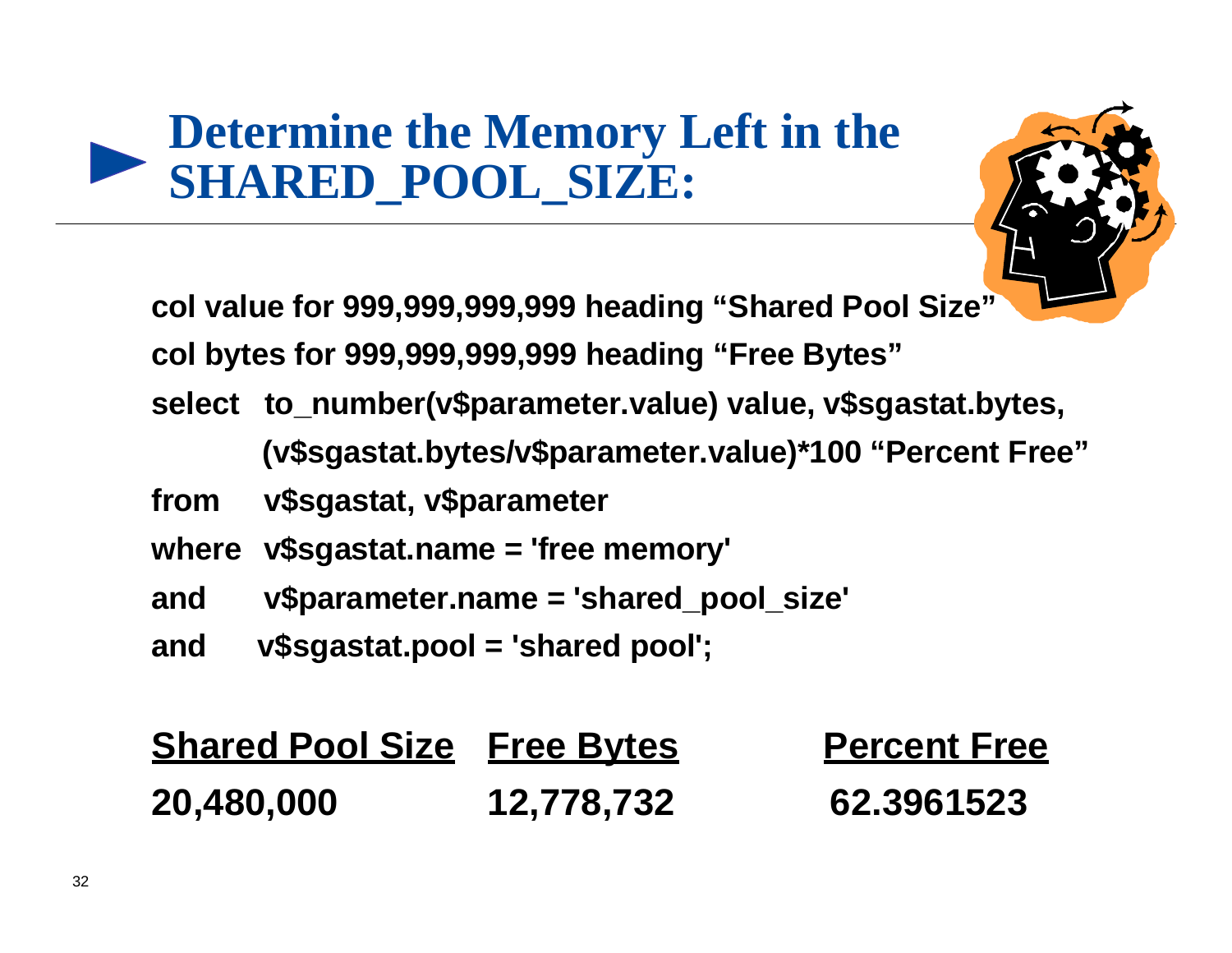# **Determine the Memory Left in the SHARED\_POOL\_SIZE:**

**select \* from v\$sgastat where name = 'free memory' and pool = 'shared pool';**

POOL NAME Free Bytes **shared pool free memory 12,759,956**

If there is free memory on a consistent basis, then there is no need to increase this parameter.



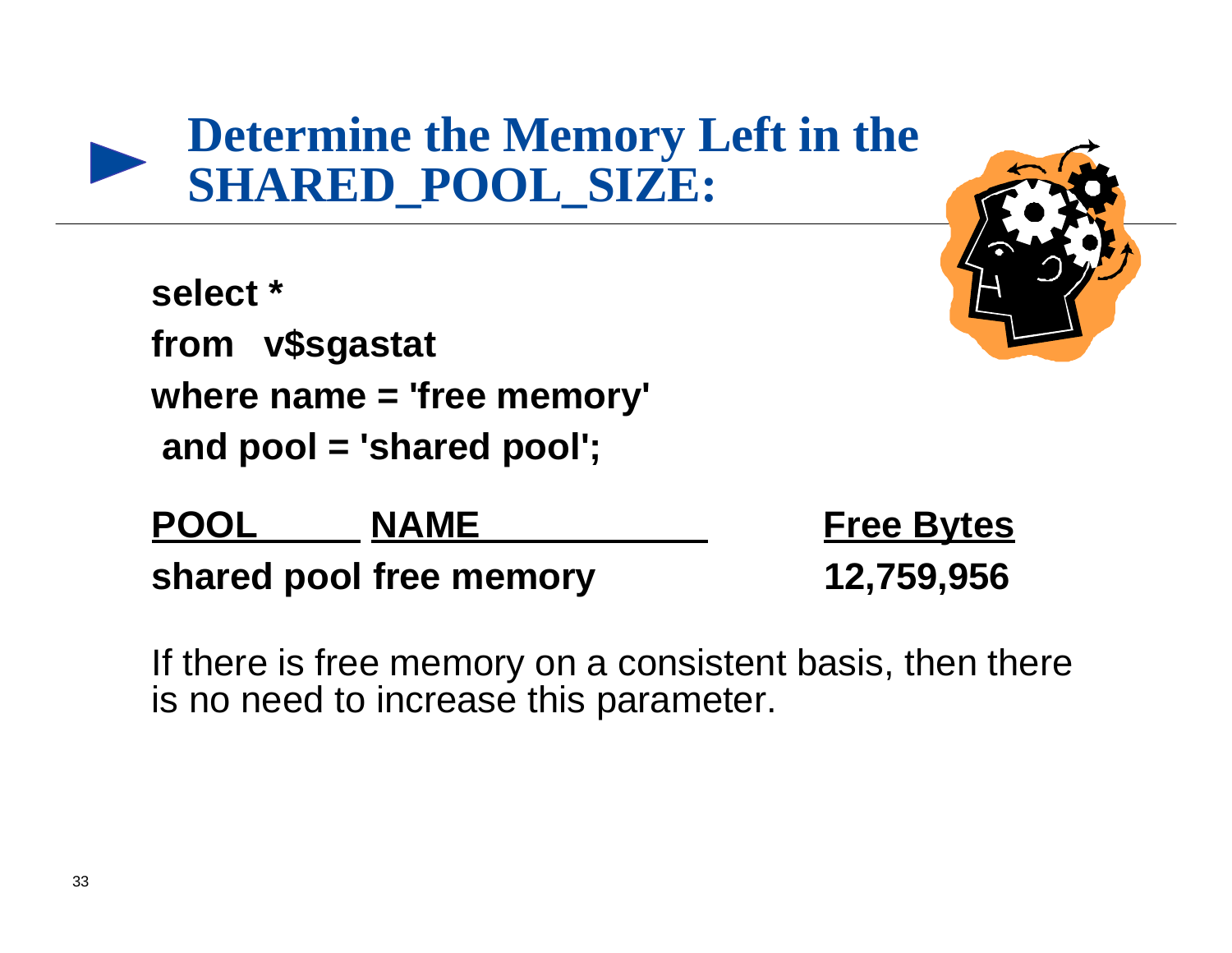# **Memory Left - SHARED POOL:**

**select sum(ksmchsiz) Bytes, ksmchcls Status from x\$ksmsp group by ksmchcls;**

| <b>Free Bytes</b> | <b>STATUS</b> |
|-------------------|---------------|
|                   |               |
| 1,024,000         | <b>R-free</b> |
| 40                | R-freea       |
| 3,176,368         | free          |
| 6,130,576         | freeabl       |
| 11,631,584        | perm          |
| 1,297,996         | recr          |

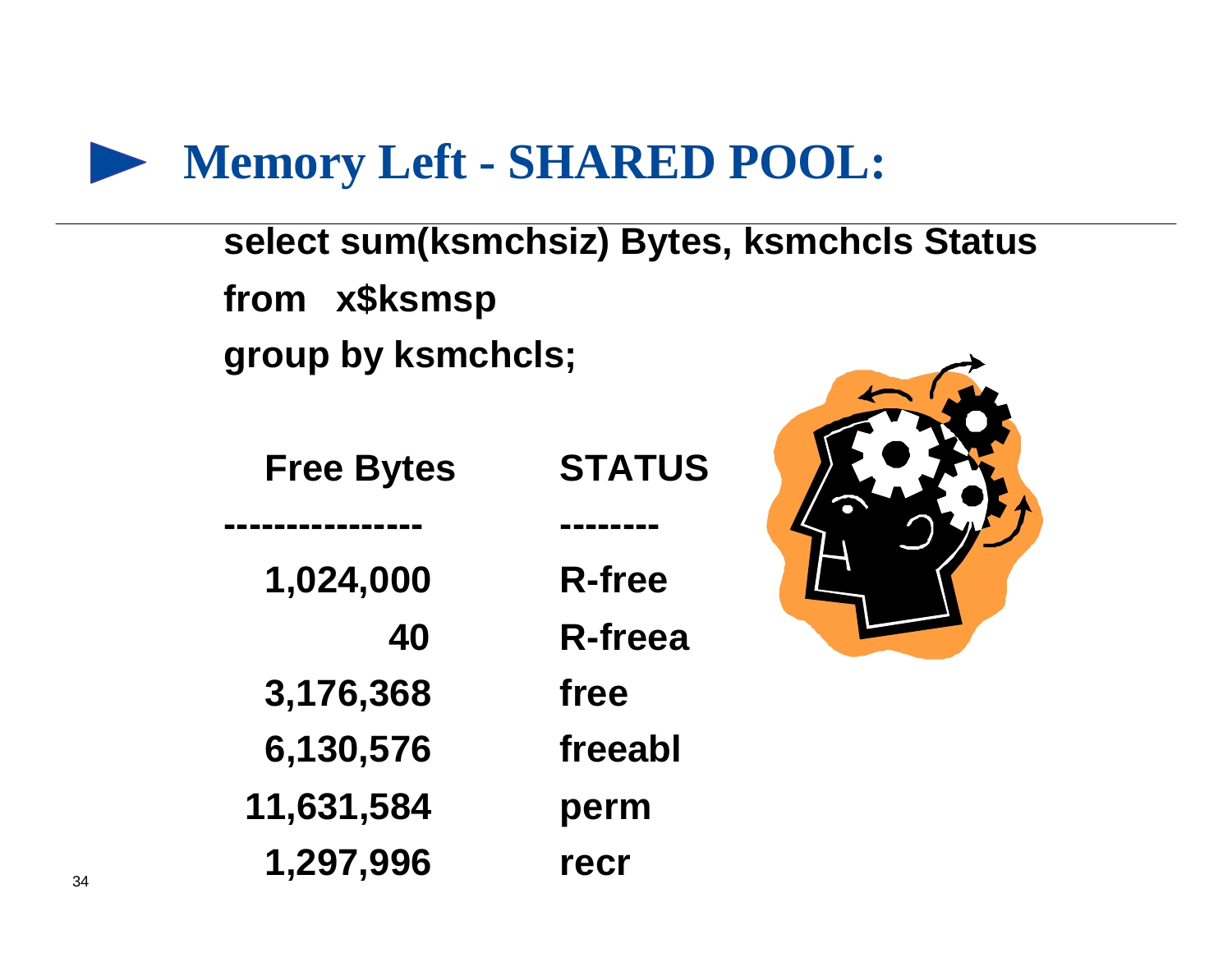#### **What Do These STATUS Values Mean?**

**Oracle does not state what the STATUS values mean. Here is a table of possible descriptions courtesy of Rich Niemiec.**

| r-free  | This is SHARED_POOL_RESERVER_SIZE                             |
|---------|---------------------------------------------------------------|
| r-freea | This is probably reserved memory that                         |
|         | has been used but freeable                                    |
| free    | This is the amount of contiguous free<br>memory available     |
| freeabl | This is probably memory that has been<br>used but is freeable |
| perm    | This is free memory not yet moved to the<br>free area for use |
| recr    | Not quite sure - possibly reserved<br>memory for Oracle       |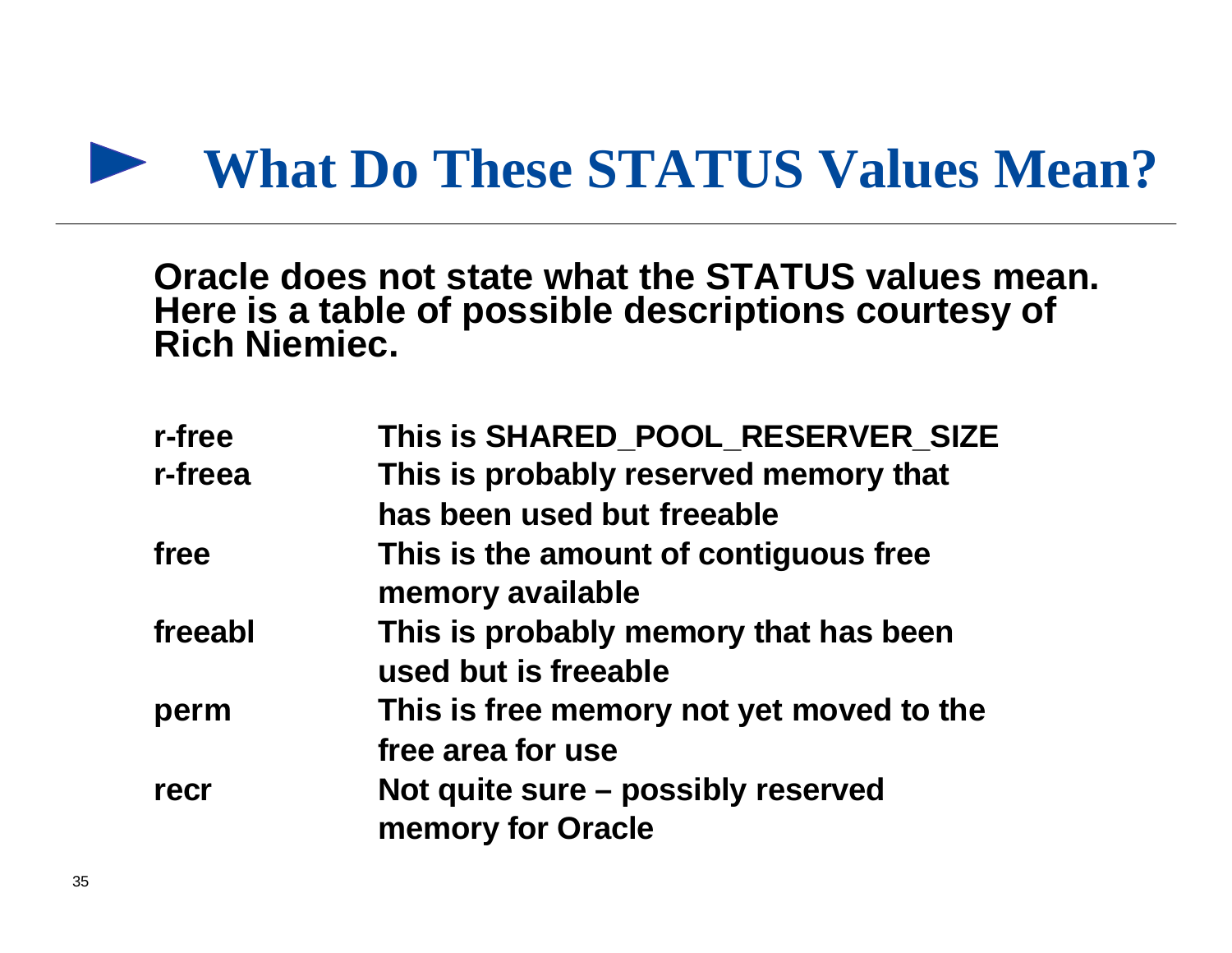

# **The Oldest Fossils of The Cheetah (from about 10,000 years ago) were found where?**

- ◆ North America
- ◆ Asia ◆ Africa



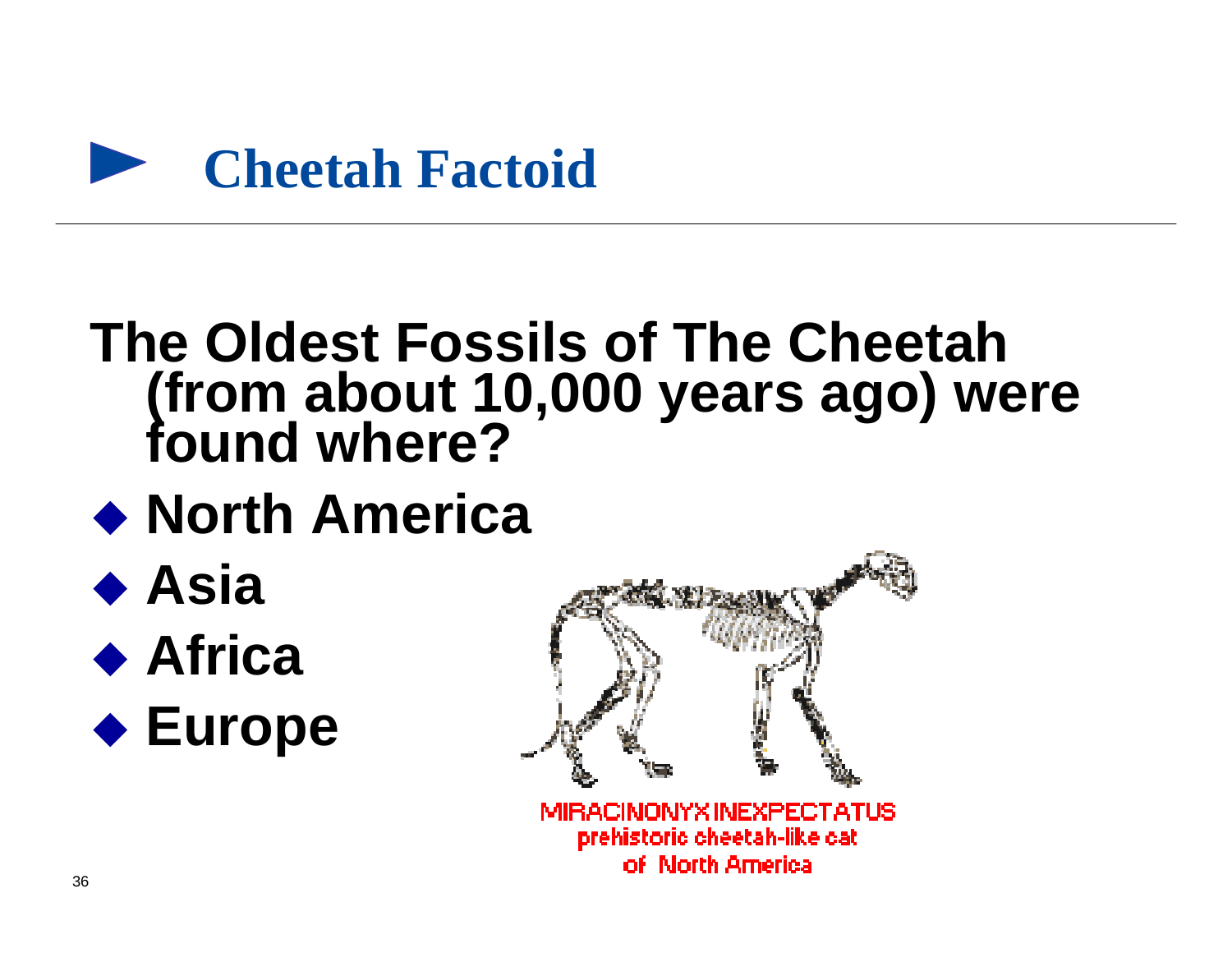# **Goal #2: Identify Problem Queries**

### **The Goal is to Identify SQL Statements That Are Causing Database Performance Degradation.**

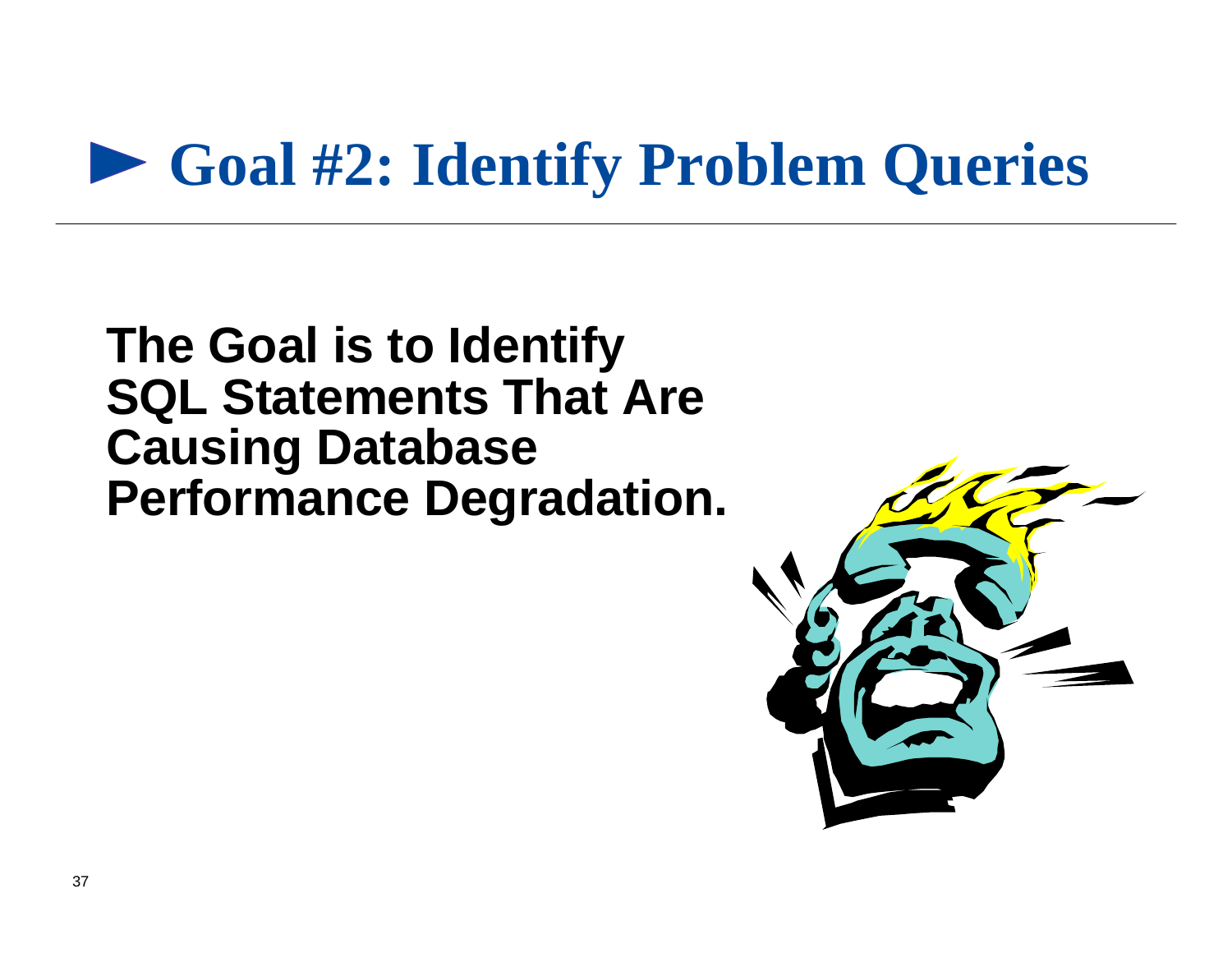# **Identifying Which Statements Are The Top Disk Readers (Physical)**

**Select disk\_reads, sql\_text from v\$sqlarea Where disk\_reads > 10000 order by disk\_reads desc;**



### **DISK READS SQL\_TEXT**

**12,987 select order#,columns,types from orders where substr(orderid,1,2)=:1 11,131 select custid, city from customer where city = 'DETROIT'**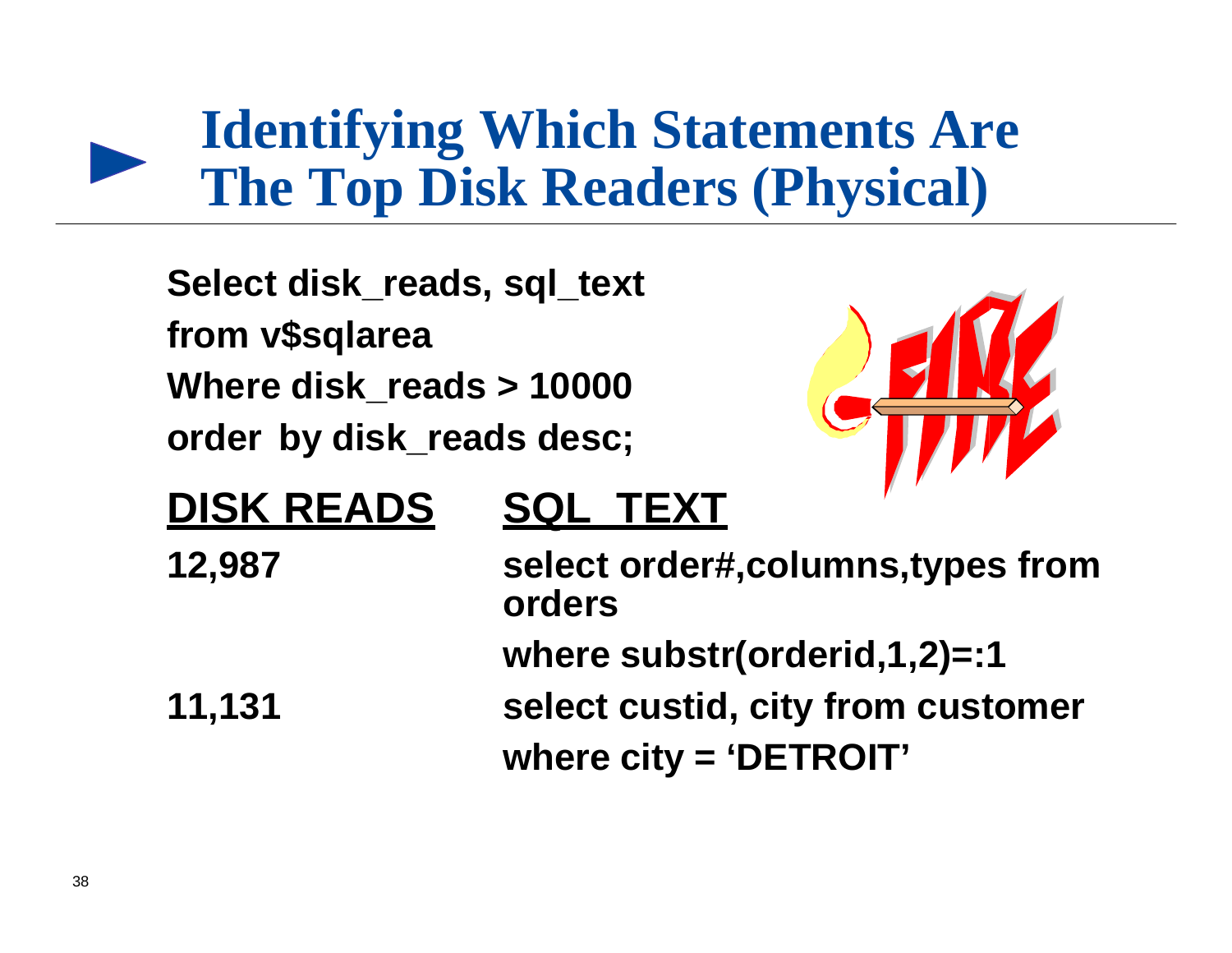# **Identifying Which Statements Are The Top Buffer Readers (Logical)**

**select buffer\_gets, sql\_text from v\$sqlarea Where buffer\_gets > 200000 order by buffer\_gets desc;**



# **Buffer\_gets SQL\_TEXT**

**300,219 select order#,cust\_no, from orders where division = '1'**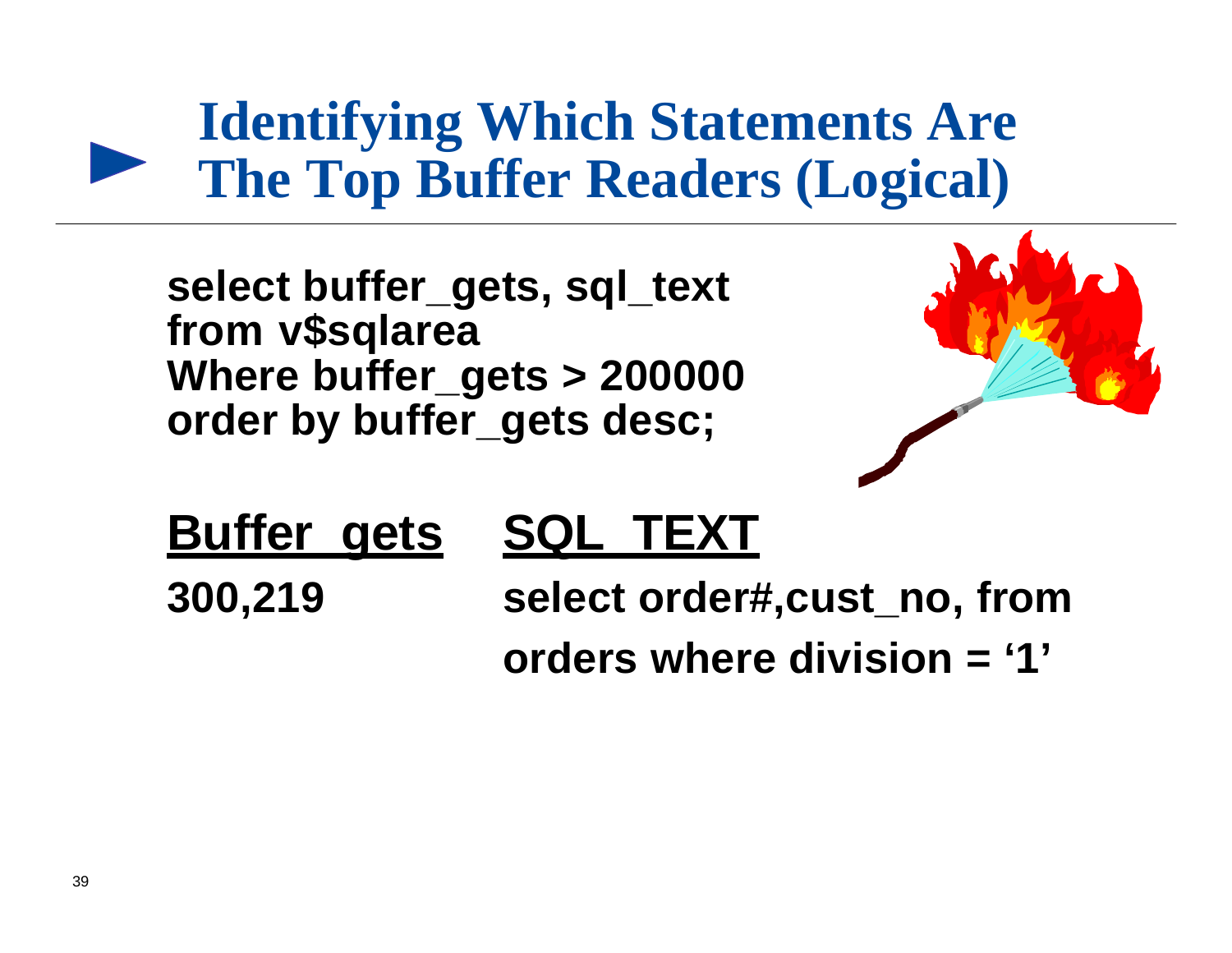#### **Finding The Hot Procedures**

# **1. Set Up The Report Headings**

**col PTYP format a15 heading 'PL/SQL Type' col OBJ format a40 wrap heading 'Name' col EXES format 999,990 heading 'Execs'**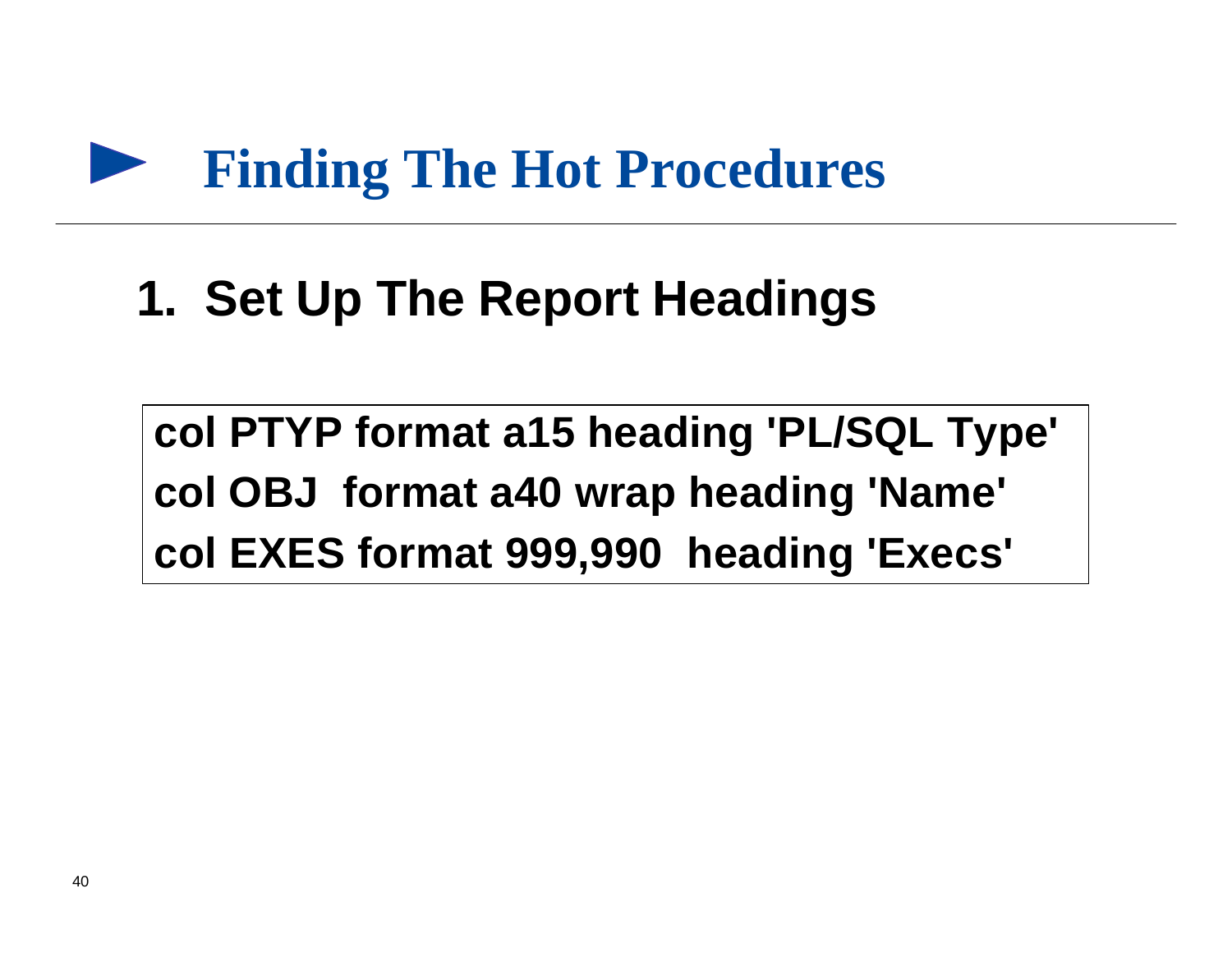

# **2. Select From The V\$ Views**

```
select PTYP, OBJ , 0 - EXEM EXES
  from (select distinct EXEM, PTYP, OBJ
      from ( select O.TYPE PTYP, O.OWNER || '.'
           || O.NAME OBJ,
           0 - O.EXECUTIONS EXEM
           from V$DB_OBJECT_CACHE O
```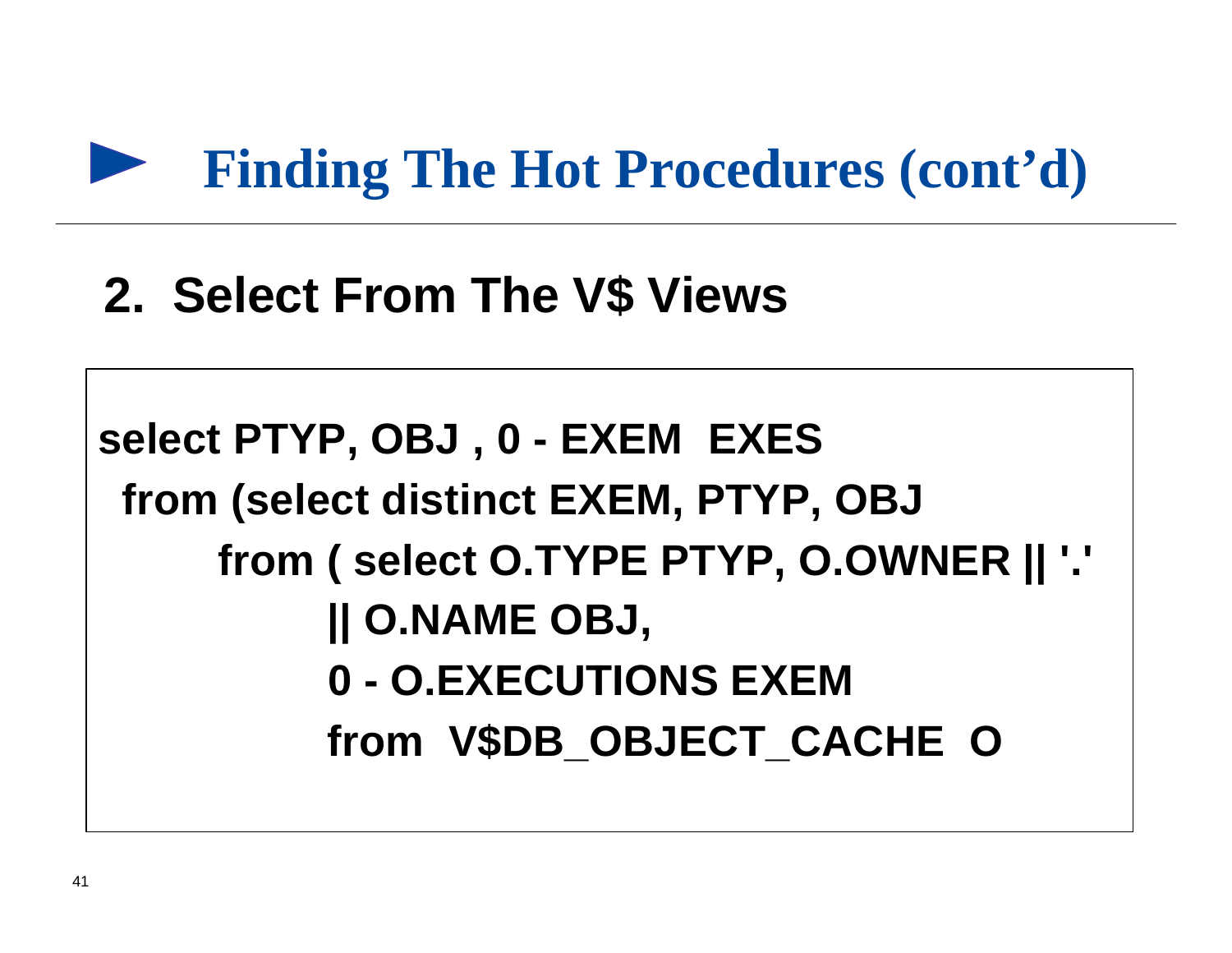

# **3. Filter The Results**

**where O.TYPE in ( 'FUNCTION', 'PACKAGE', 'PACKAGE BODY', 'PROCEDURE' , 'TRIGGER' ) ) ) where ROWNUM <= &1**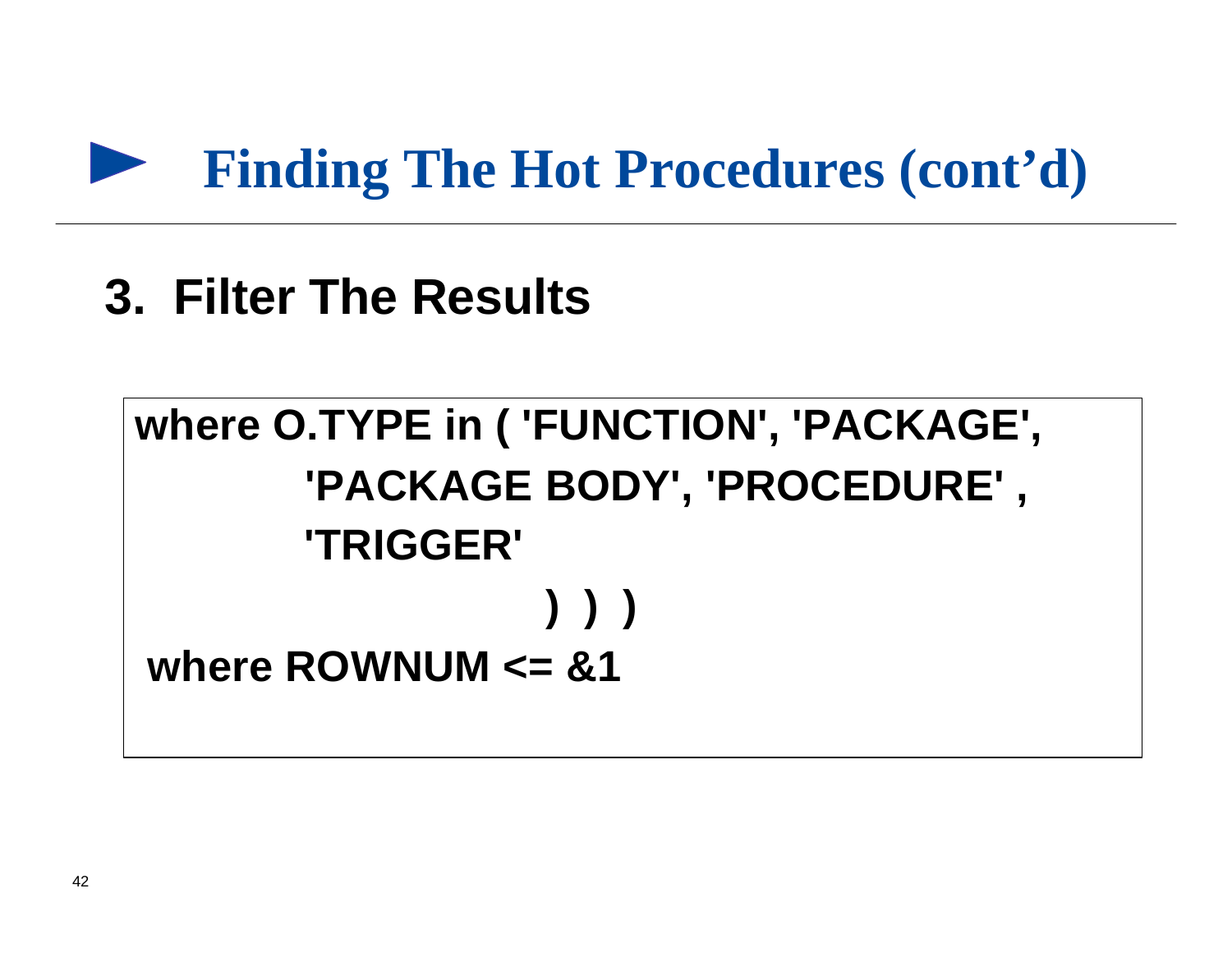### **Finding the Hot Procedures (cont'd)**

# **4. Execute The Query**

**@hotprocs.sql 5**

# **PL/SQL Type Name Execs**

| <b>PACKAGE</b> |             | <b>SYS.DBMS APPLICATION INFO</b> | 267 |
|----------------|-------------|----------------------------------|-----|
| <b>PACKAGE</b> | <b>BODY</b> | <b>SYS.DBMS APPLICATION INFO</b> | 266 |
| <b>PACKAGE</b> |             | <b>SYS.DBMS OUTPUT</b>           | 39  |
| <b>PACKAGE</b> | <b>BODY</b> | <b>SYS.DBMS OUTPUT</b>           | 38  |
| <b>PACKAGE</b> |             | <b>SYS.DBMS SPACE</b>            |     |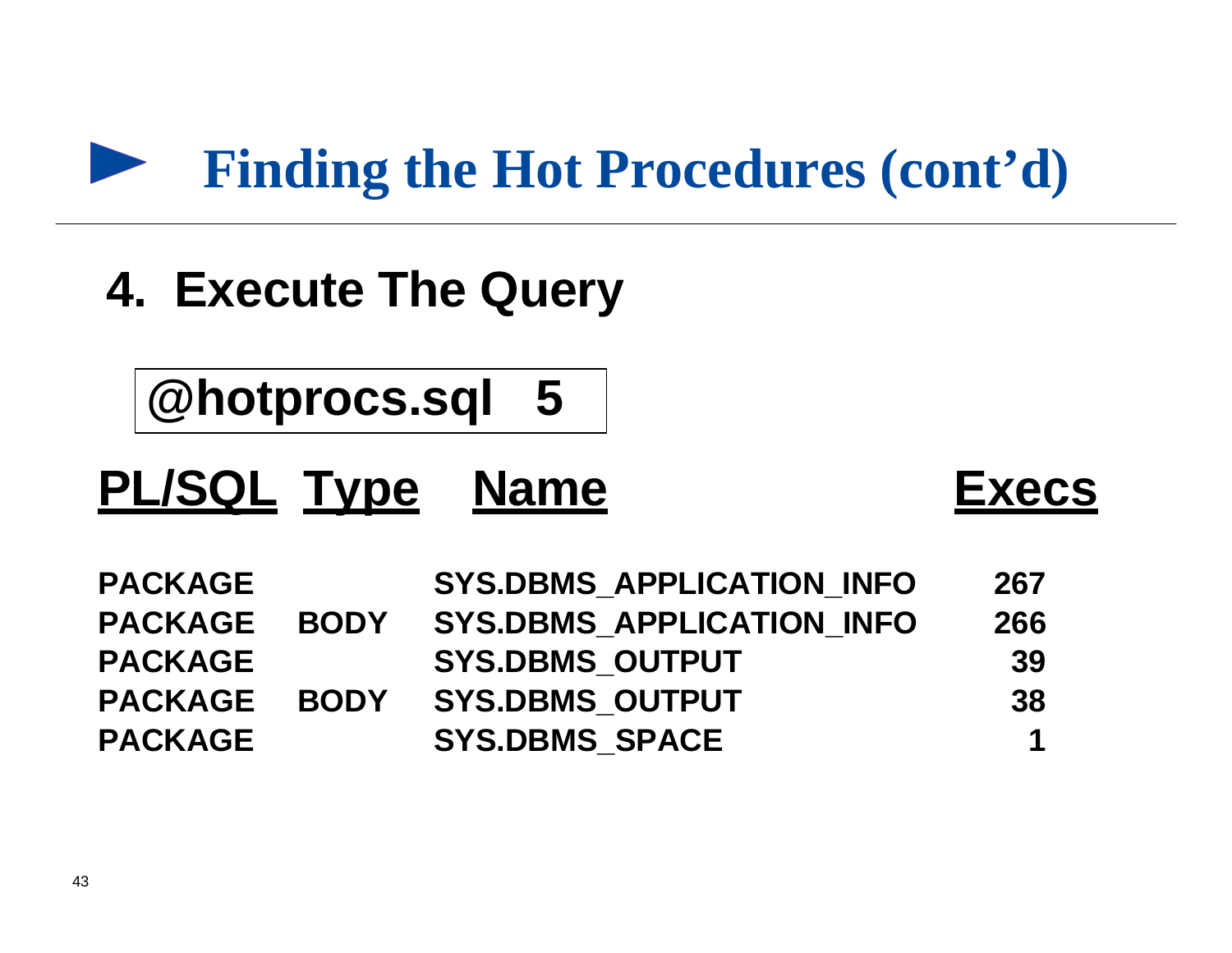

**1. Set Up The Report Headings**



**col CTYP heading 'Command Type' col OBJ format a32 wrap heading 'Table' col EXES format 999,990 heading 'Execs' col GETS format 99,999,990 heading 'Buff Gets' col ROWP format 99,999,990 heading 'Rows Proc'**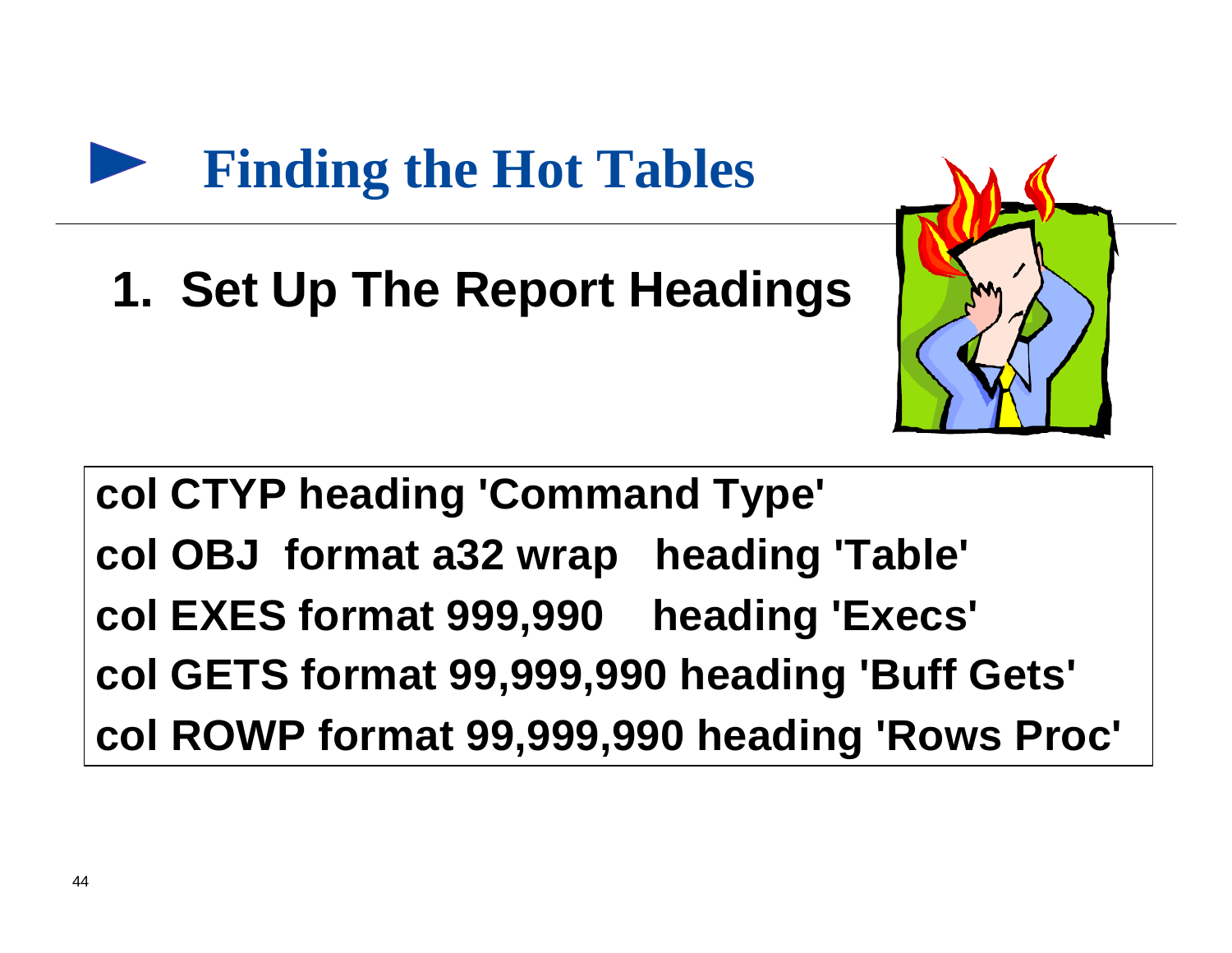# **Finding the Hot Tables (cont'd)**

# **2. Select From The V\$ Views**

```
select CTYP, OBJ, 0 - EXEM EXES, GETS, ROWP
  from (select distinct EXEM, CTYP, OBJ, GETS, ROWP
      from ( select decode (S.COMMAND_TYPE
                  , 2, 'Insert into ', 3, 'Select from '
                  , 6, 'Update of ', 7, 'Delete from '
                  , 26, 'Lock of ') CTYP
              , O.OWNER || '.' || O.NAME OBJ
              , sum(0 - S.EXECUTIONS) EXEM
              , sum(S.BUFFER_GETS) GETS
              , sum(S.ROWS_PROCESSED) ROWP
 from V$SQL S, V$OBJECT_DEPENDENCY D
             , V$DB_OBJECT_CACHE O
```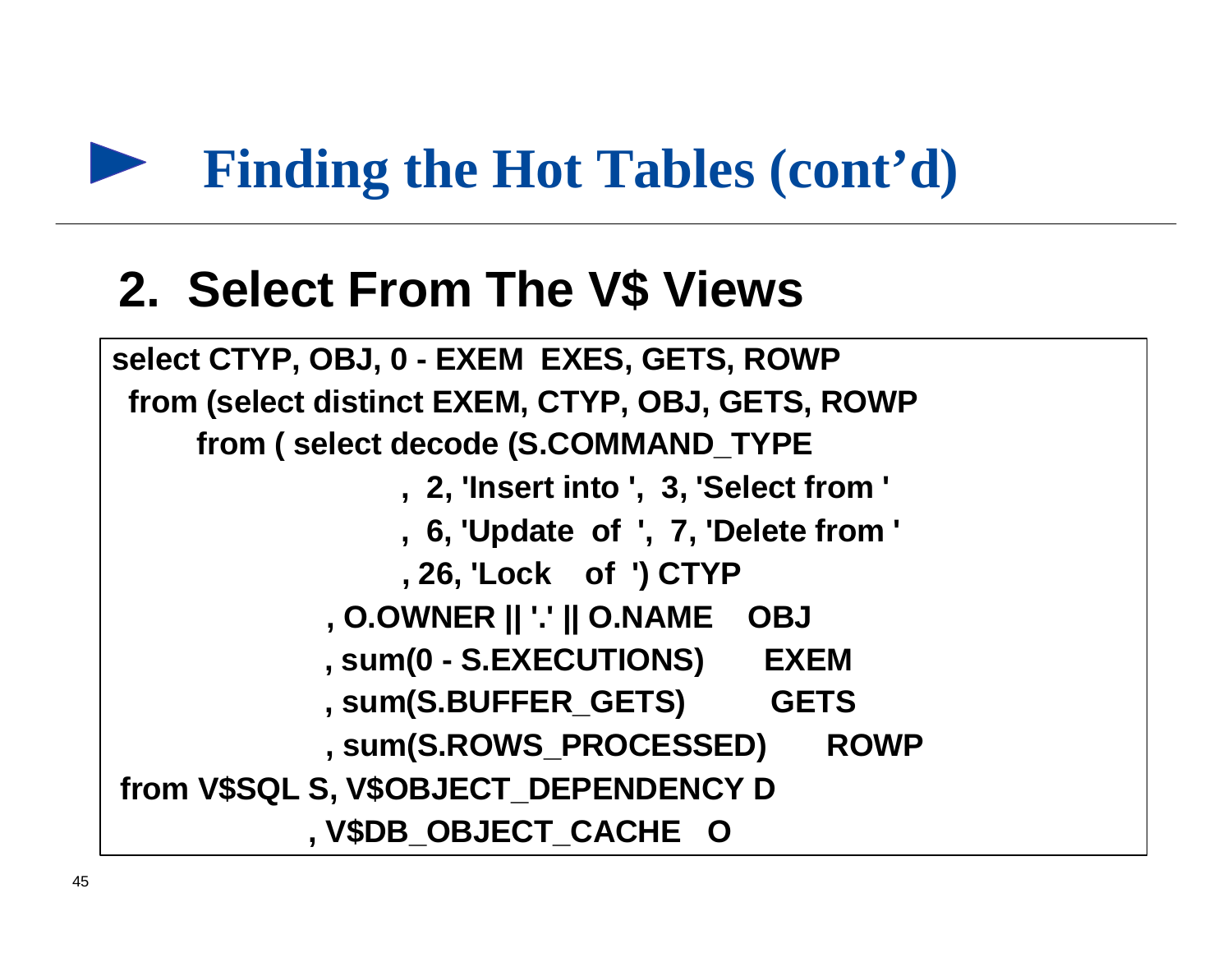

# **3. Filter The Results**

```
where S.COMMAND_TYPE in (2,3,6,7,26)
           and D.FROM_ADDRESS = S.ADDRESS
           and D.TO_OWNER = O.OWNER
          and D.TO_NAME = O.NAMEand O.TYPE = 'TABLE'
        group by S.COMMAND_TYPE
            , O.OWNER
            , O.NAME ) )
 where ROWNUM <= &1
/
```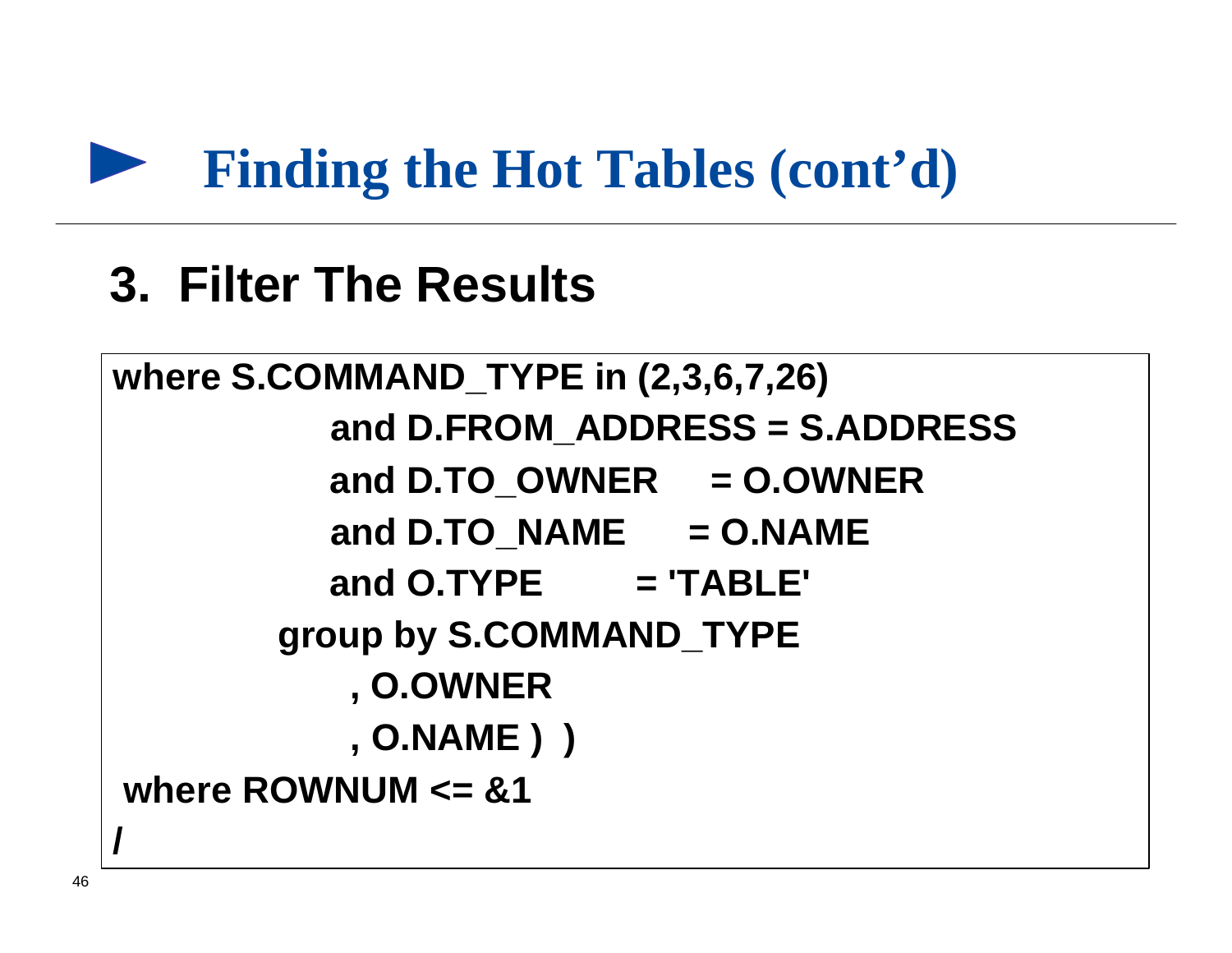#### **Finding the Hot Tables (cont'd)**

# **@hottbls.sql 10**

| <b>Table</b>        |                   |         |                                                                |
|---------------------|-------------------|---------|----------------------------------------------------------------|
|                     |                   |         |                                                                |
|                     | 2,122             | 895,172 | 25,485                                                         |
| <b>SYS.OBJ\$</b>    | 2,005             | 730,363 | 21,538                                                         |
| <b>BMC.MIG ROWS</b> | 1,000             | 1,140   | 1,000                                                          |
| <b>BMC.MIG ROWS</b> | 1,000             | 53,260  | 1,000                                                          |
| <b>BMC.ITEM</b>     | 880               | 1,878   | 880                                                            |
| <b>BMC.EMPLOYEE</b> | 608               | 1,312   | 608                                                            |
| <b>SYS.CDEF\$</b>   | 584               | 1,771   | 232                                                            |
| <b>SYS.IND\$</b>    |                   |         | 4,756                                                          |
| <b>SYS.JOB\$</b>    | 516               | 572     | 0                                                              |
| <b>SYS.TAB\$</b>    |                   |         | 8,010                                                          |
|                     | <b>SYS.USER\$</b> |         | <b>Execs Buff Gets Rows Proc</b><br>558 180,488<br>510 275,021 |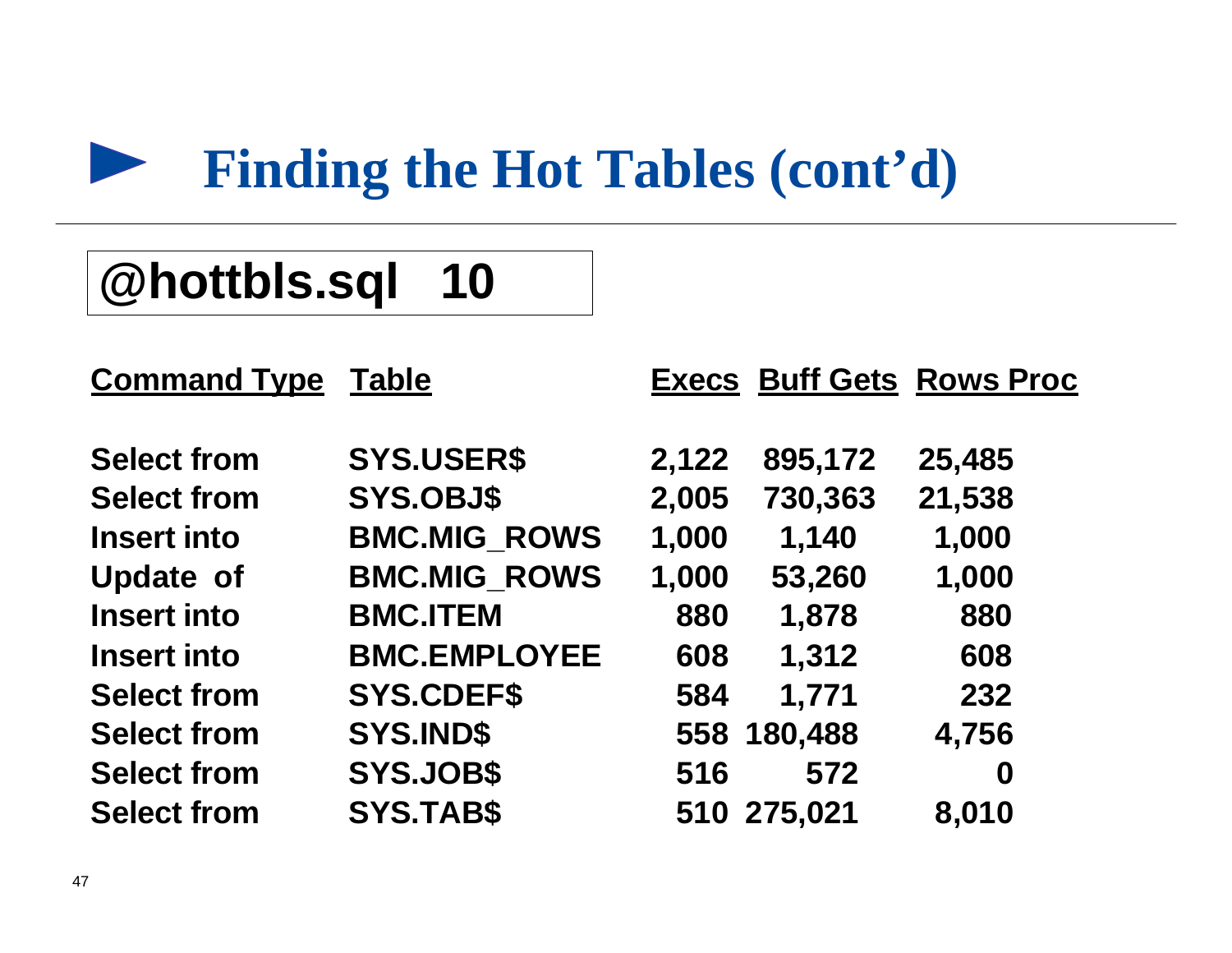# **Finding Miscellaneous Stats**

# **Hot Stats STATS.SQL**



### **col NAME format a55 heading 'Statistic' col VALUE format 999,999,990 heading 'Value' select NAME, VALUE from V\$SYSSTAT where NAME like '%&1%' order by NAME**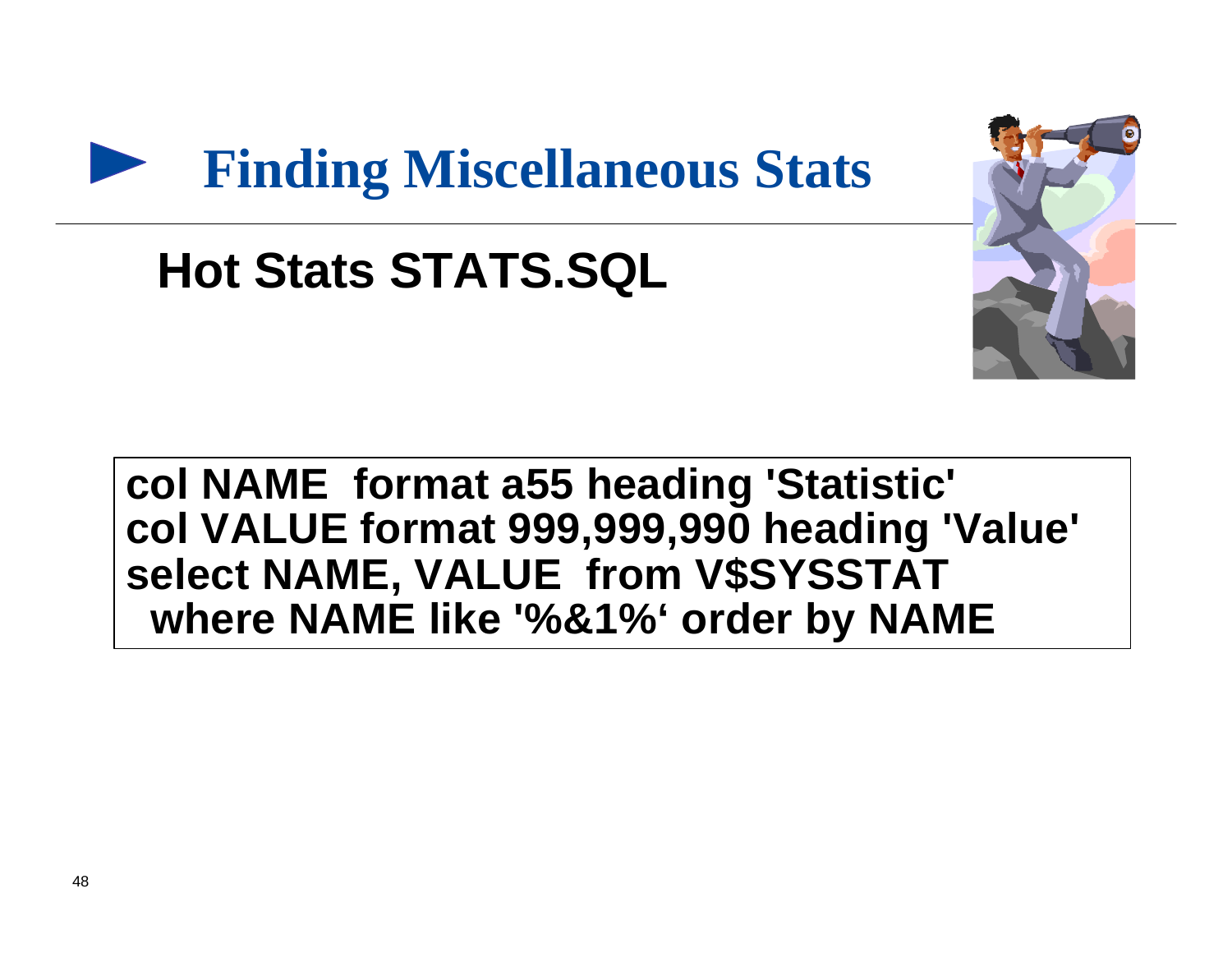### **Finding Miscellaneous Stats (cont'd)**

# **STATS.SQL**

**@stats.sql redo**

| <b>Statistic</b>               | <b>Value</b> |
|--------------------------------|--------------|
| redo blocks written            | 82           |
| redo buffer allocation retries |              |
| redo entries                   | 147          |
| redo entries linearized        |              |
| redo log space requests        |              |
| redo log space wait time       |              |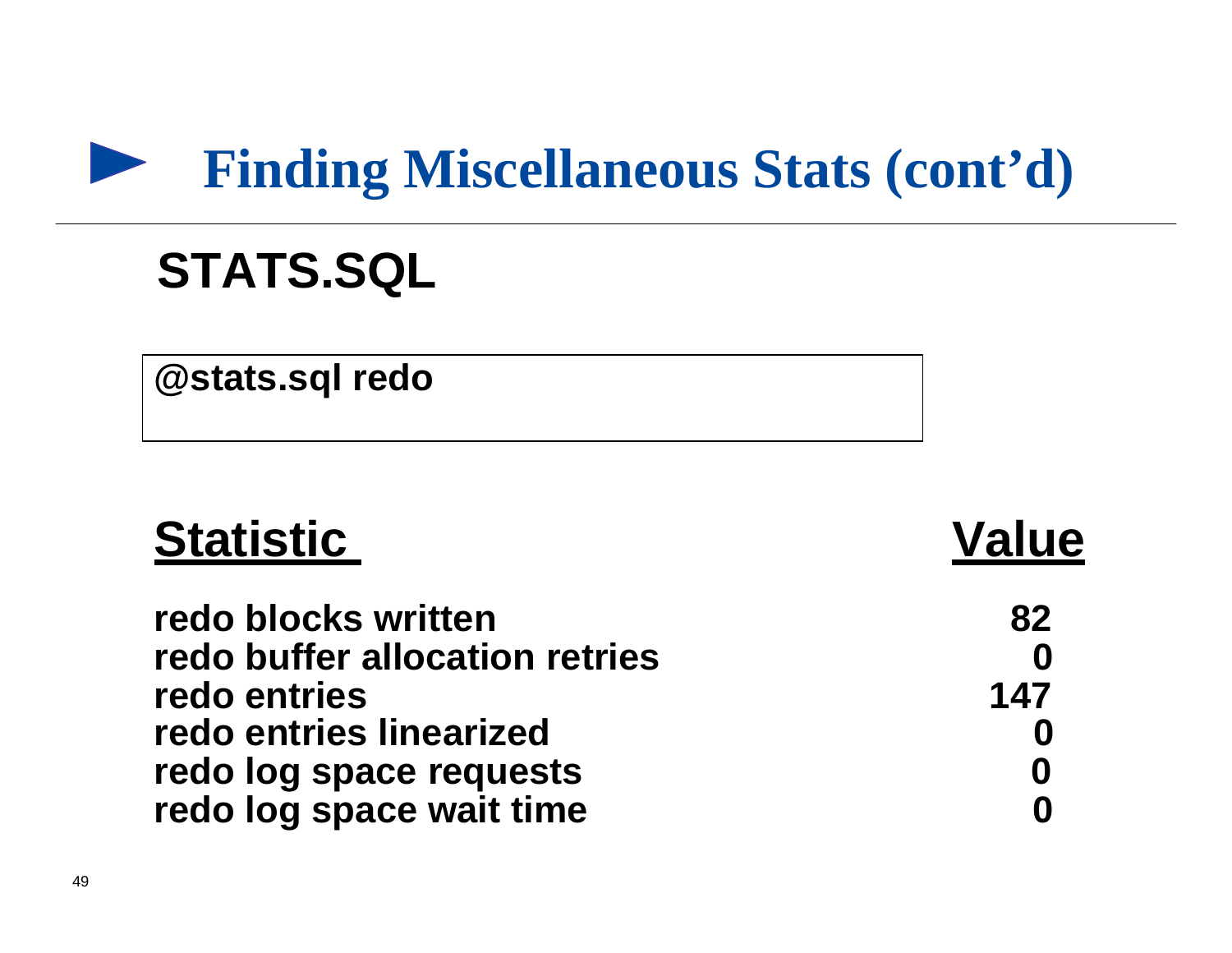#### **Finding Miscellaneous Stats (cont'd)**

# **STATS.SQL**

**@stats.sql sort**

# **Statistic Value**

**sorts (disk) 0 sorts (memory) 120** sorts (rows) 739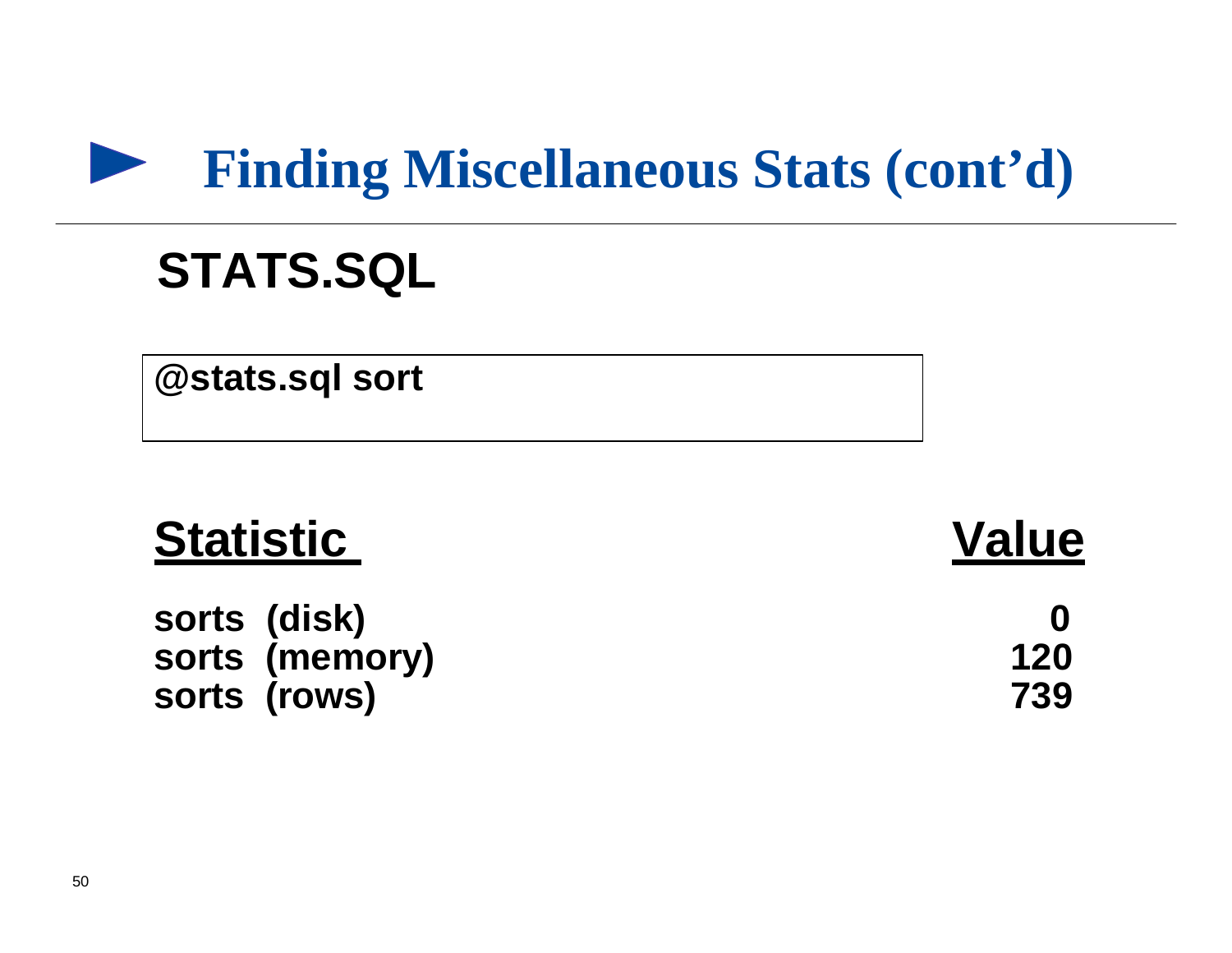

### **Of The 12,400 Cheetahs Remaining in The World, How Many Remain In The Wild?**

◆ 1,000





◆ 12,400



**2,400**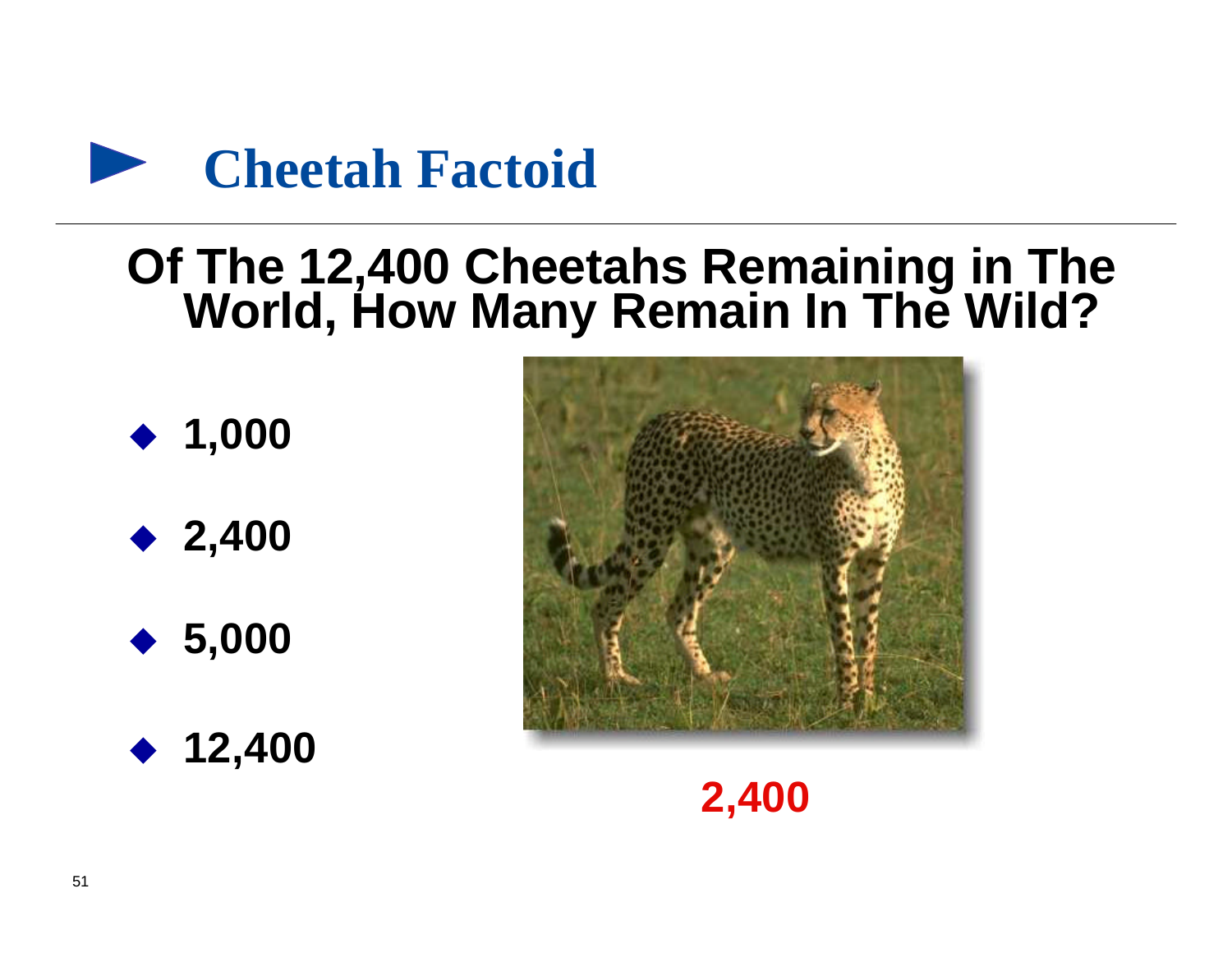

# **Have You Ever Gotten This Error?**

**SQL> startup ORACLE instance started.**

**Total System Global Area 65004812 bytes Fixed Size 70924 bytes Variable Size 44376064 bytes Database Buffers 20480000 bytes Redo Buffers 77824 bytes Database mounted.**

**ORA-01113: file 11 needs media recovery**

**ORA-01110: data file 11: D:\ORACLE\ORADATA\B816\SFI\_DEBUG\_1.DBF'**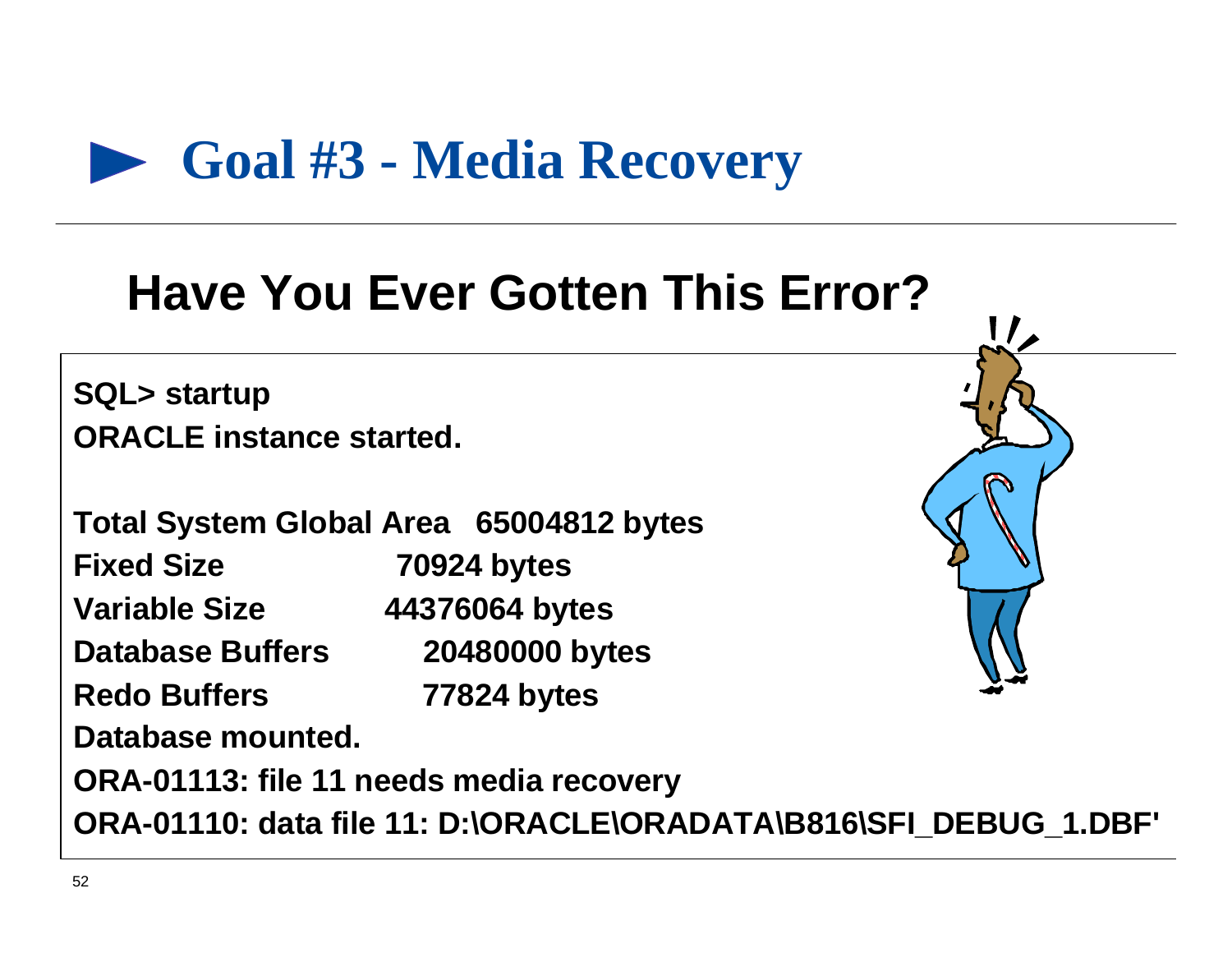



**Some people restore the database multiple times after receiving this error and still can not resolve the problem.**

**What has happened is the one or more of the tablespaces were in backup mode when the database was shutdown.**

**Since the tablespace was in BACKUP mode, the datafile SCN number is not consistent with the last SCN of the database.**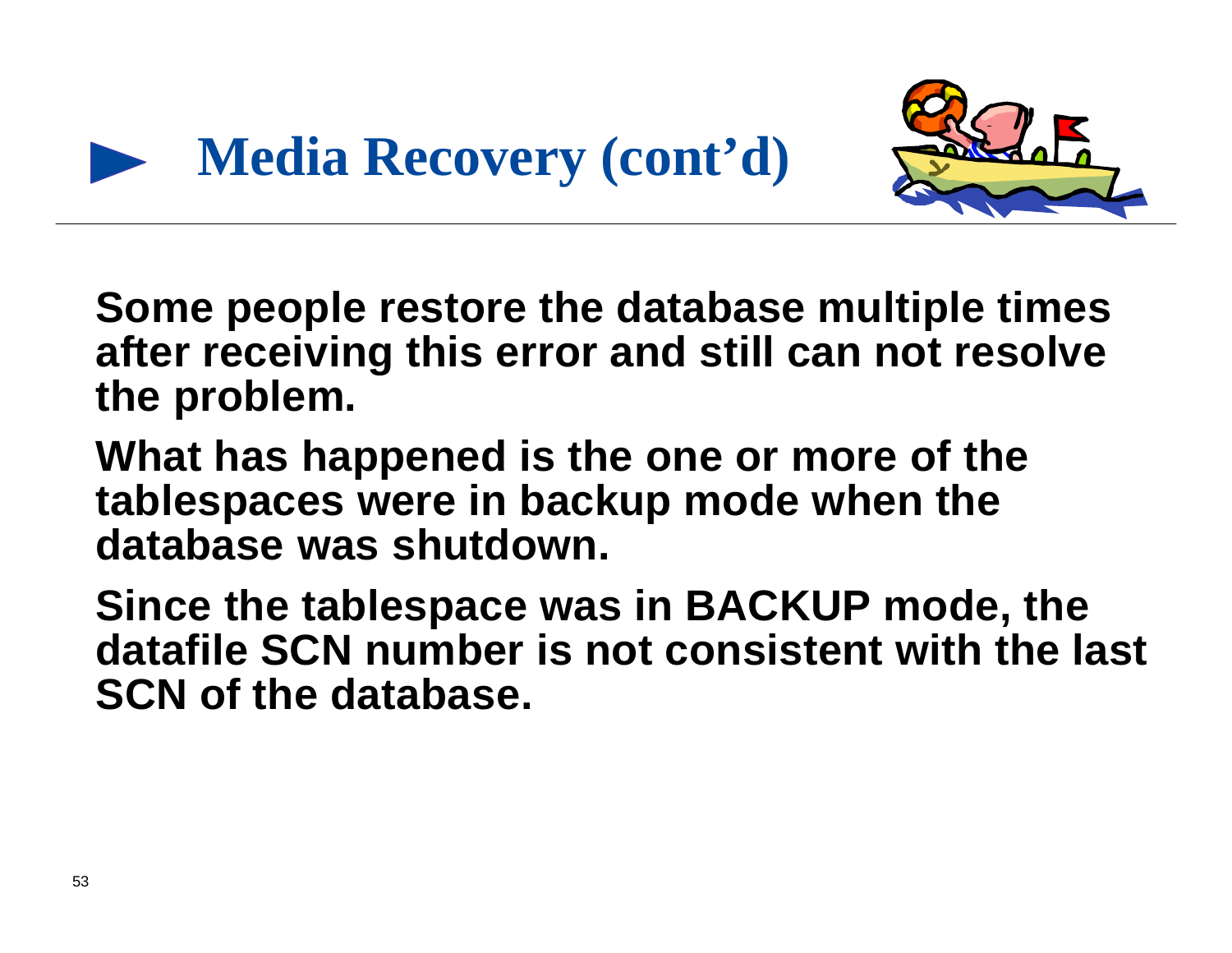



**1. Query The V\$BACKUP & V\$DATAFILE Views to Identify The Datafiles.**

### **SQL> SELECT NAME, V\$BACKUP.STATUS 2 FROM V\$BACKUP, V\$DATAFILE 3 WHERE V\$BACKUP.FILE# = V\$DATAFILE.FILE# 4 and V\$BACKUP.STATUS = 'ACTIVE';**

**NAME** STATUS

D:\ORACLE\ORADATA\B816\SFI\_DEBUG\_1.DBF ACTIVE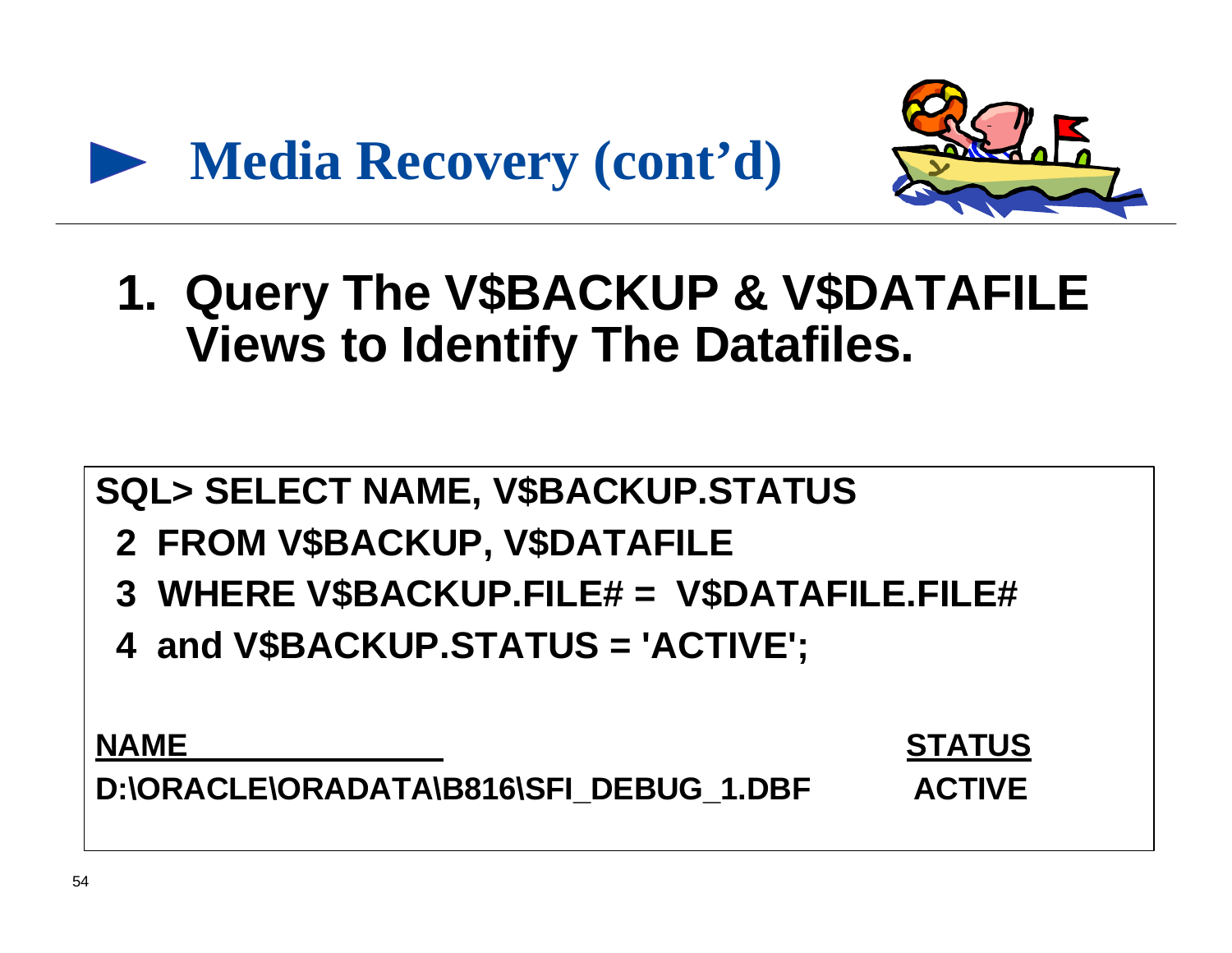



# **2. Generate The Alter Database Statement**

# **For Multiple Files:**

**select 'ALTER DATABASE DATAFILE ''' || name || ''' END BACKUP;' from v\$backup, v\$datafile where v\$backup.file# = v\$datafile.file# and v\$backup.status = 'ACTIVE';**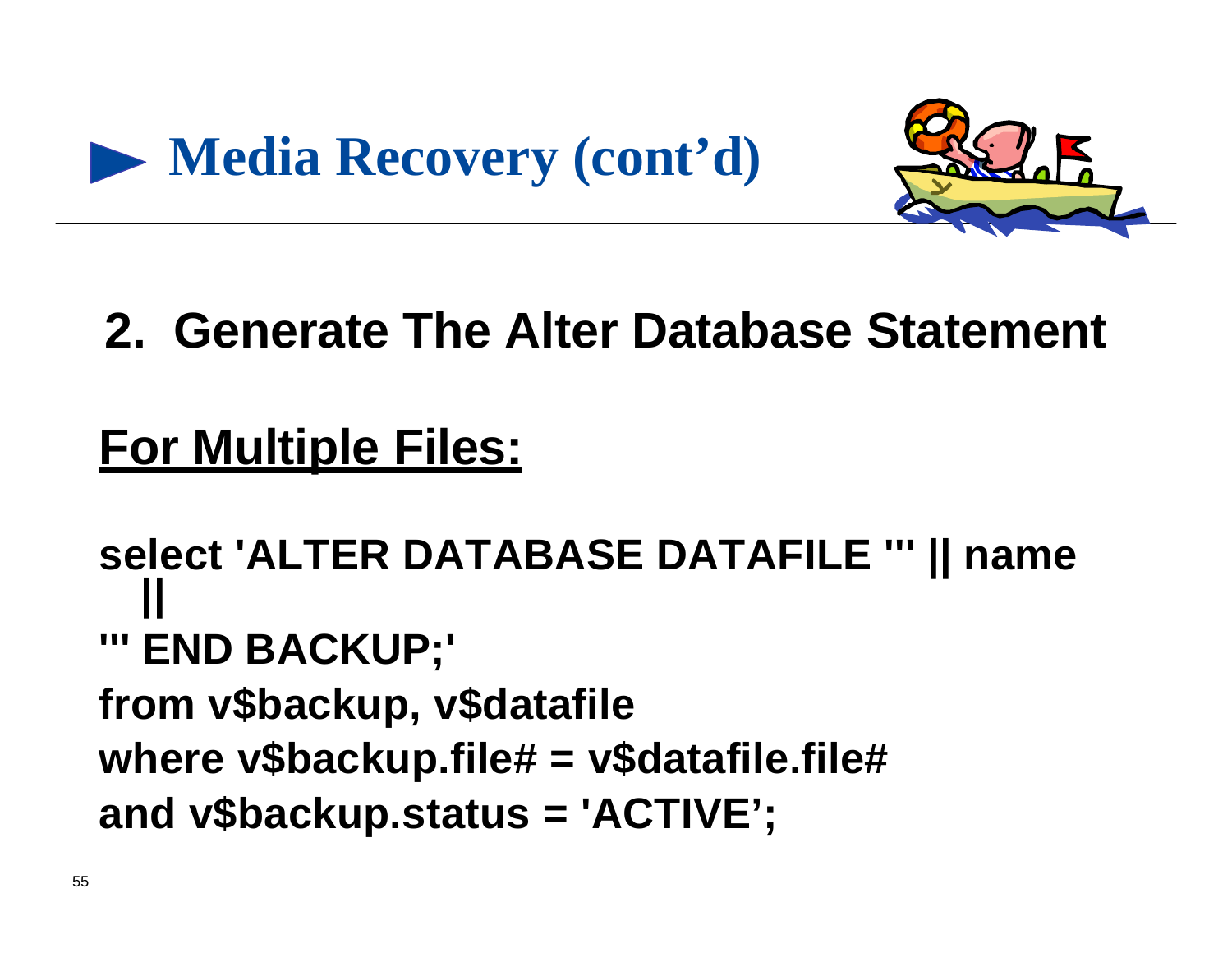



# **3. Execute The Alter Database Statement**

**SQL> alter database datafile 'D:\ORACLE\ORADATA\B816\SFI\_DEBUG\_1.DBF' end backup; Database altered. SQL> alter database open; Database altered.**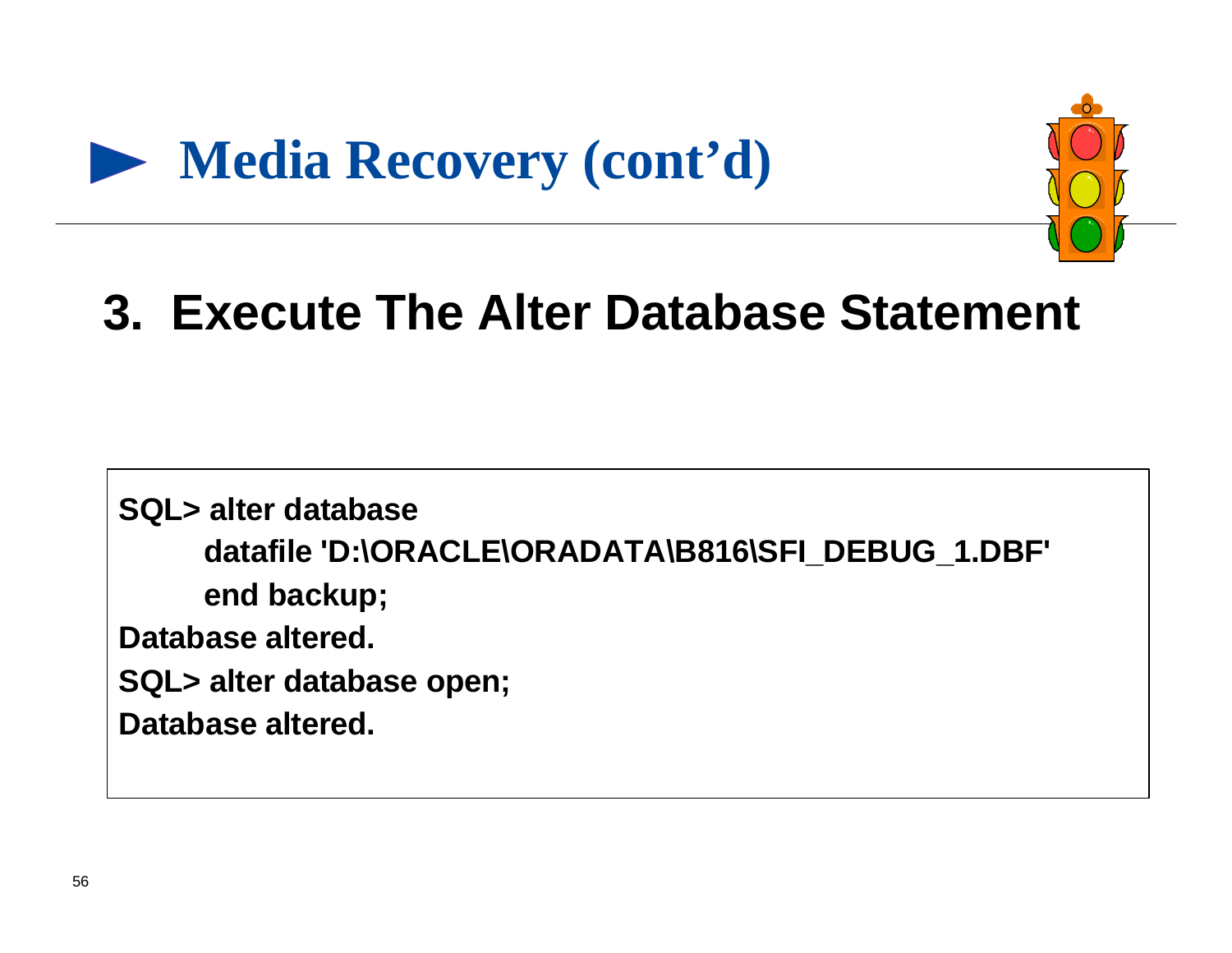

**DBXray**

◆ Real-time Performance Monitoring

**SQL Explorer**

◆ Collect/Tune/Test SQL Statements

**Space Expert**

u**Identify Storage Problems/Recommend and Implement Solutions**

**PATROL for Oracle**

◆24x7 Database Monitoring

**SQL Programmer**

◆ **SQL Development** 

**SQL Backtrack**

u**Efficient Backups and Guided Recoveries**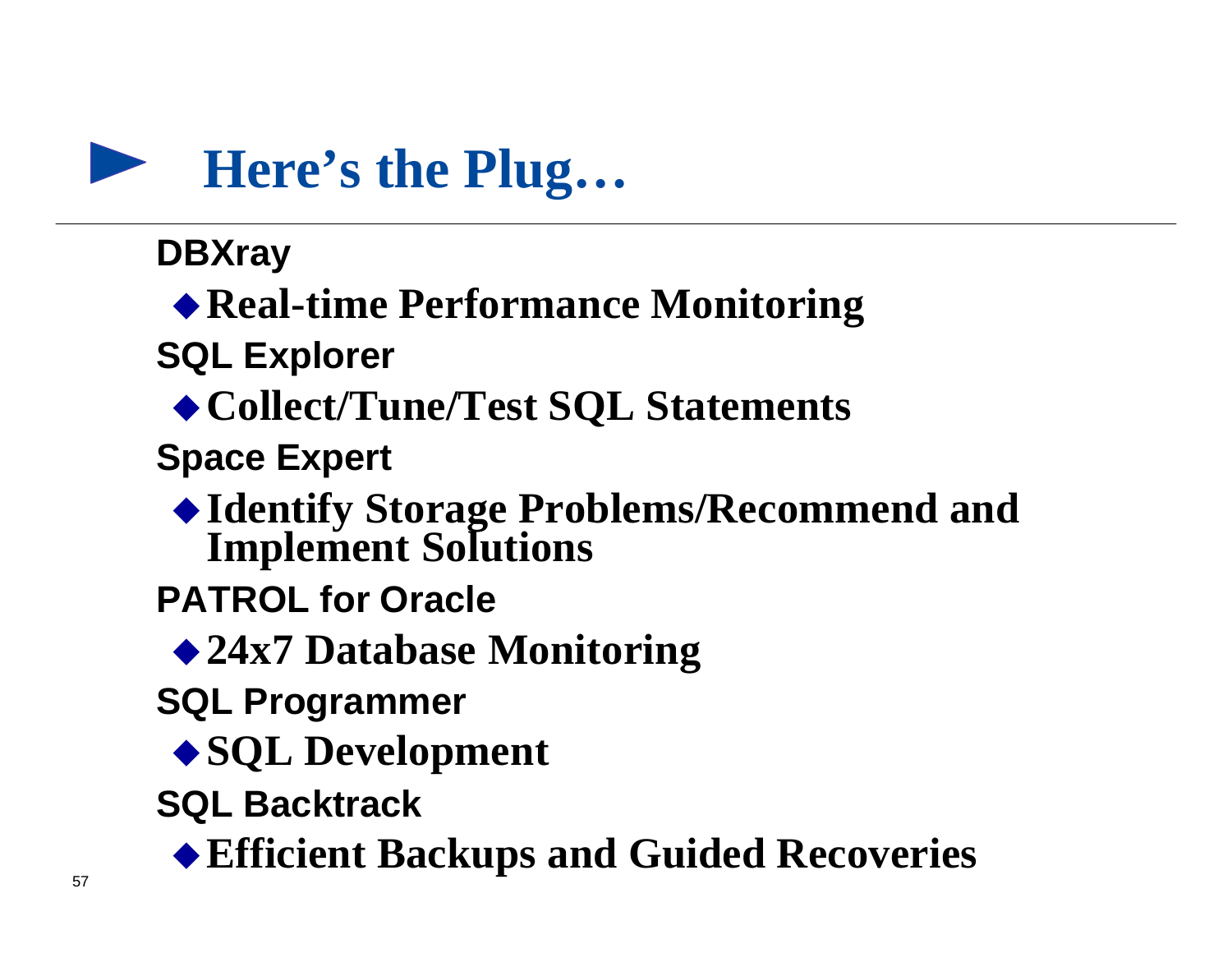

### **Oracle Performance Tuning Tips & Techniques**

**Expert Technical Knowledge at the Turn of a Page. Tune and tailor you Oracle7, or Oracle8 system to perform at its peak using this one-of-a-kind reference, designed for every Oracle database administrator, programmer, and user.**